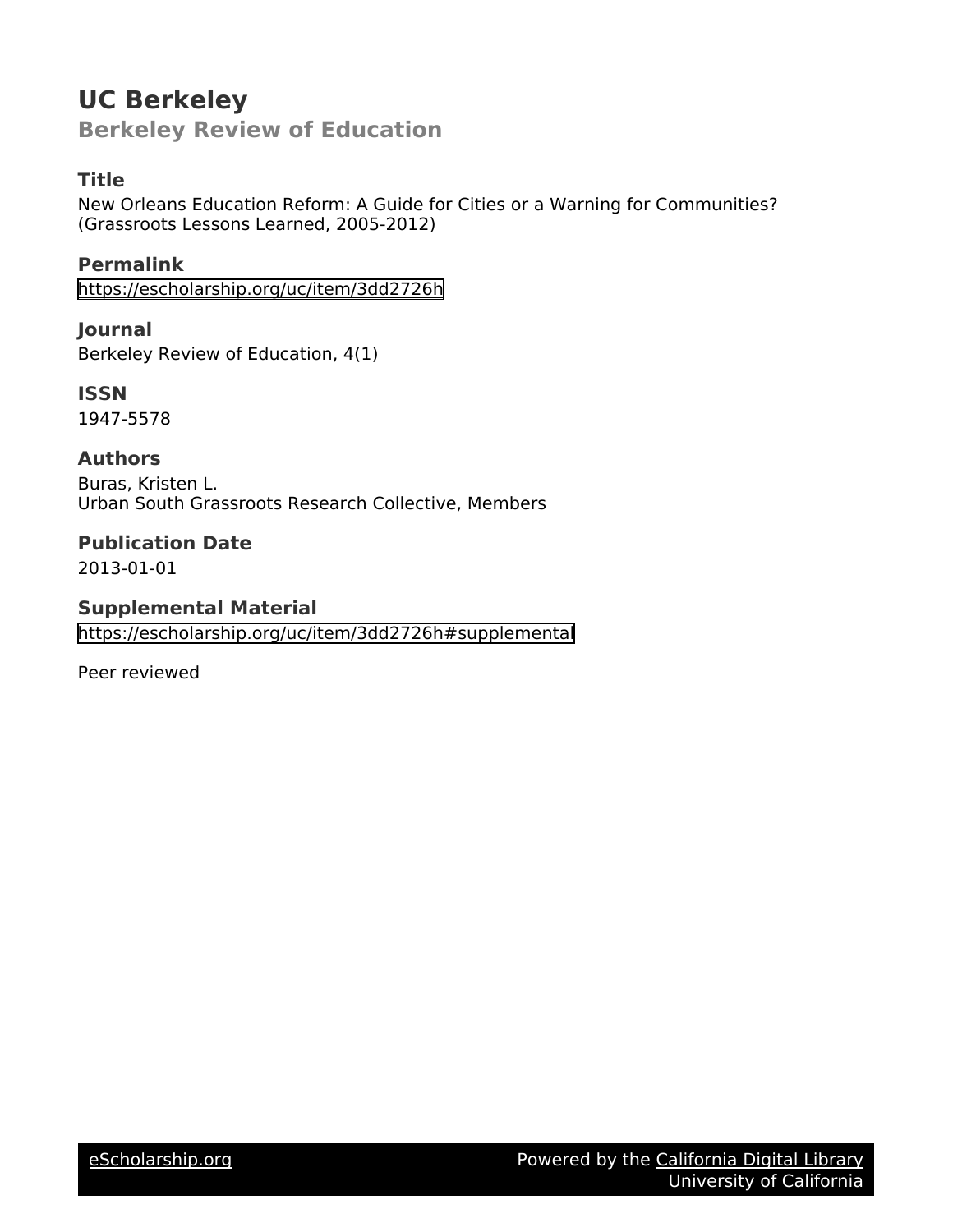# New Orleans Education Reform: A Guide for Cities or a Warning for Communities? (Grassroots Lessons Learned, 2005-2012)

Kristen L. Buras a1 In conjunction with members of Urban South Grassroots Research Collective

<sup>a</sup> Georgia State University

#### **Abstract**

*Louisiana Senator Mary Landrieu, co-chair of the Senate Public Charter School Caucus in*  Washington, DC, hosted a forum for education policymakers. It centered on New Orleans-Style Education Reform: A Guide for Cities (Lessons Learned, 2004-2010)*, a report published by the charter school incubator New Schools for New Orleans (NSNO). Through human capital and charter school development, the report asserts, New Orleans has become a national leader in education reform. In this essay, members of Urban South Grassroots Research Collective,*  including education scholars and those affiliated with longstanding educational and cultural *organizations in New Orleans, reveal that such reform has been destructive to African American students, teachers, and neighborhoods. Inspired by critical race theory and the role of experiential knowledge in challenging dominant narratives, authors draw heavily on testimony from community-based education groups, which have typically been ignored, regarding the inequitable effects of New Orleans' school reform. While the* Guide for Cities *is used as a sounding board for concerns and critiques, this essay challenges claims that have circulated nationally since 2005 ones that laud New Orleans as a model to be followed. This essay also charts the elite policy network that has shaped the city's reform, with NSNO playing a central part, in order to reveal the accumulative interests of education entrepreneurs. A postscript illustrating parent and student resistance to charter school reform in New Orleans reminds urban communities elsewhere that current reforms are not a guide but a threat to those struggling for racial and educational justice.*

*Keywords:* urban education reform, educational policy, charter schools, alternative teacher recruitment, black education, New Orleans, Guide for Cities, New Schools for New Orleans, Urban South Grassroots Research Collective, grassroots resistance

Is education reform in New Orleans a model for urban school districts across the United States? Senator Mary Landrieu (Democrat–Louisiana) believes so. On March 1, 2012, Landrieu, co-chair of the Senate Public Charter School Caucus with Senator Lamar Alexander (Republican–Tennessee), hosted a forum for education policymakers in Washington, DC. The forum centered on a report entitled *New Orleans-Style Education Reform: A Guide for Cities (Lessons Learned, 2004-2010)*, published by the charter

<sup>&</sup>lt;sup>1</sup> Correspondence concerning this article should be addressed to Dr. Kristen L. Buras, Educational Policy Studies, Georgia State University, P.O. Box 3977, Atlanta, Georgia 30302. Email: kburas@gsu.edu.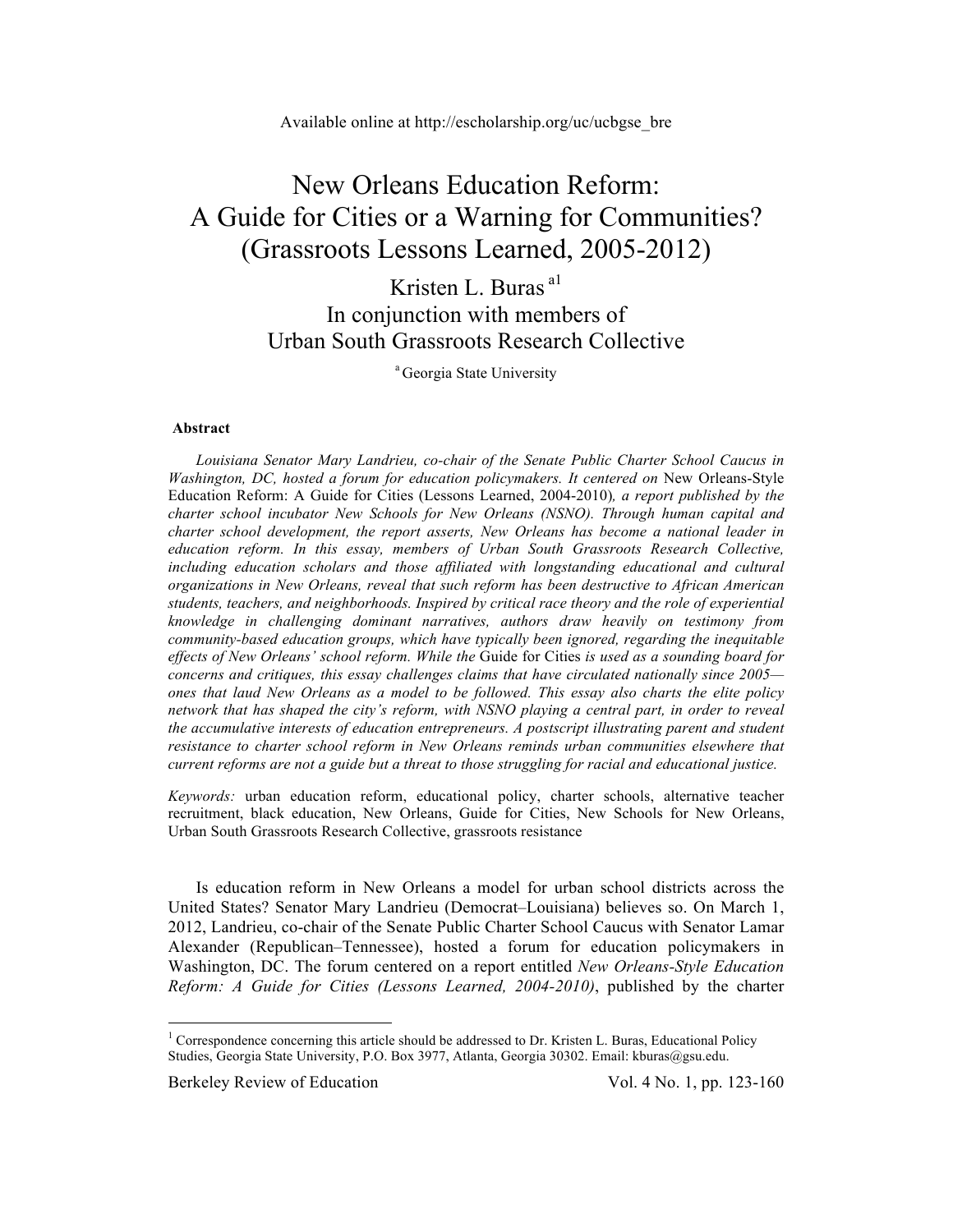school incubator New Schools for New Orleans (Brinson, Boast, Hassel, & Kingsland, 2012). Landrieu proclaimed:

With its *Guide for Cities*, New Schools for New Orleans is doing the important work of sharing lessons learned throughout the transformation of New Orleans' public schools. Through relentless focus on accountability, human capital, and charter school development, New Orleans has become a national leader in education reform…I hope that this story and the *Guide for Cities* will inspire and equip other cities to follow New Orleans' lead. (Landrieu, 2012, para. 2)

Participating in the discussion with Landrieu was Neerav Kingsland, chief strategy officer for New Schools for New Orleans (NSNO) at the time. Kingsland is now chief executive officer (CEO) of NSNO because the organization's founder and former CEO, Sarah Usdin, ran for a seat on Orleans Parish School Board—a point taken up later. At the forum, Kingsland echoed Landrieu's remarks and added: "The New Orleans story is really one of transferring power back to educators and parents—to date, this had led to incredible gains in student learning" (Landrieu, 2012, para. 4).

In this scholarly essay, members of Urban South Grassroots Research Collective, including education researchers and those affiliated with longstanding educational and cultural organizations in New Orleans, articulate their disagreement. Based on our experiential knowledge and qualitative research over nearly a decade, we do not believe that New Orleans school reform represents a guide for cities. Instead we assert that current reforms, including human capital and charter school development, have been immensely destructive to African American students, veteran teachers, and historically black neighborhoods in New Orleans. Ours is a warning for communities nationally. These "reforms" are not a guide for cities; they are a stark threat to the education, cultural integrity, and political-economic power of communities struggling for a semblance of justice.

To make our case, we draw on testimony from community-based education groups and scholarly research on the inequitable effects of New Orleans school reform for students, teachers, and schools targeted by organizations such as NSNO. Our focus will be on human capital and charter school development, and we will use the *Guide for Cities* as a sounding board for our concerns and critiques. However, we want to make clear that in responding to NSNO's *Guide*, we also are speaking back to a larger set of reports that have been written since 2005 about education reform in New Orleans and distributed nationally. The reports noted below, which are examples, follow lines of argument that are similar to the *Guide for Cities*:

- *Born on the Bayou: A New Model for American Education* by Third Way (Osborne, 2012);
- *The Louisiana Recovery School District: Lessons for the Buckeye State by the* Thomas B. Fordham Institute (Smith, 2012; for a critique, see Buras, 2012c);
- *Creating Opportunity Schools: A Bold Plan to Transform Indianapolis Public Schools* by the Mind Trust (2011);
- *Portfolio School Districts for Big Cities: An Interim Report* by the Center on Reinventing Public Education (Hill et al., 2009);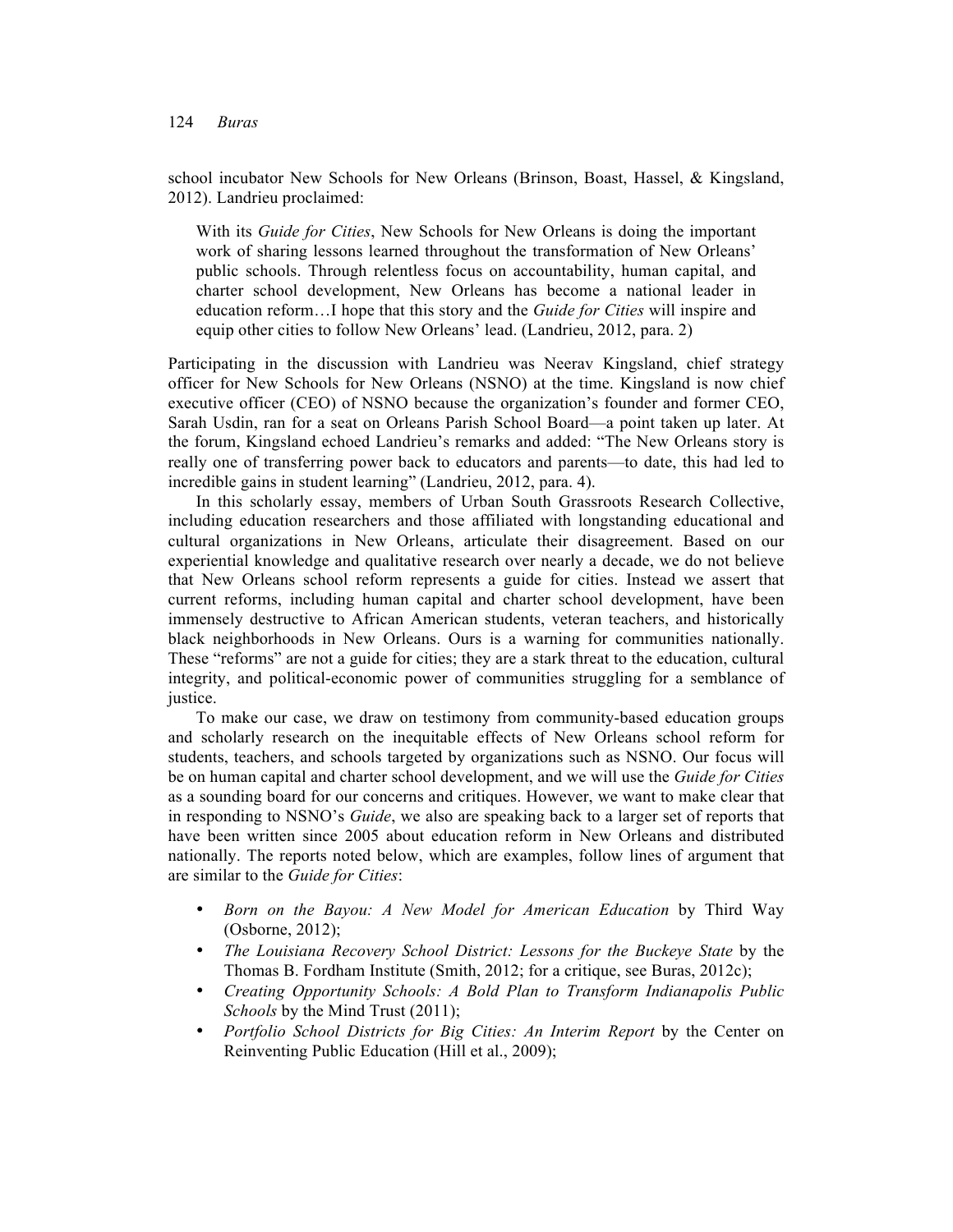- *After Katrina: Rebuilding Opportunity and Equity into the* New *New Orleans* by the Urban Institute (Hill & Hannaway, 2006); and
- *From Tragedy to Triumph: Principled Solutions for Rebuilding Lives and Communities* by the Heritage Foundation (Meese, Butler, & Holmes, 2005).

Additionally, there has been much discussion in the media about the "success" of the New Orleans model. Illustrations are too numerous to compile here; major news outlets, from *Time Magazine* (Isaacson, 2007) and the *New York Times* (Tough, 2008) to the *Wall Street Journal* (Kaminski, 2011) and the *Washington Post* (Armao, 2012), have highlighted New Orleans as a site of innovation, a source of inspiration, and a model for replication. We firmly disagree, and our disagreement is based on an evidentiary record rooted in community experience and almost a decade of research rather than the ungrounded assertions that characterize many of the aforementioned accounts.

Before directly addressing the *Guide* and analyzing its claims, we first describe the critical race methodology that we employed as well as the work of Urban South Grassroots Research Collective. Next, we provide some background on NSNO and education reform in New Orleans since 2005. Following this, the *Guide*'s policy recommendations on human capital and charter school development are examined, and the concerns of longstanding community groups about these policies are considered through testimonies and primary source documents. Finally, we position NSNO within a wider policy network that includes elite actors at the local, state, and national levels, revealing NSNO's pivotal role in a circuit of education entrepreneurs who seek to transform urban public schools through market-based reforms. We ultimately argue these reforms serve the interests of entrepreneurs rather than the communities at the center of their efforts.

#### **Critical Race Methodology and Urban South Grassroots Research Collective**

Critical race theorists have established the pertinence of testimonies by communities of color as an evidentiary record that challenges dominant narratives in law and education (Dixson & Rousseau, 2006; Lawrence, 1995; Solórzano & Yosso, 2009). Legal scholar Charles Lawrence (1995) explains, "in the white male academy, narrative is valued primarily as an instrument of private expression" and is viewed "as a source of distortion rather than as a resource for understanding" (pp. 345–346). To the contrary, he argues that narrative is an invaluable text "because it is dense in the detailed and moving articulation of the teller's or subject's life experience" (p. 346). In order to adequately appraise social conditions, it is imperative to consider the experiential knowledge of those most intimately involved in navigating them. Lawrence (1995) gets to the heart of the matter when he writes:

Stories always refer to a particular context, place, and moment. The historical and cultural setting is critical to the readers' interpretation of facts, feelings, and understandings…Human problems considered and resolved in the absence of context are often misperceived, misinterpreted, and mishandled…Blacks and others whose stories have been and are excluded from the dominant discourse are more likely to be injured by the error of noncontextual methodology. This is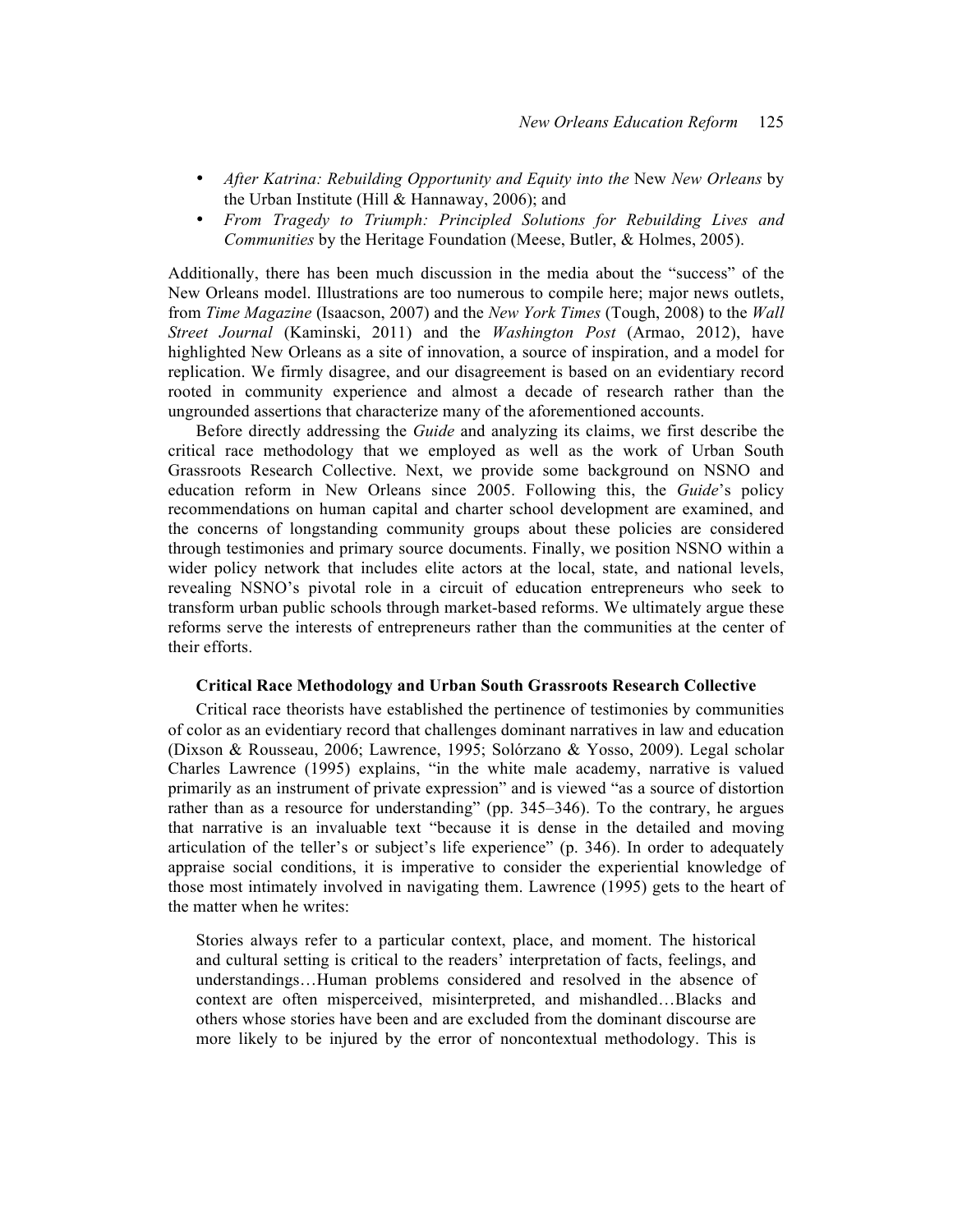because the reader considering facts and abstract argument without context will inevitably provide a setting of his or her own. This imaginary, though often unacknowledged, contextualization will be based on his or her own experiences or upon stories that he or she has heard. (p. 345)

He explains that the "imagined context often directly contradicts" the experiences and stories of racially oppressed groups who are directly affected by circumstances and policies (p. 345). This is why critical race theorists have embraced counterstory as a tool for exposing, analyzing, and challenging majoritarian stories that depict the world from the viewpoint of racially privileged groups (Solórzano & Yosso, 2009; see also Buras, 2013a). Ultimately, Lawrence (1995) stresses, "Giving narrative form to experience creates a rich evidentiary record for analysis and assessment of complex social processes" (p. 345).

In this essay, we draw heavily on narrative testimony to provide thick description of how education reforms have been experienced by those actually navigating the newly chartered landscape. This is crucial since these voices have been left out of discussions on school reform in New Orleans. The *Guide for Cities* excluded them as well. In fact, it is our contention that NSNO's *Guide* represents the abstract arguments and decontextualized claims that Lawrence (1995) warns against. The *Guide* is a majoritarian story about education reform in New Orleans, told by those who are imposing the reform and stand to benefit from it the most. The picture looks very different when marginalized groups participate in assessing the reforms. We also draw attention to additional research literature that readers may consult on the racial politics and inequities that characterize the New Orleans education model. However, this essay prioritizes firsthand accounts and the details they provide for analysis; we want to emphasize up front that our accounts are confluent with research findings cited throughout the essay and should not be considered anomalies or anecdotes.

A word on Urban South Grassroots Research Collective (USGRC) is essential before proceeding with our analysis. USGRC was cofounded by education scholars and longstanding grassroots organizations in New Orleans, where experimental education reforms have been implemented since 2005 on a scale heretofore not seen in other cities. This includes development of the nation's first charter school district and the mass firing of veteran teachers accompanied by a comprehensive program of alternative teacher and school-leader recruitment. Based on a commitment to engaged educational research, scholars, veteran teachers, students, parents, and grassroots organizers affiliated with URGRC: 1) collaborate in developing questions focused on governmental transparency and integrity in public education; 2) engage in grassroots research that highlights the voices, experiences, and concerns of racially and economically marginalized communities; and 3) disseminate research findings locally and nationally in an effort to reinvigorate a public education system that serves *all* communities. Importantly, the collaborating scholars and grassroots organizations in USGRC have a notable history of critical scholarship and social justice activism in New Orleans.

For this essay, the following grassroots member organizations of USGRC contributed writings and documents relevant to NSNO's *Guide*, and these were used alongside existing scholarship to illuminate concerns about education reform in New Orleans: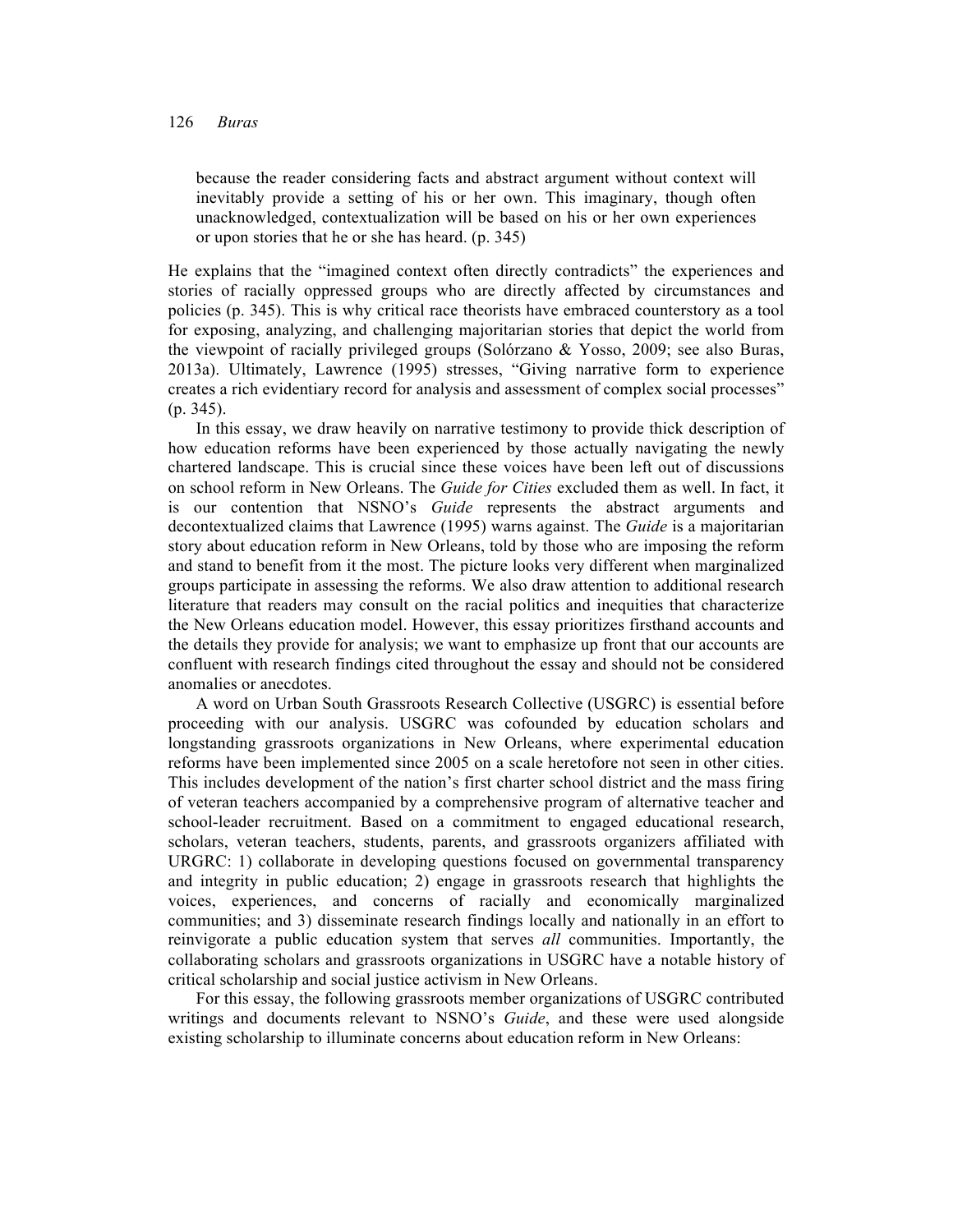- *Students at the Center*: a 20-year-old writing and digital media program cofounded by veteran teachers and students, which is based in New Orleans public schools and informed by civil rights struggles and the history of Free Southern Theater in New Orleans (see Buras 2009; Buras, Randels, Salaam, & Students at the Center, 2010);
- *Guardians Institute*: a school and community-based youth program founded in 1988 that builds on the legacy of Native American and African American resistance in New Orleans, promotes literacy, and upholds the city's distinct cultural and indigenous arts traditions, including multigenerational masking as Mardi Gras Indians;
- *Mos Chukma Institute*: an indigenous healing-arts program housed in a Lower 9th Ward public elementary school founded two decades ago, which draws on Native, African, and African American traditions to develop place-based education, student resiliency, and community agency;
- *Pyramid Community Parent Resource Center*: an organization founded more than two decades ago by parents of two sons with Autism Spectrum disorders, which provides support and assistance to families of children with disabilities in New Orleans;
- *Lower 9 School Development Group*: a coalition of community groups in the Lower 9th Ward, which was organized to fight for rebuilding a neighborhood high school amid exclusionary efforts by master planners to construct schools elsewhere in the city and undermine the restoration of black working-class communities (Buras, 2011a, 2013b);
- *New Teachers' Roundtable*: a group in which early-career educators engage in personal reflection and critical dialogue about racial, cultural, and economic justice in New Orleans and are inspired to take action with their students' communities to build a more liberatory education system; and
- *United Teachers of New Orleans*: the local teacher union, which has represented educators in the city for decades and has a long history of supporting equal pay among black and white teachers, more equitable resources for public schools, and social justice activism in the community.

Thus, the evidentiary record that we draw upon grows out of decades—even centuries of accumulated knowledge about cultural politics, racial inequities, and struggles for accessible and democratic public education in New Orleans. Education scholar and USGRC researcher Adrienne Dixson provides a postscript, written with parents and students, where they analyze growing student resistance to reforms advocated in the *Guide* (see also Dixson, 2011).

Around the same time that the *Guide* was released, Kristen Buras, co-author of this essay and an education policy scholar who directs USGRC, participated in a forum sponsored by Harvard University's Graduate School of Education entitled "New Orleans Education Reform: Pass or Fail?" Usdin, the aforementioned founder and former CEO of NSNO, was the other participant. The two issues at the center of this essay—human capital and charter school development—were vigorously debated (for video recorded forum, see Buras, 2012b). Usdin, like many of those who advocate these reforms, ignored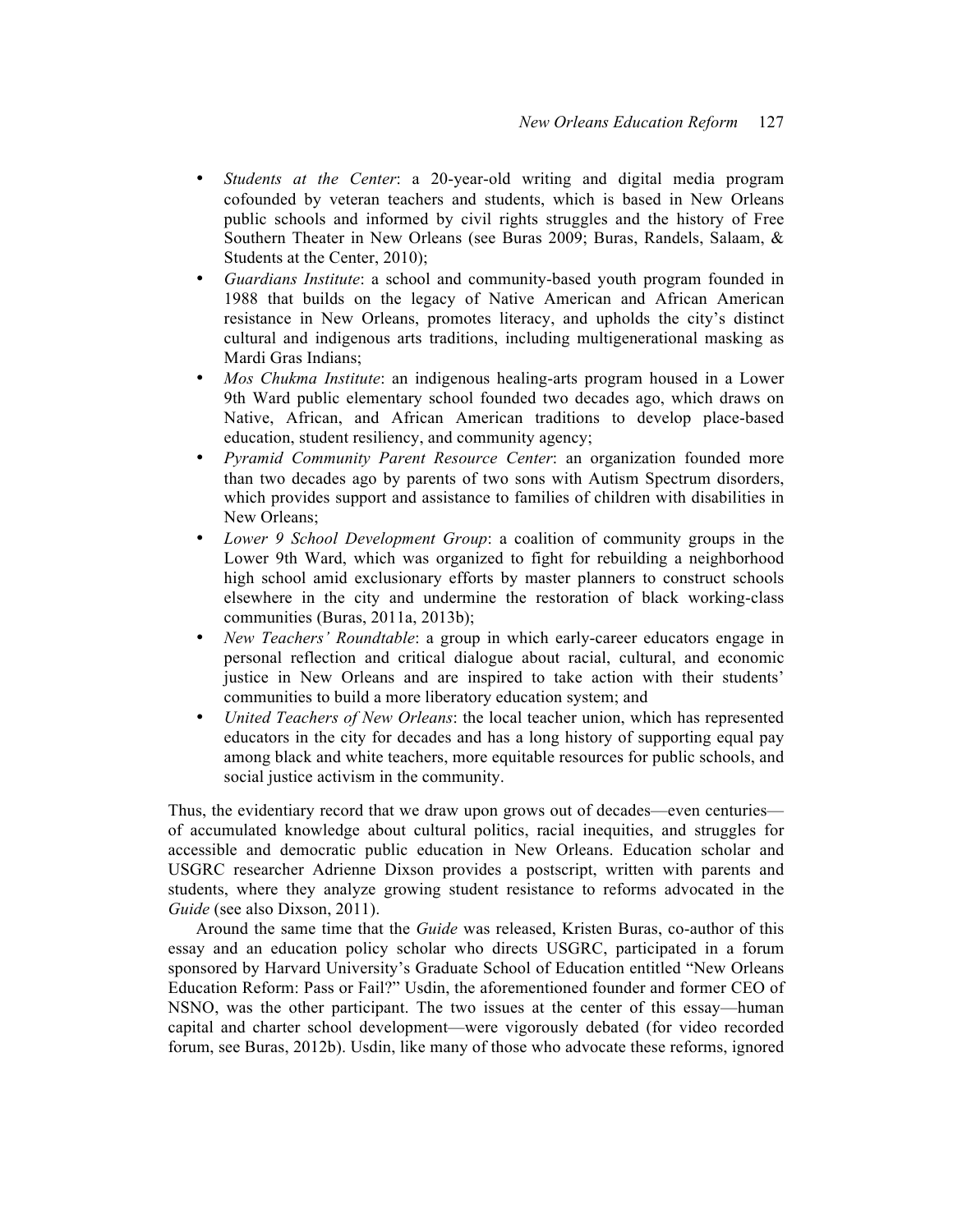the viewpoints and experiences of those on the ground. This now familiar dynamic sets the stage for the analysis we will present. Our concern rests with communities across this nation that stand to lose, and to lose dearly, if the reforms in New Orleans are "taken to scale" in their own backyards.

In the *Guide*'s foreword, Kingsland and Usdin acknowledge, "Tens of thousands of students, families, teachers, and leaders make up the New Orleans system, and we are in no position to speak for all of them" (Brinson et al., 2012, p. 11). We could not agree more. In fact, we have grave concerns that the stakeholders who were consulted for the *Guide* included only advocates of current reforms, such as state and district officials, charter school leaders, support organization leaders, education reformers and experts, and philanthropists (p. 9). It is empirically unsound to make claims about the effects of reforms without consulting the communities that are targeted and most intimately affected by those reforms. This is where we enter, building on testimony and documentation provided by those who historically have worked in and have had children who have attended the public schools of New Orleans. First, some background on NSNO will be helpful.

#### **A Brief History of New Schools for New Orleans**

When Hurricane Katrina struck New Orleans in August 2005, a vacuum was created and Louisiana's governor and legislators, partly prompted by federal pressure and resources, immediately stepped in to renovate state law and prepare the ground for mass experimentation with charter schools. By October, Governor Kathleen Blanco had signed Executive Orders 58 and 79 suspending certain provisions of charter school law, such as the need to consult and obtain the votes of affected faculty, staff, and parents before converting an existing public school into a charter school (Louisiana Federation of Teachers & American Federation of Teachers, 2007). In early November, Blanco called a special legislative session. This was the occasion for passing Act 35, which redefined what constituted a "failing" school so that most of New Orleans public schools could be deemed failing and placed in the state-run Recovery School District (RSD). Act 35 enabled 107 of 128 schools to be folded into the RSD; only 13 schools could have been subsumed before the legislation was passed (United Teachers of New Orleans [UTNO], Louisiana Federation of Teachers, & American Federation of Teachers, 2006). During this same period, an announcement went out that 7,500 New Orleans teachers and school employees would be fired in January 2006, enabling the recruitment of new "human capital" to the city (UTNO, Louisiana Federation of Teachers, & American Federation of Teachers, 2007).

At the local level, Mayor Ray Nagin established the Bring New Orleans Back Commission (BNOB), which recommended the creation of the nation's first charter school district (BNOB, 2006). Private education providers would operate charter schools and exercise control over budgets, hiring, and firing. As BNOB's plans were being issued, the federal government already had begun providing millions of dollars for the establishment of charter schools in New Orleans (UTNO, Louisiana Federation of Teachers, & American Federation of Teachers, 2006). In short, laws were changed and passed and corresponding plans were made while the residents of New Orleans, largely African American, remained displaced (for a more extensive account of local, state, and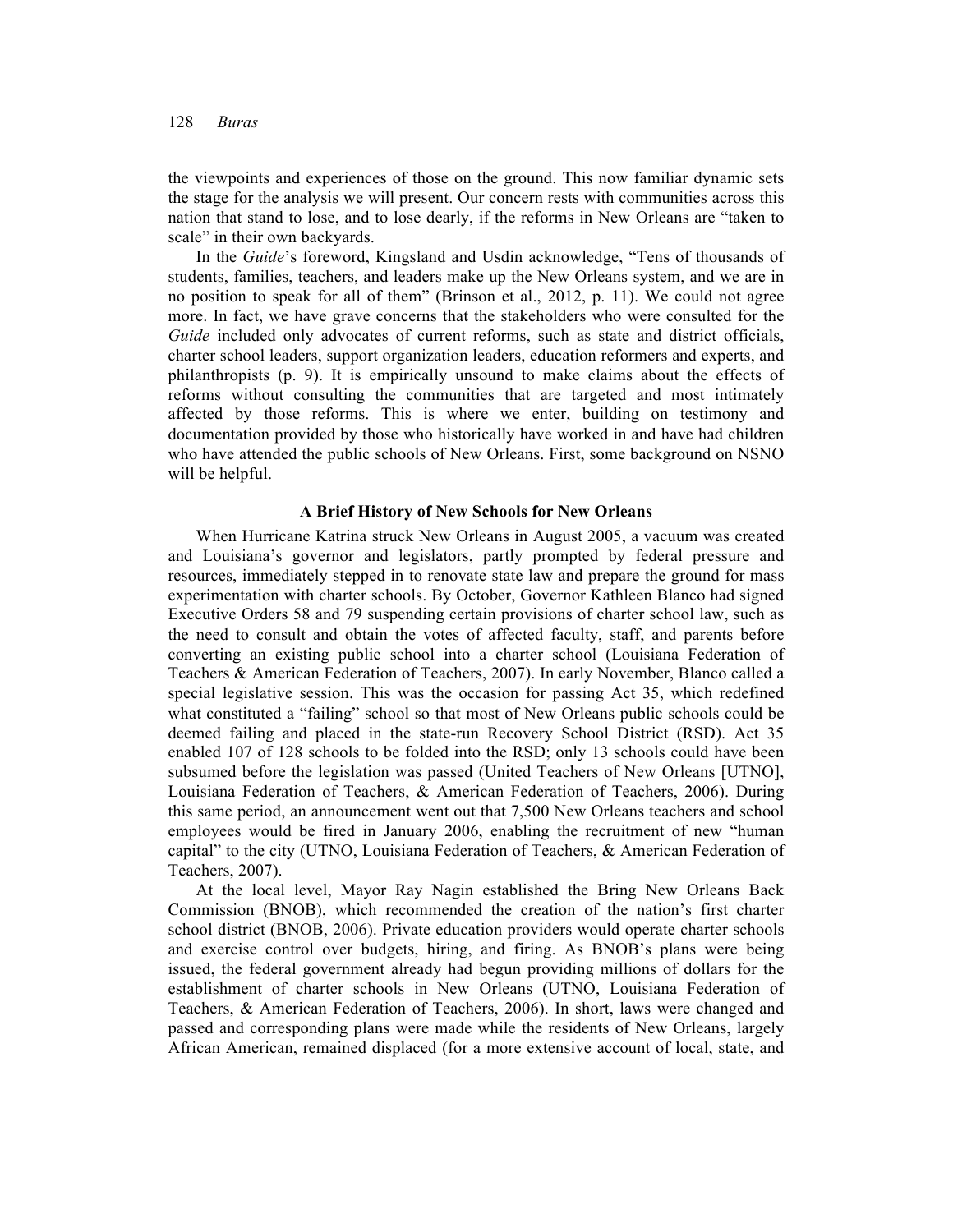federal policy actors during this period, see Buras, 2011b).

Assisted by state policies, education entrepreneurs and business leaders promptly made plans to begin work in the newly reformed landscape of New Orleans (Buras 2005, 2007, 2011b, 2014; Buras et al., 2010). NSNO took the lead. Founded in early 2006, NSNO is committed to human capital and charter school development. Its strategy is fivefold as it seeks (a) founders to *start* charter schools, (b) principals to *lead* charter schools, (c) teachers to *teach* in charter schools, (d) members to *serve* on charter school boards, and (e) investors and philanthropists to *contribute* to these efforts (NSNO 2008a, 2008b, 2008c). For example, its Incubation Program provides "resources to new school founders in the year before opening" and announces, "If you are an experienced, dynamic, entrepreneurial educator…then this is your chance" (NSNO, n.d., p. 7). From 2007 to 2010, the organization launched 10 charter schools, seeded 3 local charter management organizations, and provided 21 start-up grants that have supported over 90% of newly approved charter schools (NSNO, 2010b).

NSNO has partnered with the national organization New Leaders for New Schools (NLNS) to recruit, train, and place principals and other school leaders in the public schools of New Orleans. "In schools, just as with businesses, strong leadership breeds results," reads its literature (NSNO, 2008a, para 1). By 2010, NSNO (2010b) boasted of training 36 charter school boards for over 90% of charter schools in the city. To facilitate this effort, NLNS maintains a Board Bank that includes the names and résumés of parties wishing to serve on charter school boards and makes them available to schools. The qualifications that NLNS expects from Board Bank members reveal the raced and classed dimensions of charter school governance. "Expertise in law, real estate, financial management, governance, marketing, fund raising, community organizing/outreach, education, or strategic planning" and "experience with entrepreneurship" are considered key assets and are ones most likely possessed by well-heeled reformers (NSNO, 2010a).

An additional human capital initiative is teachNOLA, a teacher recruitment collaboration between the RSD and The New Teacher Project (TNTP), a national organization that "works with clients on a fee-for-service basis" to place "alternate route teachers" in "high-need schools" (TNTP, 2010). TeachNOLA claims to have "eliminated the city's teaching shortage so that there can now be an increased focus on long-term quality" (NSNO, 2010b). Skirting the fact that the shortage was engineered through state policy and the mass firing of black veteran educators, NSNO applauds teachNOLA for placing new teachers in 96% of the city's charter schools by 2010 (NSNO, 2010b). Most of the alternatively recruited teachers are white, inexperienced, and often replace more experienced and more expensive veteran educators who are indigenous to the community and unionized (Goodman, 2006; Nelson, 2010; UTNO, 2010; UTNO et al., 2007).

NSNO has received millions from nationally recognized, market-oriented venture philanthropies and from the federal government as part of its Investing in Innovation program (i3) through Race to the Top (Chang, 2010b; Maxwell, 2007; NSNO, 2012c). In fact, the *Guide* was written "to meet the [i3] requirement that grantees disseminate the lessons of their work" (Brinson et al., 2012, p. 9). In sum, NSNO has been at the forefront of human capital recruitment and the incubation of charter schools and charter school management organizations and this work continues apace (NSNO, 2010b, 2011).

By the beginning of the 2011-2012 academic year, 65 of 90 public schools in Orleans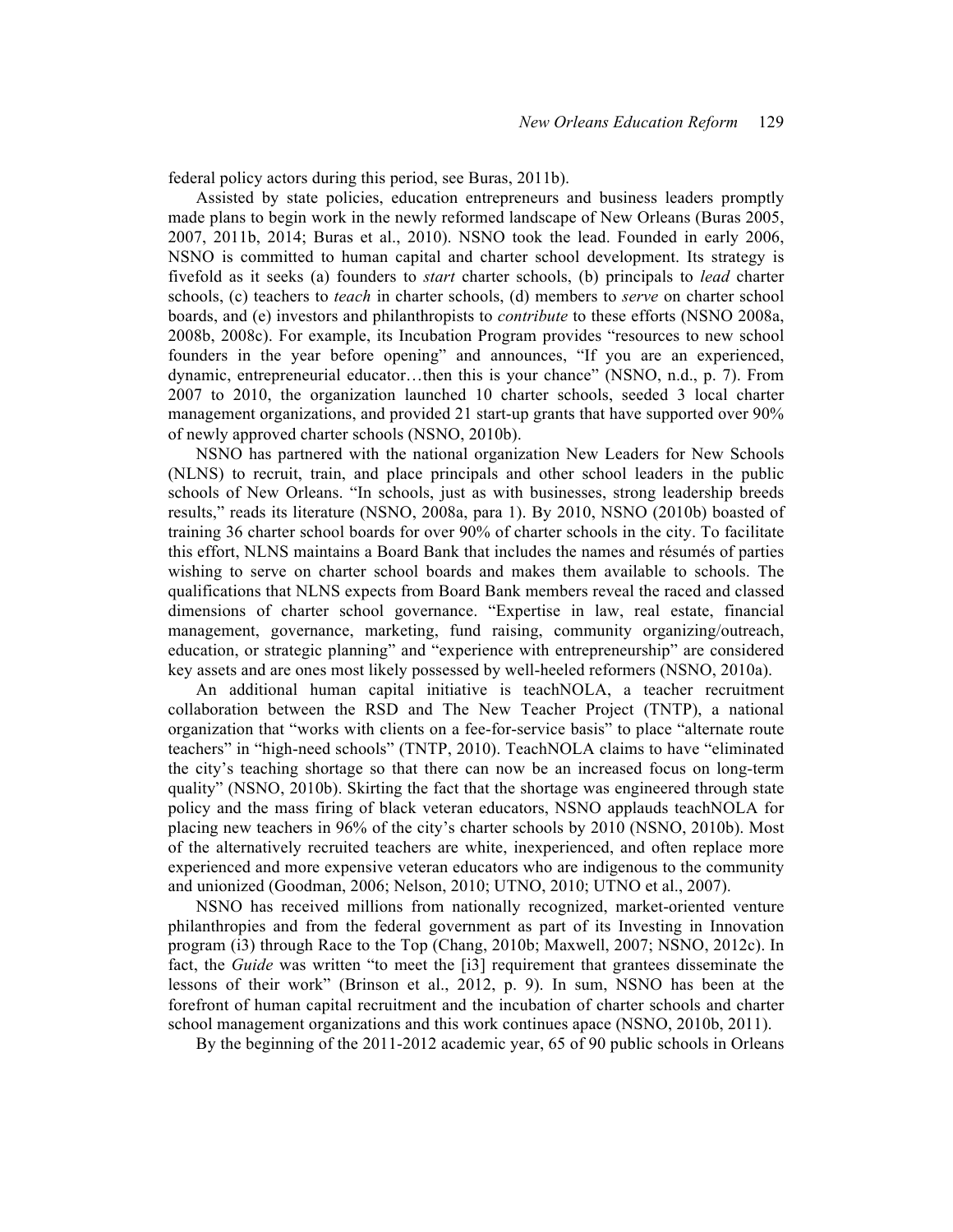Parish were operating as charter schools, with 77% of students attending charter schools (Cowen Institute, 2011). New Orleans has the highest proportion of charter schools in the nation, which brings us to the purpose of NSNO's *Guide*. In the *Guide*'s foreword, Kingsland and Usdin stress: "If numerous cities undertook this course, our urban education landscape could be transformed over the next decade….We hope this guide will serve cities who wish to begin this difficult work" (Brinson et al., 2012, p. 11).

It would be wrong to assume that such reforms have proceeded without resistance from affected communities. We now turn to the testimonies of longstanding community groups and relevant policy scholarship to raise questions about the *Guide* and warn education scholars, policymakers, and urban communities across the nation about the destructive reforms that education entrepreneurs hope to spread. What follows are some of the lessons we have learned since  $2005$ .<sup>2</sup>

#### **Human Capital Development**

*First Lesson: Marginalization of indigenous veteran teachers and leaders is viewed as innovative by education entrepreneurs, who recruit inexperienced staff to teach in charter schools at the expense of our children.* 

It helps to recall Kingsland's words at the Washington, DC forum where Landrieu hailed the *Guide*. "The New Orleans story is really one of transferring power back to educators and parents," he proclaimed (Landrieu, 2012, para. 4). As we will show, this assertion is perverse in light of the evidence.

The *Guide* stresses that "strong charter growth requires high-quality teachers and leaders" and warns, "empowering underprepared educators is a dismal strategy" (Brinson et al., 2012, p. 24). In our view, this is precisely what NSNO has done—empowered underprepared educators—through its human capital initiatives. While the *Guide* emphasizes that it is important to "empower existing talent," meaning local veteran teachers, the larger focus is on "recruiting new teachers and leaders" (p. 24) from beyond the city. "To effectively scale up a charter sector, cities must make themselves magnets for innovative talent" (p. 24), suggests the *Guide*. This is essential for attracting "national talent organizations," such as Teach for America (TFA) or TNTP, and thus a city aspiring to replicate the New Orleans model should create a "buzz" and "market itself as one that embraces bold reforms" (p. 24).

Short shrift is given to the role of veteran educators in an environment of bold reforms. In fact, the *Guide* explains, "Veteran educators may be skeptical of charter reforms" (p. 24). The reasons for this are not examined, although we explore them below. Instead the *Guide* indicates: "Effective, experienced teachers possess the knowledge and expertise honed through their years of teaching. They bring strong classroom management and deep experience in instruction, a *boon to a young charter staff*" (p. 25; emphasis added). Here again, the emphasis is on young charter staff as the fulcrum for innovation and charter school development. The *Guide* provides the following advice:

 $2$  Because this essay is coauthored with members of USGRC and the original handwritten testimonies upon which we draw are not publicly available, page numbers are not cited when members are quoted.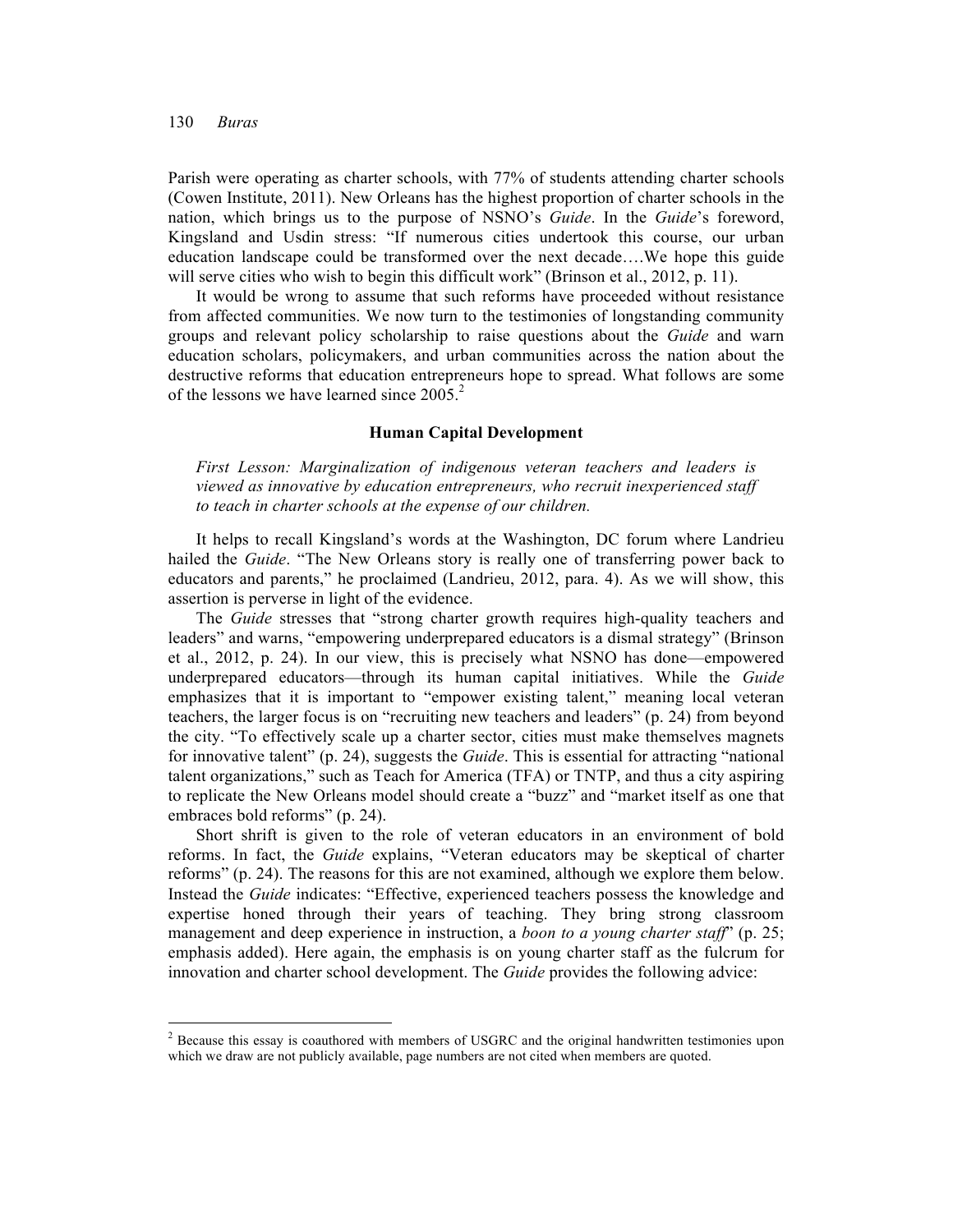Cities should also use alternative certification organizations such as TFA or TNTP to staff their growing charter sector's schoolS…TFA is increasingly a market requirement. Many high-quality charter operators will not enter a market without a TFA presence, making clear the connection between human capital and charter growth. (p. 25)

In New Orleans, the *Guide* boasts, "30% of the city's teachers come from either TFA or TNTP."

The *Guide* does not examine what allegedly was wrong with the veteran teachers who were fired. It is implicitly assumed they were responsible for the failure of New Orleans public schools prior to 2005, thereby necessitating the recruitment of "new talent." There is no discussion of the history of racial inequality, white flight, and state disinvestment that contributed to the crisis in the city's public schools. For example, the first publicly funded high school for black students in New Orleans did not open until 1917 and opened only because of community struggle and protest; the second did not open until 1942. Black teachers with the same level of education and experience as white teachers were paid substantially less, while black students attended poorly maintained, overcrowded, and grossly underfunded schools. These also were conditions challenged by black teachers. The era of desegregation brought massive resistance by whites. From 1950–2000, New Orleans lost two-thirds of its white residents and state disinvestment in black education continued (Baker, 1996; DeVore & Logsdon, 1991). From the *Guide*'s ahistorical standpoint, it appears black teachers somehow are responsible for the dire conditions they actually spent their lives fighting.

The *Guide* likewise fails to examine what precisely constitutes new teacher "talent" and why organizations such as TFA and TNTP should be considered "talent organizations." In one vignette provided in the *Guide*, entitled "Hire for Potential," readers learn about the efforts of Sean Gallagher to hire staff for Akili Academy of New Orleans, a charter school that Gallagher founded with support from NSNO. "The majority of teachers he ultimately hired," explained the *Guide*, "were inexperienced, nearly all from beyond New Orleans, and from Teach for America or other alternative routes" (p. 26). The vignette continues, "Despite his teachers' limited experience, Gallagher has been able to put together a staff that gets academic results for students" (p. 26). He hired those with the "necessary mission alignment and work ethic" (p. 26), which is all that seemingly is required to teach well. Yet Gallagher himself conceded that hiring such a high proportion of first-year teachers (who were uncertified) has required "an intentional focus on lesson planning" (p 26). However, he went on to note, "Our teachers write lesson plans that are 50 times better than the ones I wrote in my tenth year of teaching. So even if they are *not yet excellent at the execution of those plans* because they're new to teaching, their lessons are *still going somewhere* and students are learning" (p. 26; emphasis added). This begs the question: If human capital initiatives are truly about recruiting the best and most "talented" teachers, shouldn't these teachers be excellent in the execution of their lessons?

Our own experiences and those documented by education researchers tell us that talent and excellence are not the most accurate descriptors of inexperienced teachers recruited through organizations such as TFA and TNTP. Over the course of a decade, for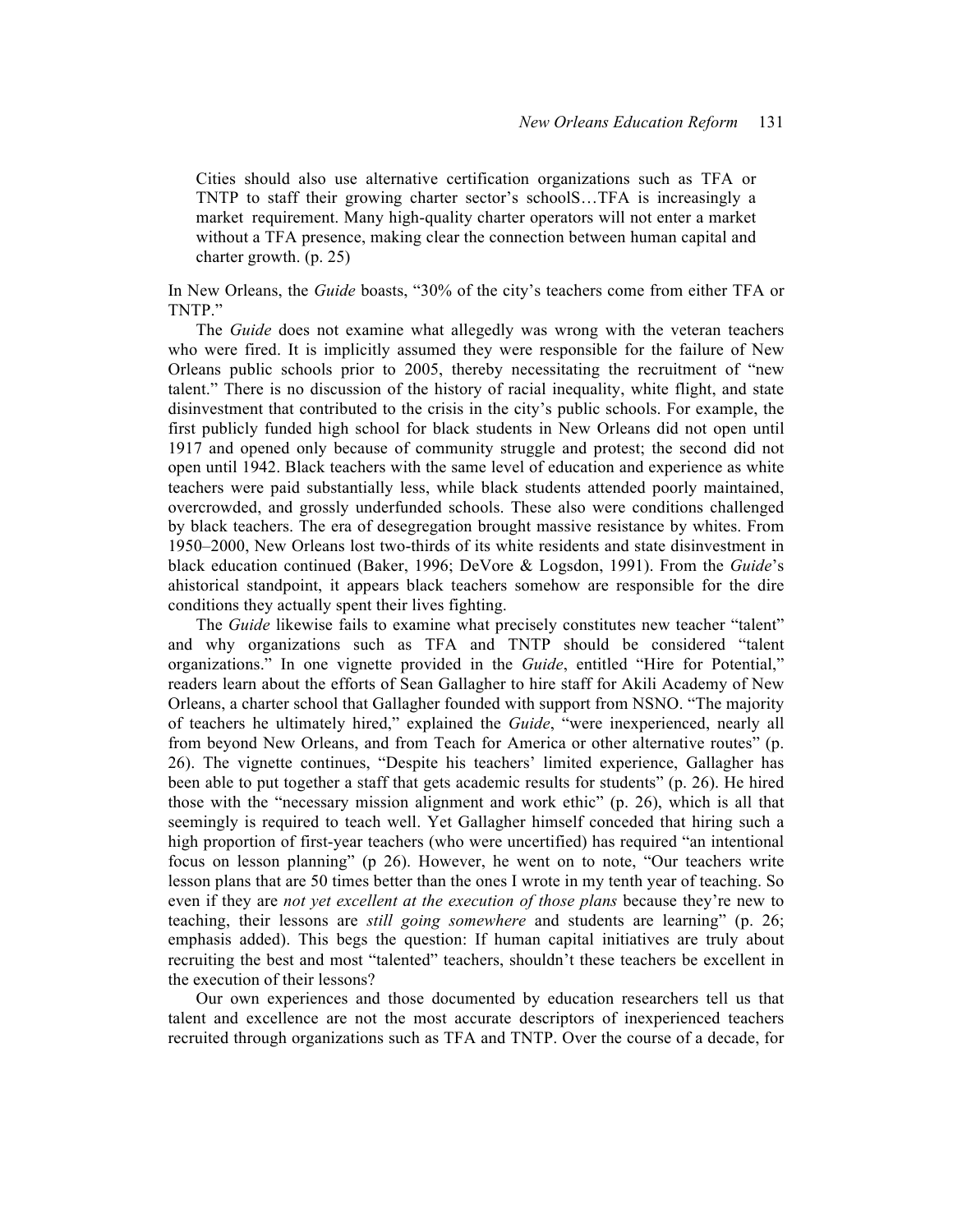example, Veltri (2010) taught, observed, and interviewed hundreds of TFA teachers in urban schools and documented high turnover, inadequate pedagogic preparation, teaching out-of-field (including special education), class and race incongruence with students, and many other challenges. Speaking of TFA teachers, an experienced teacher in one school shared with Veltri: "They're smart; they're dedicated; but they haven't got a clue….It's like they're playing like they're a teacher" (pp. 109–110). Indeed, many relied on a "trial and error" approach and "fillers" to get through the day and often the years, with 90% departing after three years. "The first year they try to figure out what they're doing," another veteran teacher explained, "and the second year they figure out where they're going" (p. 37). Concerns about the effects of teacher experience and turnover on student achievement have been well documented (see also Heilig  $&$  Jez, 2010; Wilson, 2009).

Reflecting on "new talent coming to the rescue" in New Orleans, one member of New Teachers' Roundtable, founded by TFA alumni-in-exile for early career teachers in New Orleans who wish to become more critical about teaching and racial injustice, disclosed the following:

TFA seemed like it would be a way to get started in teaching. I assumed based on their advertising that their summer training, while short, was state of the art and that I would have opportunities to observe great teaching and be mentored by seasoned veterans with impressive records. While at training for a total of five weeks, I team taught maybe ten 45-minute periods of math and reading to a group of 15 third graders. While our five weeks had been grueling, I couldn't say the time was well spent. What I remember is lots of busy work and pep rallies.

Even worse, he reported, a significant amount of time at summer training "was spent practicing how to justify our position as white middle-class teachers of mostly poor children of color." The response was made clear: TFA teachers would "overcome all possible cultural conflict" through "relentless work" and "high expectations." But what did these things mean exactly?

"For all their talk of holding children to high academic standards," wrote this former TFA teacher, "I felt completely confined by the draconian structure of the lessons that were modeled for us." He reports:

There was no room for critical thinking. Opportunities to speak were mainly restricted to reading the objectives or "key points" from a piece of butcher paper next to the "teacher." There was no open-ended group work. The proper answer to every question was utterly clear, visible from your desk on the butcher paper, or drilled incessantly through the "lesson."

Needless to say, when this TFA recruit was assigned to teach in New Orleans, he "felt like an impostor." He reflected, "I hadn't even taught before, not to mention the fact that I had never before stood alone in a classroom full of students." What is more, although now responsible for students' learning, he still had not been connected with a veteran teacher for much-needed mentorship. He likened his experience to a fatally flawed rescue mission with students suffering the dire consequences: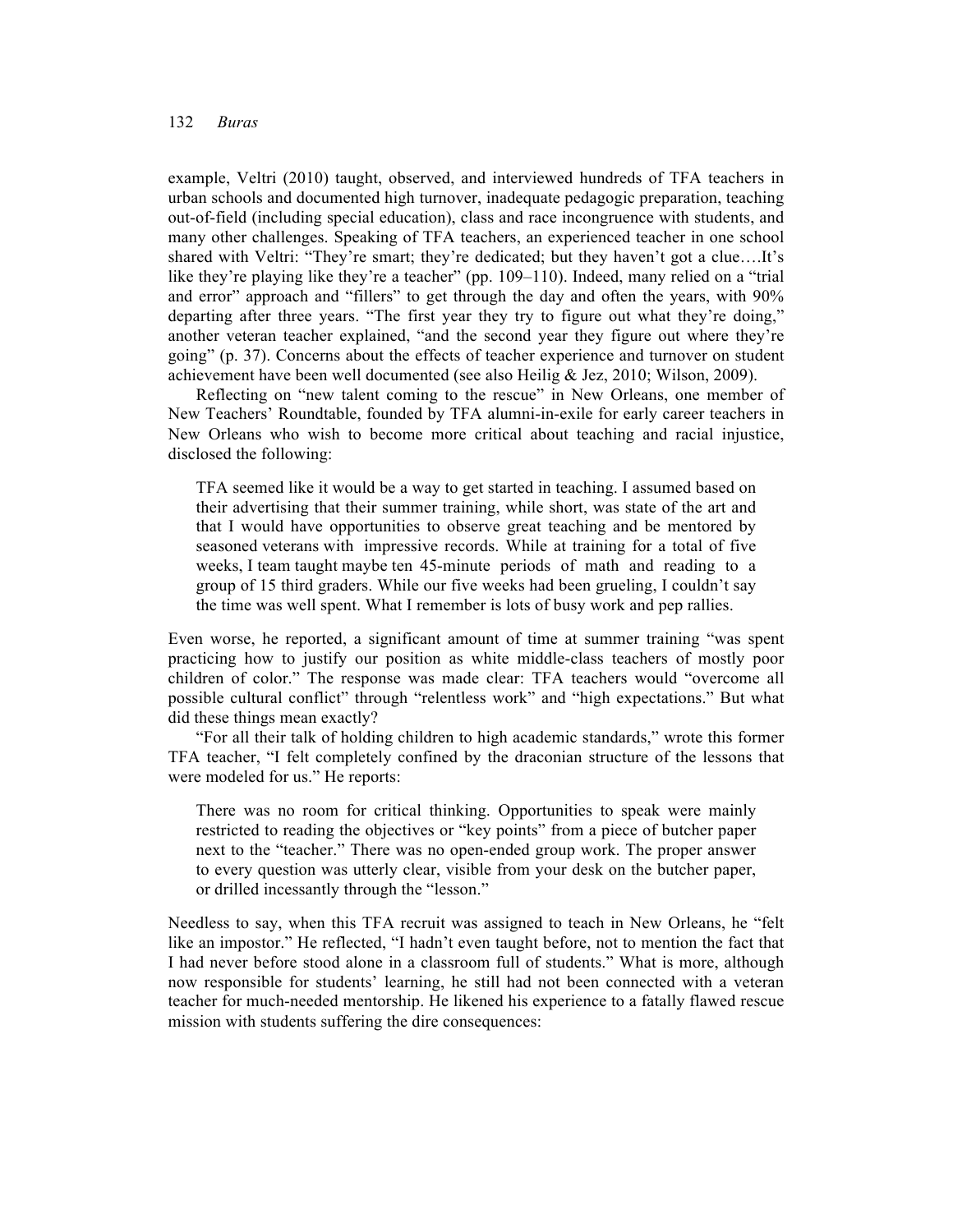I was considered "new talent" and sent to New Orleans to rescue poor black children from a failing public school system. The reinforcements sent to rescue the children were unprepared and untrained. It was like being dropped from a helicopter to rescue the stranded and wounded with no tools and no capacity to give them access to what they needed. All this occurred while experienced, professional rescuers, veteran teachers, were essentially being asked to keep out.

He lamented that the space for new teachers was created when the state-controlled Orleans Parish School Board illegally fired all of its employees in early 2006.

Another TFA teacher, one affiliated with New Teachers' Roundtable and United Teachers of New Orleans, the city's teacher union, expressed grave concerns about the misinformation propagated by TFA:

Having studied Sociology and Africana Studies in college, clearly I was equipped to enter a public school system and classroom of all students of color, wasn't I? That's what TFA told me anyway. I (and hundreds of others pretty similar to me) was just the person to touch a few lives and potentially be a "transformational teacher." I would later find out this was not true. Despite what TFA says, teaching is actually very hard.

This recruit questioned whether or not TFA and other human capital providers are prepared to deliver on their promises. In the end, aspirations alone do not produce high performance, especially in a profession as complex as teaching (Ladson-Billings, 2009; Wilson, 2009).

A TFA teacher with like affiliations pondered difficult lessons from what she symbolically called "Super Charter School," indicating that her experiences were similar to other new recruits teaching in New Orleans' charters. She recollected an exchange with the principal of Super Charter when a group of visitors from another charter school was observing her school. "If I could I would clone [her] and make 50 more of her," he beamed to the visitors in her presence. She wondered why. After all, she went on to say, this "comes from a man who evaluated the effectiveness of our teaching by the extent to which we were all at the same place, at the same time, in the same pre-approved, administration-sanctioned, standardized lesson." Sadly, in Super Charter, "the treatment of teachers as replaceable, mechanized parts within a well-oiled, so-called "ed-reformmovement" extended to seeing all of our students as passive, empty vessels, desperately needing to be filled by our unimaginative, over-scripted lesson plans." The shared language that pervaded the school was most telling: noise level zero; eyes tracking the speaker; hold your bodies still—your voices are off, your eyes are on me; sit in scholar position; hands down, I am speaking. "As the months passed," she admitted, "the system began to break me, too." Not without irony, a core value of Super Charter was innovation, also lauded in the *Guide*. This TFA teacher's analysis disrupts the discourse that new teachers and new charter schools bring real innovation and excellence—a lesson to be heeded by communities seen as the next "market" for human capital and charter school development.

The consequences of all of this are made brutally clear through the story of one veteran teacher and union member in New Orleans. Her story is not completely unique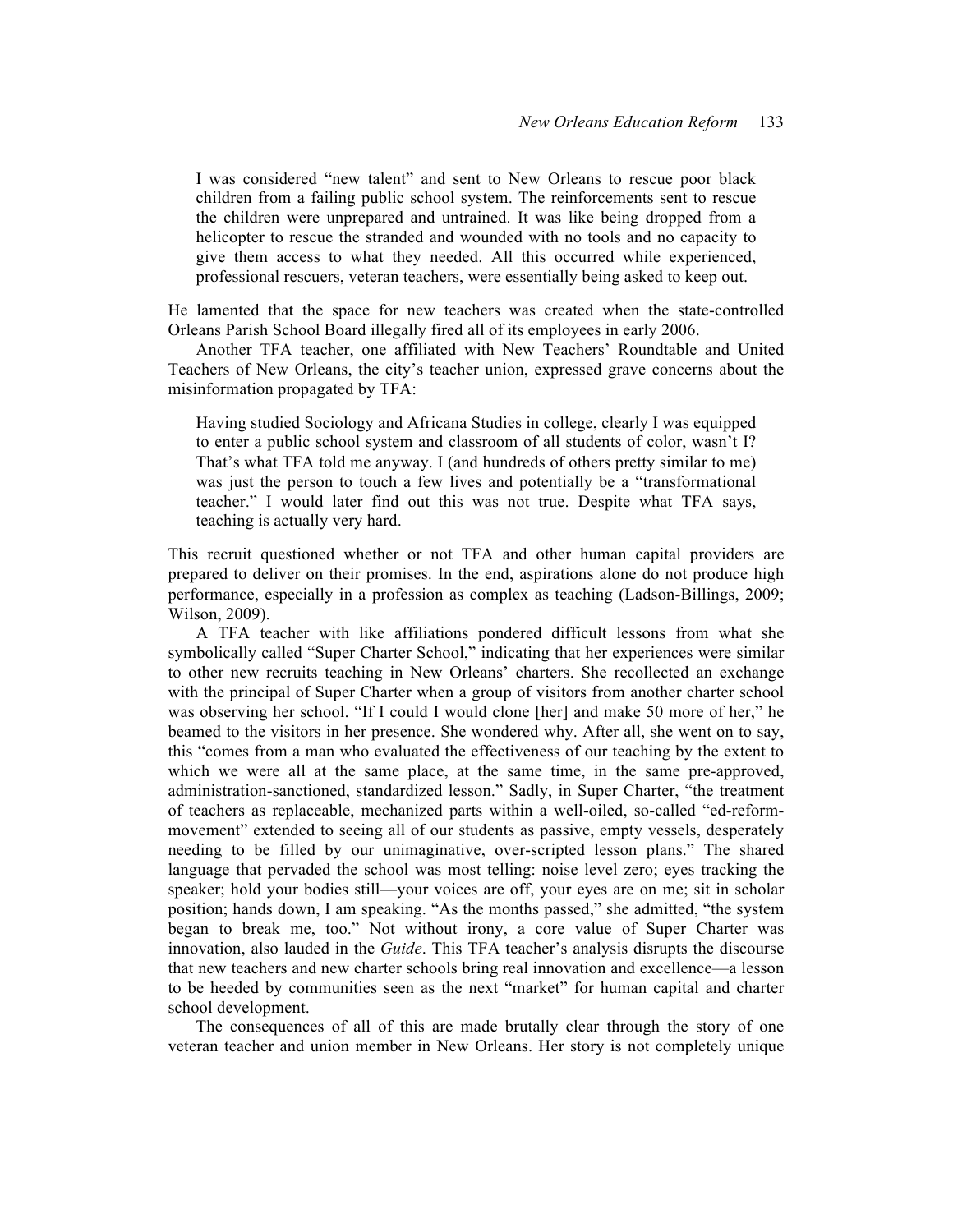and sheds light on the tragic face of human capital development. Returning to the city after the storm, this veteran teacher hoped to assist in reopening the public high school where she had taught for 30 years; she was heartbroken to return and find that her cherished collection of yearbooks going back to the 1970s had been destroyed. Thus she welcomed the chance to spend the next summer enrolling students, although it would be a "new" era in the school's history. The school now would be privately managed as a charter school. Her excitement was short-lived:

Daily, I realize that this new school is not the old one. It is not the family atmosphere that we had built through tradition. It has become a business venture, with the focus on dollar signs and test scores. Time and again, I remember a colleague's words of distrust about charter schools. I begin to understand his mistrust and to develop my own.

Teaching, she feared, was taking a back seat to entrepreneurial considerations.

Several years before the storm, this veteran teacher developed a college writing course that she taught with stellar results. "Almost every student who took the class was placed in regular college English rather than remedial, which had not been the case earlier," she explains. The school's new operator said it could not afford to offer the class. At the end of her third year at her newly chartered high school, the faculty chose her for a teaching award. Nonetheless, she received news that her contract would not be renewed because, as she was told, "her value did not outweigh her liability." In short, the school could hire two and one-half teachers for the same cost as an experienced teacher.

The next year she taught at another charter high school in New Orleans. She regretfully shared, "It is not long before I realize that their promises of support are theoretical at best." She discovered that her "tried and true methods of teaching are not respected" and that she was expected to "teach according to the instructions of a woman who has never been in the classroom as a teacher." She was once again told at the end of the year that her contract would not be renewed, but refused to accept the decision this time. After much pressing, she was offered a part-time position as community service coordinator for \$17,000 rather than the \$56,000 she was earning. To the administration's surprise, she accepted. Meanwhile, they hired several more "inexpensive, uncertified, recent college graduates" to teach in her place. As she worked on various projects in her new role, she saw "a parade of English teachers" come through. In fact:

Four different first-year teachers took a turn teaching the class I had taught for a lifetime. After each one is fired or resigns, students ask why I am not their teacher. After all, I am right there in the building. But instead of returning me to the classroom, another inexperienced young person is hired to give it a whirl.

Over December break, the existing principal was fired and the new principal fired the veteran teacher. This teacher reports:

I refuse to leave and tell her that I will work for free until she can find the funds to pay me. The faculty is shocked by my boldness, but I must stand up for what I believe in. This school has no band, no choir, no football, baseball, or soccer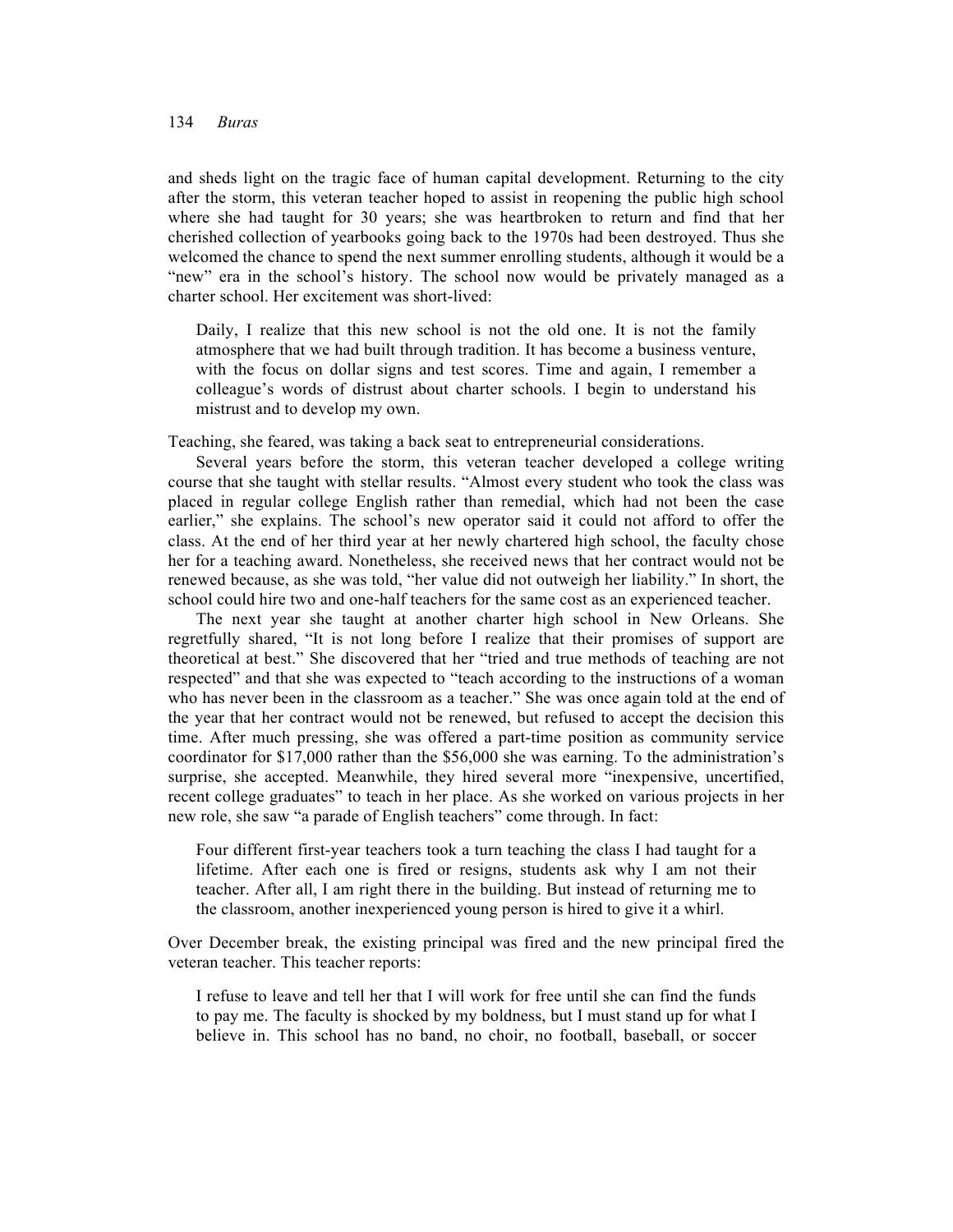team…only a basketball team, about which the administration complains incessantly because it costs money. How can we rebuild New Orleans if we do not rebuild its youth?

Meager funds were found to pay the teacher and she continued her work the next year, this time teaching a class on community service. She arranged for an investigator from the Innocence Project to visit her class and they learned about a man imprisoned for almost 20 years in Angola, Louisiana's state prison, for a crime he did not commit. "When we asked permission to attend a hearing for his case," she recollects, "I was told that we cannot go, because students would miss 'meaningful instruction.'" The students planned to visit Angola with her on a school holiday, and it was one of the most powerful experiences of their lives. Clearly, she ponders, "The administration and I don't seem to have the same definition of 'meaningful instruction.'"

Meanwhile, the constant turnover of new teachers has continued and the faculty of this largely black high school is currently more than 90% white and mostly from other states. Ultimately, this veteran teacher concluded, "The teaching profession cannot survive when the majority of those in classrooms are not there because they want to teach." Instead, she asserted, many came because loans will be forgiven through sponsoring programs. What about the pipeline of talent that TFA and other human capital initiatives were supposed to deliver?

Another veteran teacher and union member considered the political dynamics behind reforms advocated in the *Guide*, giving special consideration to the mass firing of experienced educators. Prior to 2005, this highly qualified teacher was the lead mentor on a U.S. Department of Education grant to the New Orleans public schools to improve the teaching of American history. She wrote: "Thousands of highly qualified educators will educate children in other states and districts because they have been denied jobs in the new charter schools and the state-run Recovery School District." This seasoned educator worried that charter schools "want to hire inexperienced teachers so that they can pay them little or no money and also so that they can treat them like sharecroppers, or better still like slaves, with no rights and no input or say about what happens in the schools."

In the *Guide*'s foreword, Kingsland and Usdin mentioned that after the storm, "the district laid off every teacher, which led to a lawsuit that remains in court" (Brinson et al., 2012, p. 10). At the very least, this would suggest the claim that New Orleans-style reform empowered educators is contested. This is never acknowledged. Rather, the *Guide*'s history of reform in New Orleans states: "*Without a student body* to serve, Orleans Parish School Board was forced to terminate contracts with all teachers, effectively disbanding the teachers' union." In the very next sentence, without noting any contradiction, the account continues: "In November 2005, the Recovery School District's scope was expanded, and it took over nearly all schools in New Orleans to meet the *needs of the returning student population*" (Brinson et al., p. 15; emphasis added). Thus the *Guide* says veteran teachers were fired due to the absence of a student body, while at the same time it says schools were taken over to better serve a returning student body. Such inconsistencies characterize the discourse of education entrepreneurs who advance a narrative on human capital that serves them, but fails to square with the facts. The mass firing of veteran teachers was far from inevitable.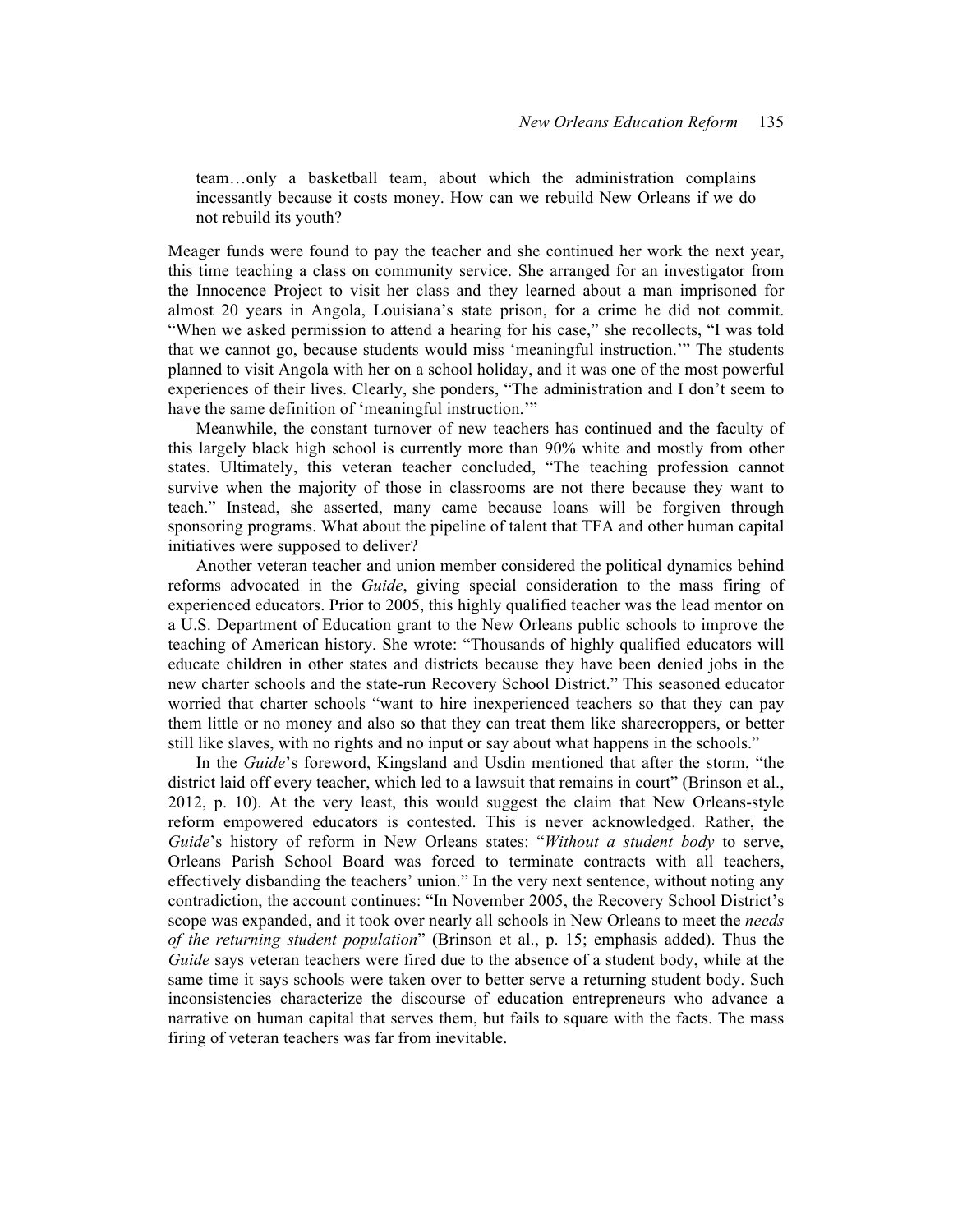Less than six months after the *Guide* was released, the Civil District Court for Orleans Parish ruled that state education officials had used the storm as an excuse for the illegal mass firing of teachers and that their actions were part of a political strategy to takeover and charter New Orleans public schools (Civil District Court, 2012). For example, the court found the following:

- The Louisiana Department of Education and Orleans Parish School Board asserted that there was a shortage of teachers to hire. By October 2005, however, education officials had located nearly all Orleans Parish School Board employees, including thousands of certified teachers who had provided updated contact information and intent to return forms. Rather than hiring these teachers, the Louisiana Department of Education advertised nationwide for teacher positions with the RSD.
- Although there were thousands of certified, experienced Orleans Parish School Board teachers, the state Board of Elementary and Secondary Education approved a contract with TFA on April 20, 2006.
- Although the Louisiana Department of Education received over \$500 million from the U.S. Department of Education based on the representation that it needed to pay the salaries and benefits of out-of-work school employees, it did not ensure that any of this money was used in such a manner. Rather, the money was diverted to the RSD and used in part to offer signing bonuses and housing allowances to teachers recruited from out-of-state. (pp. 20–22)

The tenured teachers who were fired illegally were not empowered by current reforms. Veteran teachers constituted a substantial portion of New Orleans' black middle class. This fact cannot be considered apart from human capital initiatives that ensued in 2006 through the efforts of NSNO and that continue into the present.

Recruiting human capital is not NSNO's sole priority. Charter school development is another closely related initiative.

#### **Charter School Development**

*Second Lesson: The development and expansion of privately managed charter schools threaten to restructure public education as a business, with indigenous traditions and place-based curricula giving way to management practices that have little connection to students and what they need to achieve and thrive.*

The *Guide* delineates three strategies for taking the so-called charter school market to scale in cities nationwide: (a) converting existing traditional schools into charter schools; (b) incubating new charter schools; and (c) supporting the development of chartermanagement organizations (CMOs). In the first case, would-be entrepreneurs are advised, "A city's charter market can take time to develop if charter growth relies solely on newstart schools or focuses solely on the takeover of the lowest performing schools" (Brinson et al., 2012, p. 28). The most ideal strategy, according to the *Guide*, is "converting a portion of a city's best schools early in the process," which "can quickly open the local market and increase the performance of already-successful educators" (pp. 28–29).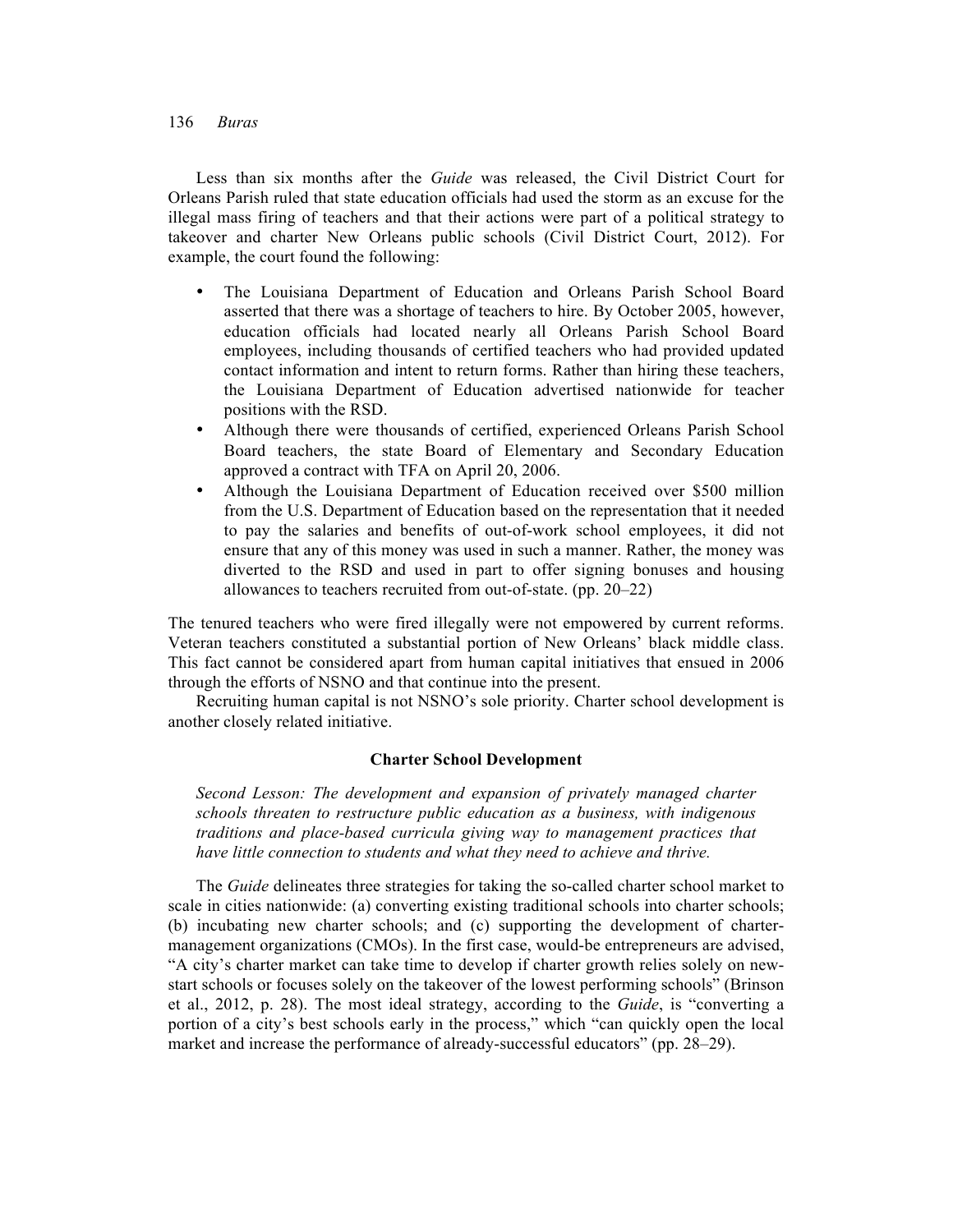We find the recommendation to charter a city's best public schools remarkable. Education entrepreneurs have argued that privately managed charter schools are necessary because of the failure of government-run public schools. These bureaucratic entities, the argument goes, have no impetus to innovate or improve (Brinson et al., 2012; Broad, 2012a). Nonetheless, the *Guide* advocates chartering the "best schools" in order to open the local market and enhance existing achievement. In short, then, the *Guide* proposes that entrepreneurs leverage the success of public education as their own, thereby justifying further penetration of public education by market forces, which are presented as the solution. This is ironic to say the least. It is therefore even more ironic that privately chartering a well-run public school can undermine student achievement, especially when the concerns of operators are market-driven.

The story of a New Orleans high school student illuminates this last point. Writing for Students at the Center, mentioned earlier as a longstanding literacy program that builds on the voices and experiences of young people, this student reflects on the conversion of his public elementary school into a charter school after Katrina. He expresses pride in his academic performance prior to 2005, sharing: "When I began school, I immediately became attached to the environment. Whenever my first grade teacher asked students to read, I would always raise my hand high in the air. Reading evoked my imagination." By the time he entered second grade, he was reading several grade levels ahead. By fifth grade, he had decided, "I want to be a teacher when I grow up." This public elementary school in New Orleans was working; his reading and his aspirations were a testimony to this. Returning after the storm, he once again attended this school, only this time it had been chartered. In fact, it was a charter school supported by NSNO. His experiences are illuminating:

My first day of 7th grade was a total shock to me—it was no longer my school. It was foreign to me: new paint, new teachers, new principal. Practically everything was new, except for some familiar faces of students I knew. The school was heavily promoted during orientation, which took place at some fancy hall. The people who ran our school showed us a video of how successful charter schools were run across the country. I couldn't believe my eyes as I watched these perfect kids on the big projector with their perfect smiles as if they were receiving the perfect education.

However, my school was nothing like that. One of the odd things I noticed most at school were the teachers. They were all young, very young. I still remember my 7th grade teacher. She was supposedly just my math teacher (the only subject she was qualified to teach), but then she discovered that she had to teach my class all core subjects. I began to realize that something was wrong when she spent more of her time burying her face in lesson plans than acknowledging the curious faces of students. I began to hate school. My classmates began to feel the same way too. We grew tired of this school. What ever happened to the promised education we saw on the screen at orientation?

In his preexisting public elementary school, this student developed a passion for reading and even aspired to be a teacher. In his newly chartered school, one that was supposed to be much improved, he "began to hate school."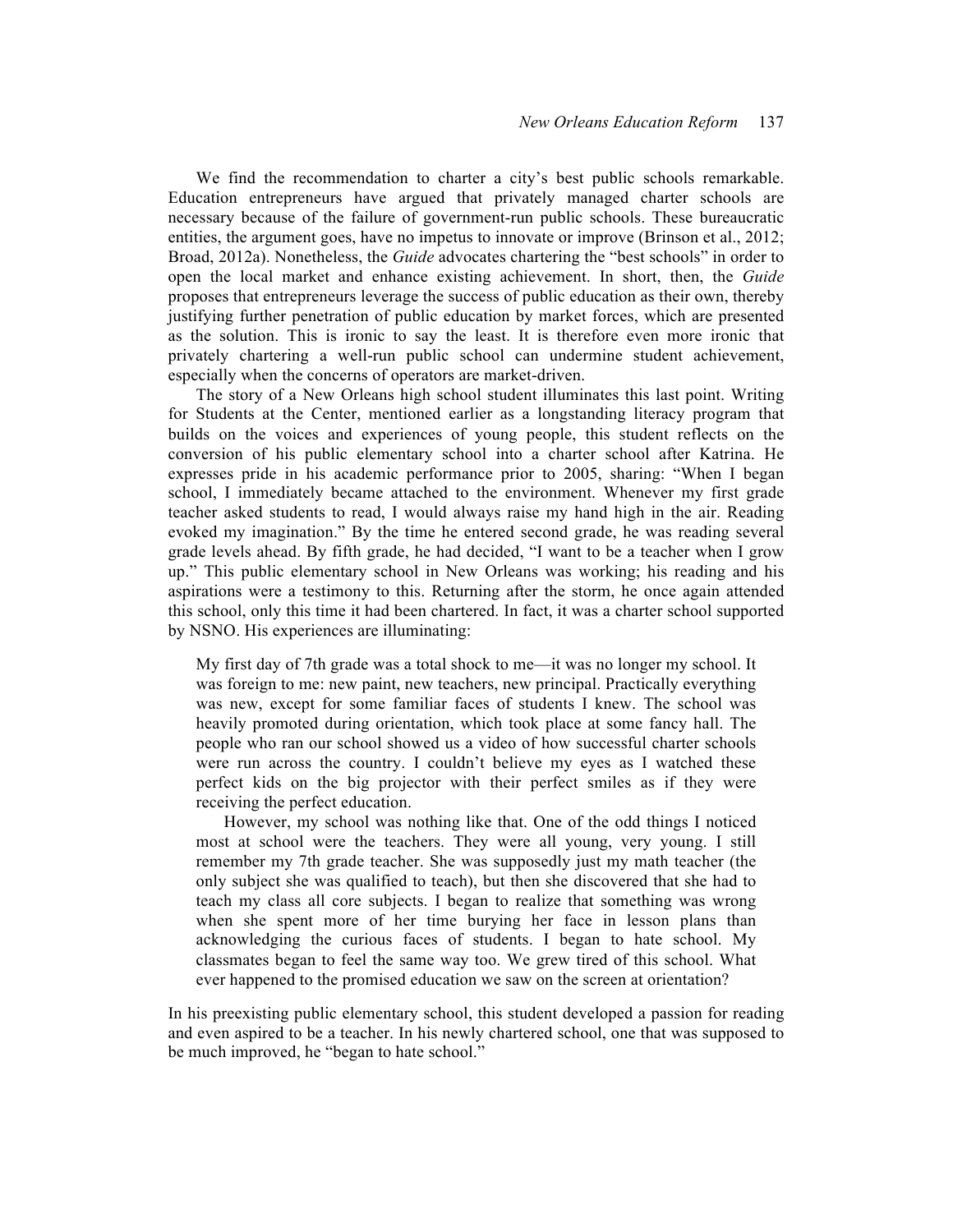Out of frustration and desperation, students decided to confront the teacher. This student reports: "She broke down in tears and exclaimed to us that she was just in her first year of teaching and was attending graduate school simultaneously. I thought to myself, what has happened to my city?" This seems like a good question to ask in light of the *Guide*'s suggestion that converting public schools, especially good ones, to charter schools will make them even better. It is important to note that this student's account is not unique. Many students in New Orleans have expressed concerns about the conversion of their schools to charters (see Buras et al., 2010). In the postscript, Dixson, Bigard, and student activists discuss a student walkout, which occurred when an NSNO-supported CMO planned to take over a historic high school.

The *Guide* also suggests incubating new charter schools—that is, supporting start-ups rather than solely converting existing public schools into charter schools. Once more, the recommendations provided are worrisome. After selecting a leader or entrepreneur to start a charter school, the process is described as follows:

Incubators often run fellowship programs, providing a salary for a year or more while offering intensive training in *leadership, management, and finance*. …[School leaders] *learn what works*, and visit or work in successful schools. In the year before the school opens, leaders identify and hire *management teams* that can plan together. (Brinson et al., 2012, p. 29; emphasis added)

Not a single word is dedicated to culturally relevant pedagogy, curriculum, or community involvement. Education is understood in financial and managerial terms, and apparently, those who open charter schools can "learn what works" without doing much more than visiting or working in other schools for a limited period. What is more, the *Guide* underscores the importance of incubation programs that provide support services, such as recruiting charter school board members, for "school founders who lack local community connections" (p. 29). Of course, this suggests a very serious question: Should anyone who lacks community connections actually start or lead a school attended by our children? This seems more than troublesome in our view.

Mos Chukma Institute, an indigenous arts program based in a longstanding Lower 9th Ward elementary school in New Orleans, illuminates why such reform is problematic. In its program, by contrast, students "connect with their culture, community, and personal inner resiliency." Essential to this work is:

…integrating Native, African, and African American teaching stories. The stories and songs are also correlated with indigenous science and local ecosystems: the wetlands, the bayou, the river. These teachings, these ways, of place-based education bring connection and engagement to our students; they reveal the science of the natural world and our place within it.

A majority of the school's teachers are veteran educators who were born and raised in New Orleans and have more than 25 years of experience in the classroom. Artisteducators with Mos Chukma Institute explain:

Students do not question the commitment of their teachers. The teachers are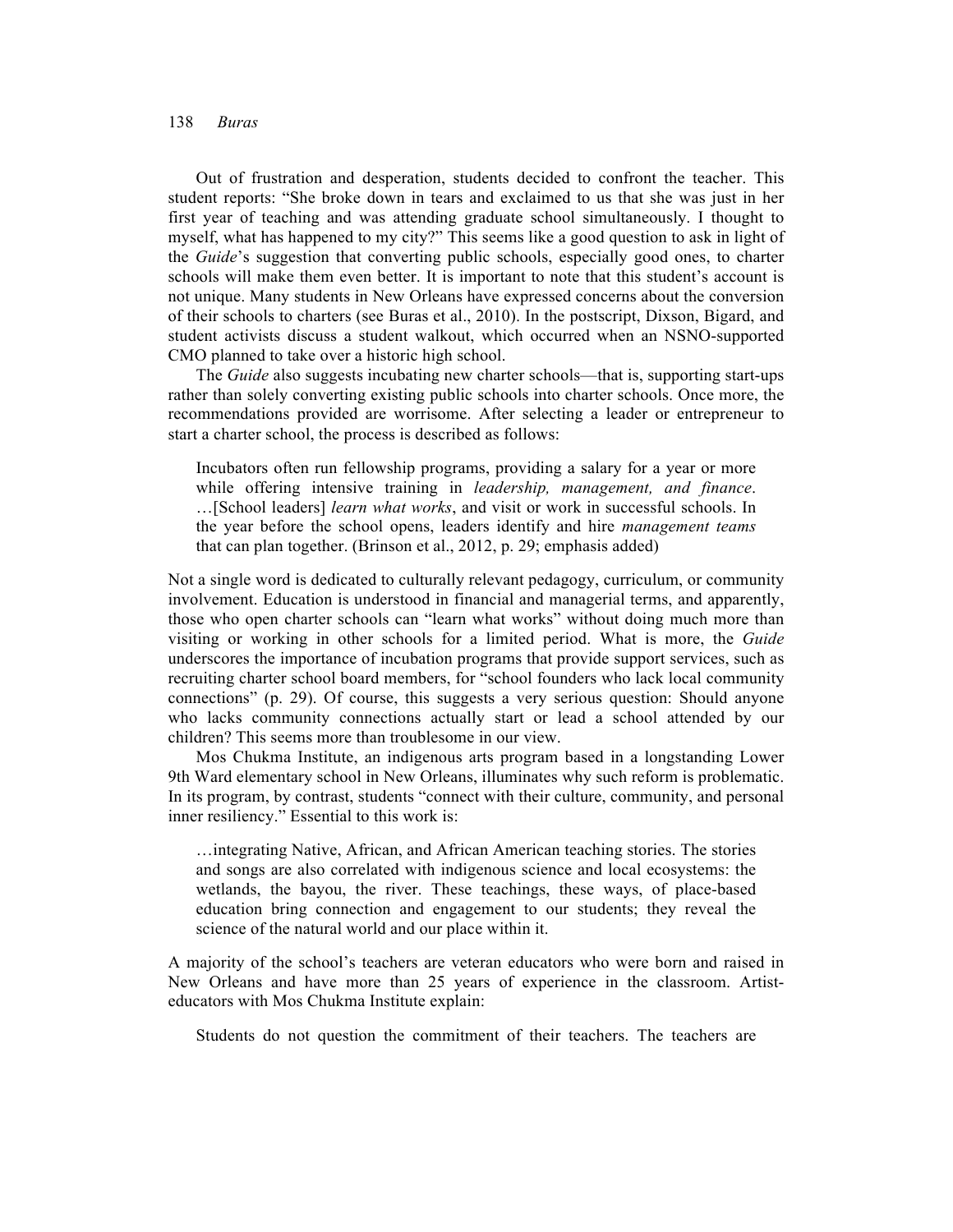sophisticated, master teachers whose dedication goes beyond the classroom. The children can feel this—they understand the difference between a community member and a visitor; someone who has one foot out the door, someone who does not try to understand them or may have another agenda entirely. We do not expose our children to first-year teachers who struggle to teach and who struggle harder to learn about the communities they are teaching in.

They stress, "Here we enjoy pursuing and answering our own questions, not out-of-lifecontext questions posed by folks who don't even know us." That is to say, the incubation of schools by those outside the community and by those who view education as a business enterprise is an affront to the cultural identity and integrity of students. These artist-educators warn:

In the new charter school model being imposed on our schools, we see a reflection of a world riddled with crime as our students are treated like inmates prepared for death row, made to wear uniforms like Wal-Mart employees, and subjected to remedial tasks such as penciling in boxes and walking on taped lines in the hallway.

Contrary to this model, Mos Chukma Institute "teaches its students culturally relevant history and gives them the freedom to create their own."

In a similar way, the Guardians Institute in New Orleans builds on centuries-old traditions of racial resistance, ensuring that historic cultural practices are connected to youth development and education. Guardians Institute was founded by Herreast and Donald Harrison, the legendary Big Chief of the Guardians of the Flame, a Mardi Gras Indian group known for its hand-beaded suits and ritualized processions in honor of those who resisted racial oppression in colonial and antebellum Louisiana. These resistors included Native Americans who acted in solidarity with people of African descent (Kennedy, 2010). The cultural and educational work of the Guardians Institute is too extensive to document here, but a few illustrations will demonstrate the contrast between imposed and indigenous models of schooling. Guardians Institute sponsors *Sankofa Saturdays*, providing time for community elders to educate youth in the traditions of the Mardi Gras Indians. This involves careful study of history, art, song, music, and performance. Additionally, *Big Chief Donald Harrison Book Club* provides culturally relevant literature to children free-of-charge in classroom and community settings. Art and literacy activities, including presentations and performances by community members, accompany the ceremonious distribution and reading of books. With little financial support, 33,000 books valued at over \$400,000 have been placed in the hands of children in New Orleans (Guardians Institute, n.d.; Woods, 2009). It is alarming, then, to note that one of the Harrison daughters, who taught for 25 years in the city's public schools and who plays a fundamental role in this work, was among the veteran teachers fired in early 2006.

It is nothing short of an assault on the dignity and epistemology of black communities in New Orleans to assume that talented teachers, innovative leaders, and educational institutions need to be "incubated" from without, especially when there are such rich cultural traditions from within. Herreast Harrison donated land she owns in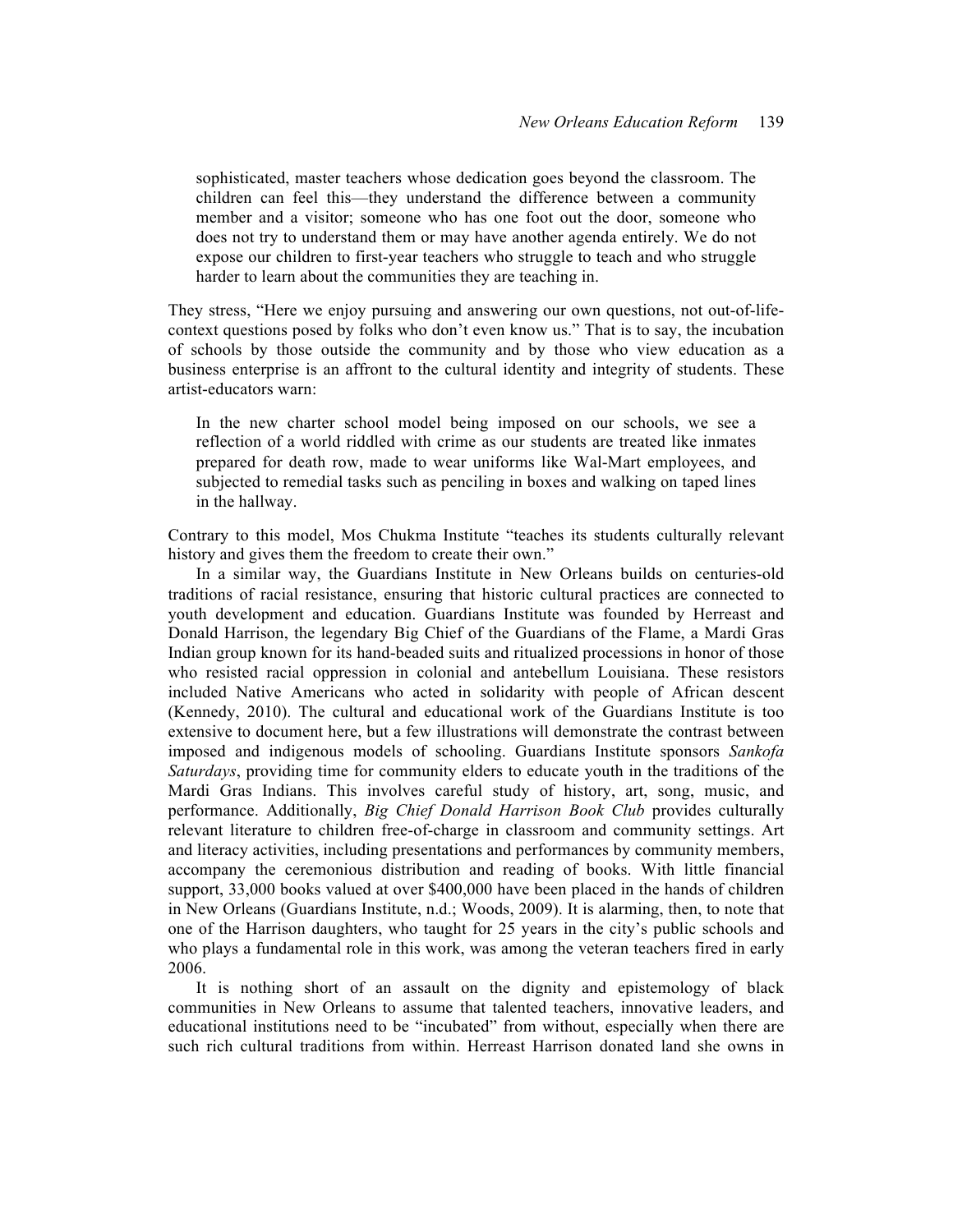New Orleans' 9th Ward for construction of a facility that will house a museum, classroom, library, and performance space. The facility will be designated as a United Nations Educational, Scientific, and Cultural Organization (UNESCO) site (Guardians Institute, n.d.).

Lastly, the *Guide* suggests that taking charter schools to scale through the development of charter management organizations (CMOs) is a priority. "Many of the supports needed to incubate a new CMO are similar to those required to start a standalone school," states the *Guide*, "but starting a CMO poses additional challenges." More specifically, CMO leaders manage multiple facilities, have more extensive back-office and legal requirements, and must orchestrate instructional and human capital efforts across schools in the network. If stand-alone charter school operators are akin to "small business owners," then "CMO leaders must manage the difficulties of operating a highgrowth corporation" (Brinson et al., 2012, p. 31). To imagine and reconstruct schools in this manner is to alter in fundamental ways what it means to educate children, who we are asked to entrust to a corporation.

This is not a promising model to follow, especially when scholars have documented that charter schools do not outperform traditional public schools and often perform worse (Fabricant & Fine, 2012; Lubienski & Weitzel, 2010). Miron (2010) examined and synthesized the findings on student achievement in charter schools from a wide range of studies—ones varying by design and quality—and found that the general conclusion that could be drawn ten years ago remains the same today. "The overall picture," he writes, "indicates that charter schools perform at levels similar to those of traditional public schools." Notably, the inclusion of lower-quality studies "did little to change the overall findings" and studies done by independent researchers "tended to have a wide array of outcomes, with some positive, but most with mixed or slightly negative findings" (pp. 86–87).

Despite the *Guide*'s claims about increased student achievement, charter schools in New Orleans are failing. Drawing on school performance data and letter grades provided by the RSD in 2011, Hatfield (2012) provided the following summary:

- 100% of the 15 state-run RSD schools assigned a letter grade received a "D" or  $"F"$ :
- 79% of the 42 charter RSD schools assigned a letter grade received a "D" or "F"; and
- RSD schools that have been open for less than three years were not assigned a letter grade.

The inaccuracy of claims about increased student achievement is addressed elsewhere in greater depth (see Buras, 2012a, 2012b, 2012c; Hatfield, 2012; UTNO, 2011). In sum, it is evident that the charter school model is not serving our children's best interests.

#### **Special Education and the New Orleans Model**

*Third Lesson: Rather than universally respecting students' right to learn, charter schools focus on cost containment in special education and may exclude or fail to adequately serve students based on such concerns.*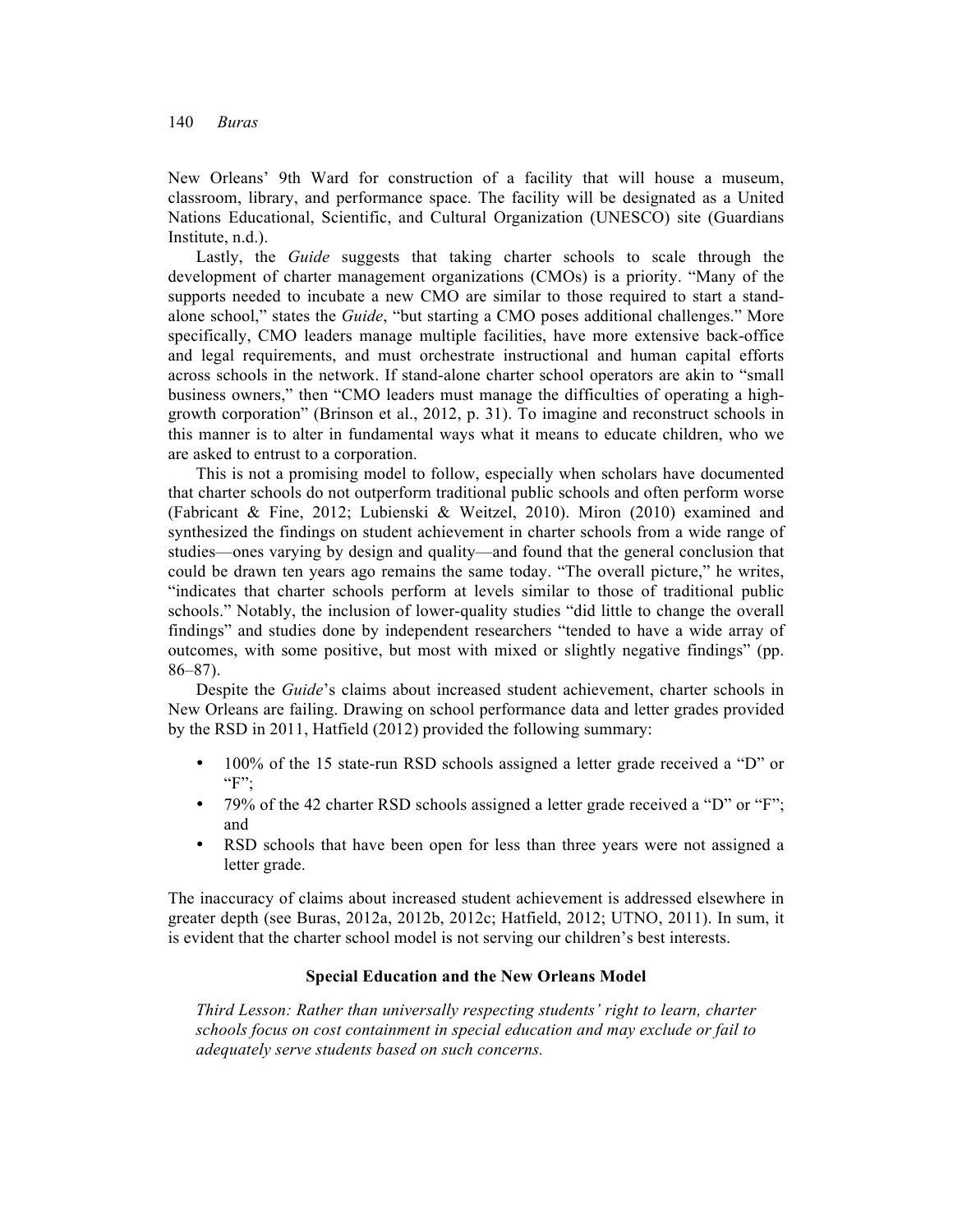The *Guide* sets forth a number of suggestions on special education. These are important to consider because charter schools in the RSD have significantly fewer special education students than state-run public schools in the RSD, 8% and 13%, respectively (Cowen Institute, 2011, p. 7). The *Guide* acknowledges, "Nationally, questions have been raised about charter schools' ability to provide adequate special education services or, worse, whether schools actively discourage students with disabilities from attending their school" (Brinson et al., 2012, p. 37). Nonetheless, the *Guide* fails to mention that the same questions have been raised about charter schools in New Orleans, an issue addressed by Pyramid Community Parent Resource Center below.

It is distressing to read through the *Guide*'s suggestions on special education. Cities adopting the New Orleans model are encouraged to do some of the following:

- Allow charters to develop specialized programs for certain disabilities so that parents have choices that include programs tailored to their children's needs, and so that economies of scale can be captured in program delivery;
- Create risk pools that individual schools can participate in to cover the potential costs of serving students with high needs; and
- Create mandatory training for charter school leaders, board members, and special education coordination before the school opens. (Brinson et al., 2012, p. 37)

For those families, educators, and scholars with an intimate knowledge of special education and the rights of special education students, a number of problems are apparent here (e.g., Welner & Howe, 2005). The notion that each charter school should develop a specialized program for certain disabilities sounds like segregation. This defies the principle of mainstreaming in the Individual with Disabilities Education Act (IDEA) and sets charter schools down a path of potentially violating federal law. Moreover, there is the distinct impression that such suggestions address charter schools' concerns about the financial costs of serving special education students, rather than concerns directly associated with students' right to learn. The fact that charter school operators are urged to provide training on special education *before* opening the school speaks to the disregard that has characterized this sector more generally. In the *Guide*, special education appears as an afterthought or a matter of cost containment for charter schools. It certainly should not be.

Pyramid Community Parent Resource Center (Pyramid) was established in New Orleans in the early 1990s by parents of children with disabilities, and it supports families with special needs children in the city's public schools. Pyramid has "worked through placement and due process issues as well as behavioral challenges at school and mediations" for over 20 years. Advocates with Pyramid, however, warn:

Stepping back into New Orleans to deal with the redevelopment of the educational system after the storm was traumatic on multiple levels. The families we worked with had evacuated, schools were destroyed in many parts of the city, and the networks of people working for quality public education were obliterated. From this point forward the forces that represented privatization of public education, destruction of unions and the undermining of democratic control of schools became the driving force for educational change.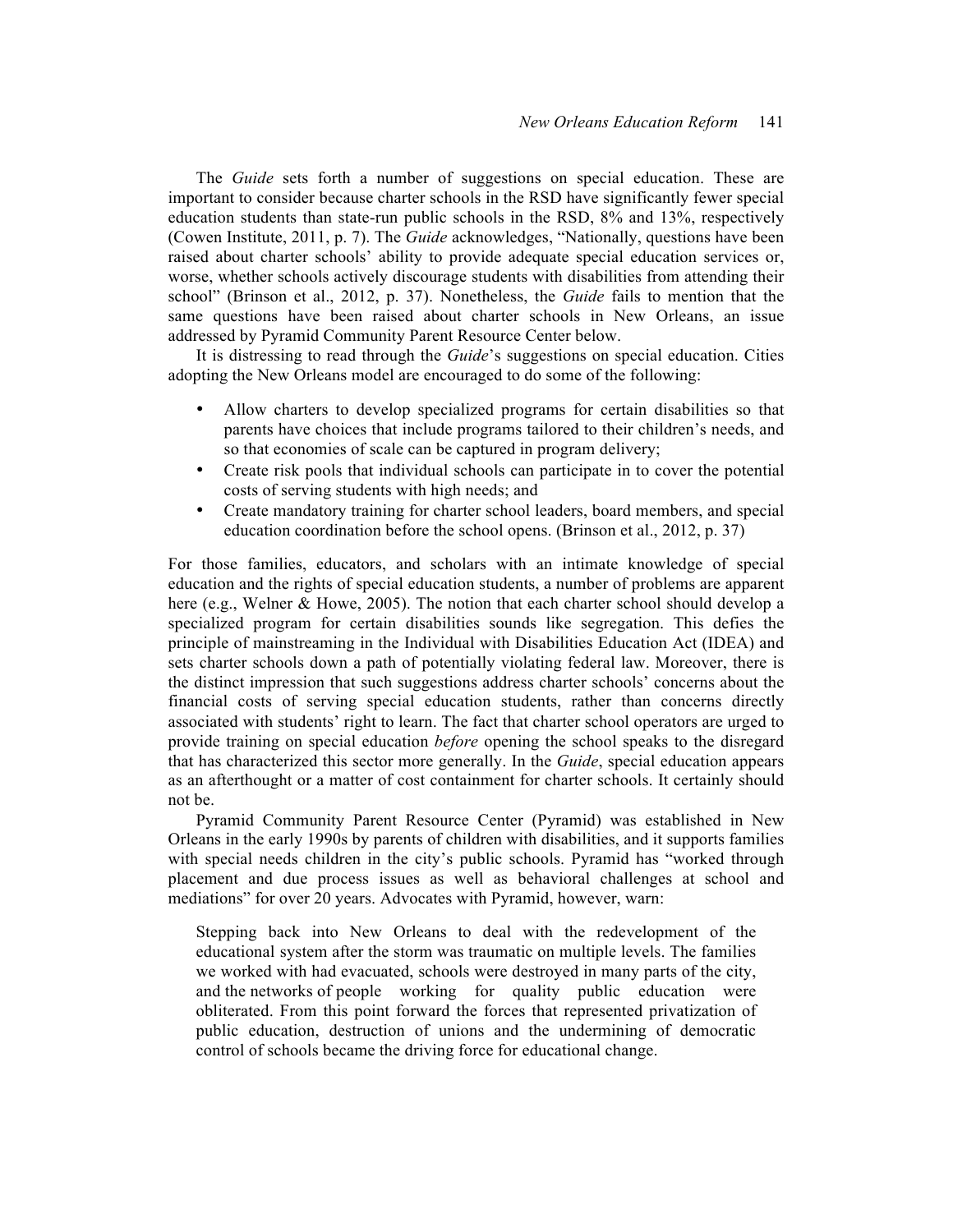The climate in which NSNO issued its *Guide* is described as "one characterized by misinformation and disregard for truth." Part of this disregard relates to special education students and is evidenced in the *Guide*'s recommendations. Advocates with Pyramid are aghast:

Not once are the concepts of inclusion, Individualized Education Planning (IEP) and Least Restrictive Environment (LRE) mentioned as foundational aspects of the provision of services to children with disabilities. There is also no mention of connection with federally funded parent organizations that have a documented history of advocating for and supporting families of children with disabilities. Even after their experience with special education over the past seven years, the so-called reformers fail to grasp that there is a body of rights about which they should be aware. These protections do not need to be reinvented or edited for charter schools.

Needless to say, terminologies such as "economies of scale" and "risk pools" do not sit well with special education advocates, those who respect federal law, or those who are concerned that inclusion "will be supplanted in favor of some form of segregation of children with disabilities."

Unfortunately, these worries are not unfounded. In October 2010, a federal civil rights lawsuit (*P.B. et al. v. Pastorek*) documenting violations of IDEA in more than 30 schools in the RSD was filed by the Southern Poverty Law Center (2010a). This class action lawsuit represented some 4,500 students with disabilities who asserted that they were denied appropriate services and/or access to public schools in New Orleans, the majority of them charters. In one case, for example, an eight-year-old student who is blind and developmentally delayed applied to eight different charter schools. Five said they would take the application but could not accommodate him; a sixth said it would accept him but was stretched thin; and a seventh said it had a solid program but access was not guaranteed due to a selective application process. The eighth school, which he attended, "had no services, materials, or support staff to help him" (Southern Poverty Law Center, 2010b). The lawsuit is ongoing, but the evidence appears compelling. We question whether or not such actions are a guide for cities, especially when reformers legitimize their efforts by claiming to serve those students most in need, even as they are excluded.

#### **Top-Down Education Reform and the Paradox of Choice**

*Fourth Lesson: Human capital and charter school development are reforms imposed from above without genuine community engagement regarding how to improve local public schools.* 

There are serious concerns about whose decision it was to implement and whose interests are being served by human capital and charter school development in New Orleans. The issue of "building community demand for dramatic reforms" was taken up at the end of the *Guide*. "Failing to inform and engage communities can hobble citywide efforts to scale charters," reads the *Guide* (Brinson et al., 2012, p. 33). It is conceded that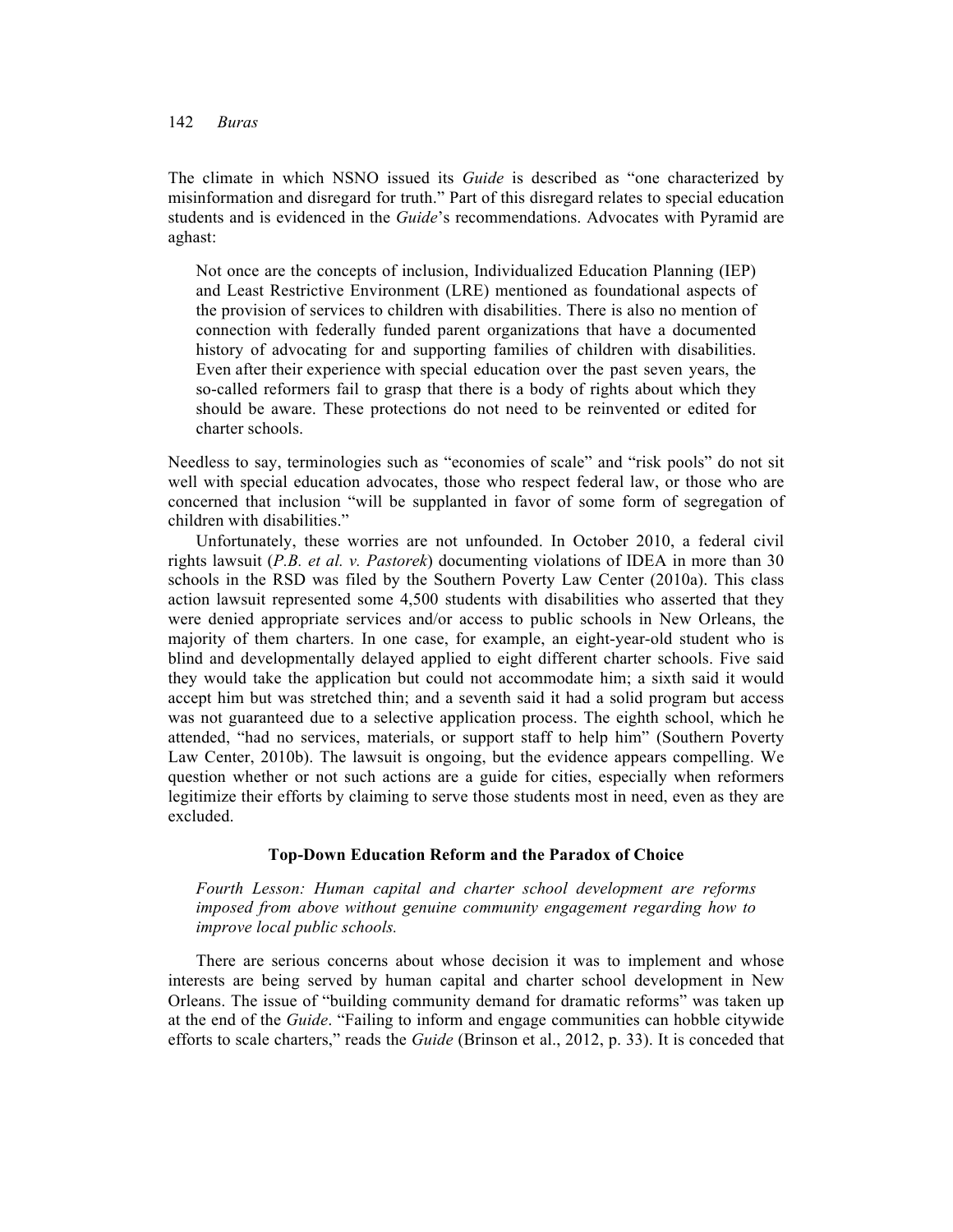"the early stages of reform in New Orleans were not—to the city's detriment—driven by grassroots efforts" (p. 34). This is not a minor point. It matters a great deal because it reveals that human capital and charter school development have been top-down reforms rather than bottom-up initiatives. This is also significant because education entrepreneurs claim support and authority for their alleged innovations under the banner of "school choice." By and large, however, communities in New Orleans have not "chosen" these reforms. Rather these reforms most often have been rammed through against their will. The racial politics of charter school advocacy are relevant here. Scott (2013) argues that advocates of market-based school reform, many of them white and wealthy, have embraced the discourse of racial uplift to legitimize their efforts, even as they lack organic grassroots connections to communities they seek to transform. With this in mind, consider one last prompt offered in the *Guide*: "To increase community engagement and local support of charter schools, educational organizations and the government must implement a plan for closing schools and choosing new school sites that includes the community early in the process" (p. 34). Note the fact that school closings are not up for debate. The community is merely invited to participate in a process already determined by "reformers" to be in their best interest.

Additional insight into these dynamics can be garnered from a review of NSNO's 2008 operational plan, which predated the *Guide*. Under its advocacy objectives, specifically in relation to community leaders, the plan delineates the need to "map out which groups we need to build relationships with—both pro- and anti-charter" and "create a strategy to influence all unaligned organizations" (Childress, Bensen, & Tudryn, 2010, p. 408). Strategies premised on "influencing" community leaders rather than bringing them and their constituencies to the table to understand and build on *their* concerns, needs, and visions of education are not democratic. They are oppressive and make a mockery of genuine community engagement.

The experiences of the Lower 9 School Development Group (L9SDG) are relevant on this account. Recall that L9SDG was organized to press the RSD and school facility master planners to fund and rebuild this historic neighborhood's only high school, which was destroyed in 2005. Under the School Facilities Master Plan, nearly 60 schools were "landbanked," meaning they were closed indefinitely with buildings subjected to sale for alternative public or private use (RSD & New Orleans Public Schools [NOPS], 2008).

Under the master plan, three of the five schools that existed in the Lower 9th Ward prior to 2005 have either been demolished or are slated for demolition, and a fourth has been indefinitely closed (RSD & NOPS, 2008). Meanwhile, the RSD has received millions from the Federal Emergency Management Agency (FEMA) for damage to these schools. This money was not allocated to rebuild schools in the Lower 9th Ward, but instead was put in a general fund to support school construction in largely white neighborhoods uptown—all of this despite the fact that the vast majority of students in the city's public schools are African American and live downtown. Most of the renovated and newly built spaces would be given to privately managed charter schools (Buras, 2011b, 2014; see also Baker, 2011).

One member of L9SDG questioned, "Who made a decision that we didn't want a school back in this area? To take my money and place it in some arbitrary fund and say we're going to do whatever we want to do—I think that's criminal." Among its many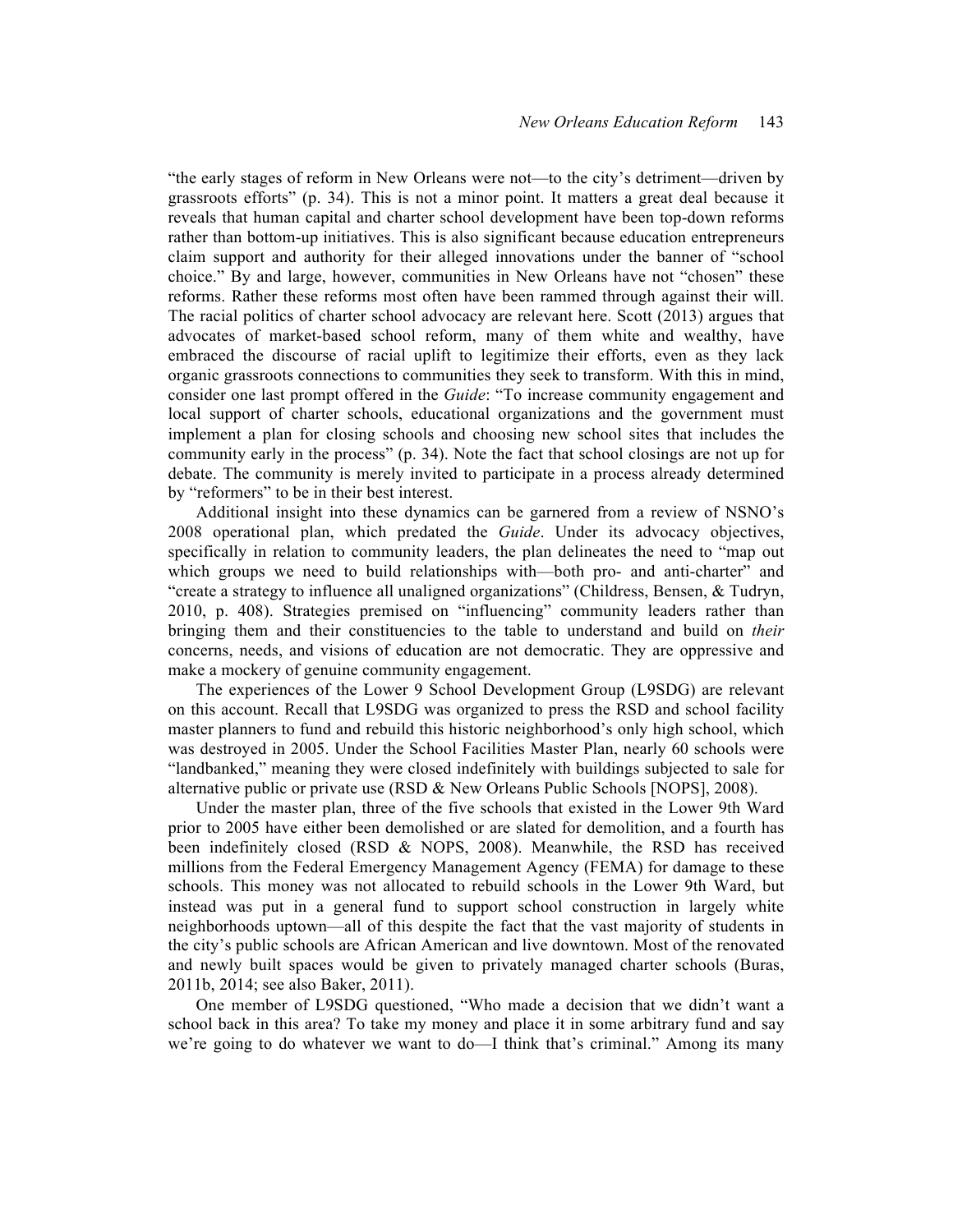actions, L9SDG collected petitions from families in support of building a new high school. It also wrote to Congress requesting a federal investigation of the use of public monies by the RSD, urging:

We have endeavored to work in tandem with local and state school officials, but it has proven to be to our community's detriment. After five years of trying to rebuild schools and other essential infrastructure in our neighborhood, we feel that we have exhausted our options. (L9SDG, 2010)

Through its own efforts, L9SDG commissioned architectural plans for a high school where the former high school once stood. In 2010, the group sponsored a billboard demanding RSD funding. It read, "Lower 9th Ward Stakeholders Ask…Where's the Money?" Prompted by the group's ongoing activism, RSD officials in 2011 committed to building a high school (L9SDG, 2011; see also Buras, 2011a). Nonetheless, the inequitable dynamics surrounding top-down decisions about where to build schools and who ultimately will teach in and lead those schools continue to propel reform in New Orleans.

#### **New Schools for New Orleans and a Growing Policy Network**

If NSNO did not consult longstanding community-based groups, then who exactly was consulted regarding the "lessons" to be learned from New Orleans-style reform? The *Guide* provides a partial map of the elite policy network that has shaped human capital and charter school development in the city, with NSNO playing a central role. In closing, a sketch of this network or *policy ecology* is offered to render more transparent the selfserving and accumulative interests behind the New Orleans model. According to Weaver-Hightower (2008), policy ecology "consists of the policy itself along with all of the other texts, histories, peoples, places, groups, traditions, economic and political conditions, institutions, and relationships that affect it or that it affects" (p. 155; see also Ball  $\&$ Junemann, 2012). The *Guide* offers a glimpse into the people, institutions, and relationships supporting current reforms and reveals why our children were barely mentioned by NSNO, while words such as *human capital*, *labor costs*, *operating margins*, *market share*, *management*, and *portfolio* are used to describe the public schools in black working-class communities (Brinson et al., 2012). Close analysis of network relationships is revealing. A visual map is provided (Figure 1) to assist in following complex interactions.

Usdin's work in education began in 1992 as a fifth-grade teacher in East Baton Rouge, Louisiana, where she taught for three years through TFA. From 1995–2000, she served as TFA's executive director in Louisiana, and from 2000–2005 she acted as partner for TNTP (Usdin, 2012). TFA and TNTP have played crucial organizational roles in promoting alternative teacher recruitment, while blaming veteran teachers and teacher unions for urban school failure.

In March 2006—just six months after the storm—Usdin founded NSNO, a human capital and charter school incubator. NSNO initially received \$500,000 in seed money from the Greater New Orleans Foundation, which connects philanthropic donors with local organizations (Childress et al., 2010, p. 386). Anthony Recasner, a member of the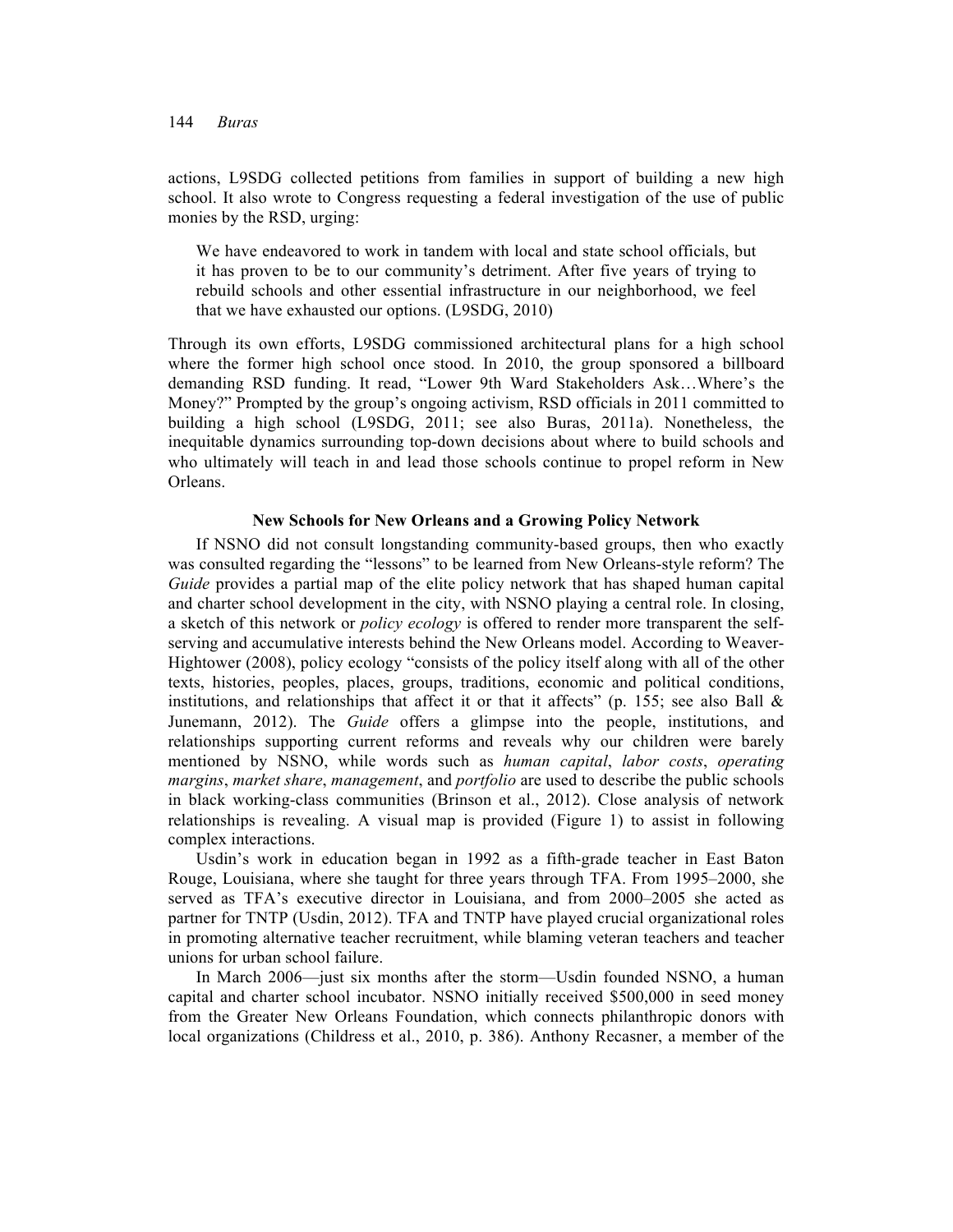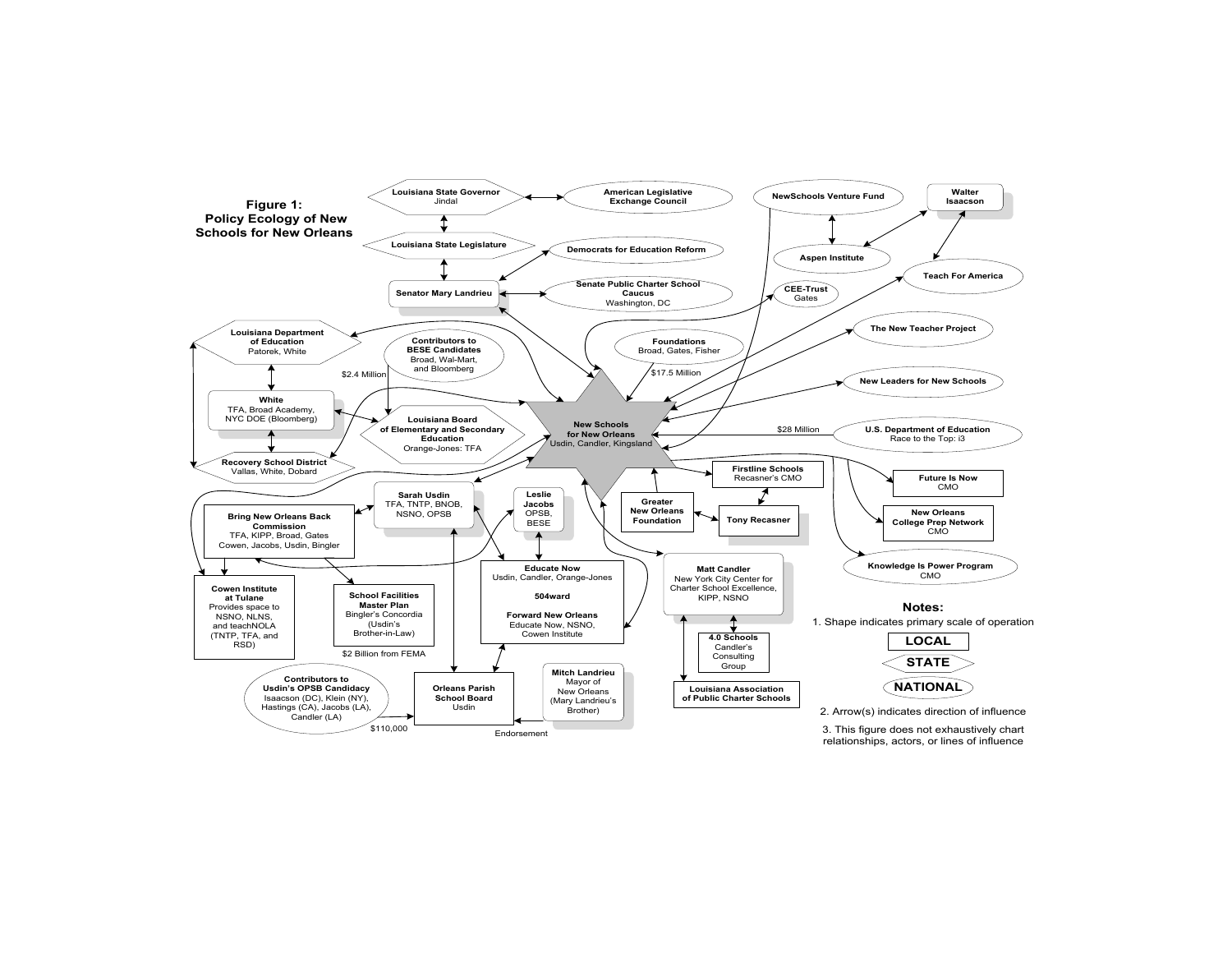foundation's board, would receive support from NSNO for charter schools he cofounded and operated through the CMO Firstline Schools, illustrating a tight-knit circuit of power (Greater New Orleans Foundation, 2012; NSNO, 2012a). As Usdin's preexisting affiliations suggest, NSNO's founding and funding were not an accident, but were made possible by her and others' involvement in an elite policy network that stretches far beyond New Orleans.

Within weeks of the storm, Usdin rode in a National Guard helicopter alongside Walter Isaacson, a native New Orleanian, president of the Aspen Institute (a think tank in Washington, DC) and chair of TFA's board at the time, to survey the city's destruction (Isaacson, 2007). Not only would the Aspen Institute become a hub for actors in a wider policy network supporting NSNO, but related philanthropies would provide the financial resources. Isaacson (2007) explains:

[Usdin's] work was supported by the NewSchools Venture Fund, a philanthropic investment fund started by two venture capitalists and Kim Smith, who launched it as her project when she had a fellowship at the Aspen Institution…For the past three summers, fund members have convened a meeting in Aspen of educational entrepreneurs, and at the July 2006 gathering, they decided to make New Orleans a focus of their involvement. (para. 5)

NSNO received funding from NewSchools Venture Fund as well as the attention, human resources, and capital of education entrepreneurs throughout this policy network. Isaacson continues: "The attendees decided that they needed a 'harbor master' in New Orleans, someone who could coordinate the various organizations, funders, and school operators. So one of the group, Matt Candler, was recruited to become [Usdin's] chief executive officer at [NSNO]" (para. 6). Indeed, Usdin reports, "There were many national players trying to figure out what to do, but there was not a logical place for them to go" (Childress et al., 2010, p. 386). NSNO would become a conduit for their influence.

To understand the interpenetration of local, state, and national networks, consider Candler for a moment. Prior to becoming NSNO's CEO, Candler worked for the New York City Center for Charter School Excellence and, even earlier, acted as vice president of school development for the Knowledge is Power Program (KIPP), a nationally recognized CMO that would develop a network of schools in New Orleans, many of which received funding from NSNO (Childress et al., 2010). Within several years, Candler would develop his own consulting group in New Orleans called 4.0 Schools (2012), and also serve as chair of the Louisiana Association of Public Charter Schools, which NSNO's *Guide* says has been "instrumental in eliminating the charter cap, maintaining supportive finance laws, and generally protecting charter autonomy" (Brinson et al., 2012, p. 22).

By December 2007, Usdin and staff "fielded countless congratulatory phone calls from education reform leaders around the country" (Childress et al., 2010, p. 384). The Eli and Edythe Broad, Bill and Melinda Gates, and Doris and Donald Fisher Foundations had jointly awarded \$17.5 million to NSNO, TFA, and NLNS to collaborate in recruiting new teachers and principals and opening new charter schools in New Orleans (Maxwell, 2007). These national foundations—all created and financed by wealthy venture capitalists—clearly grasped that New Orleans was a malleable and opportune place for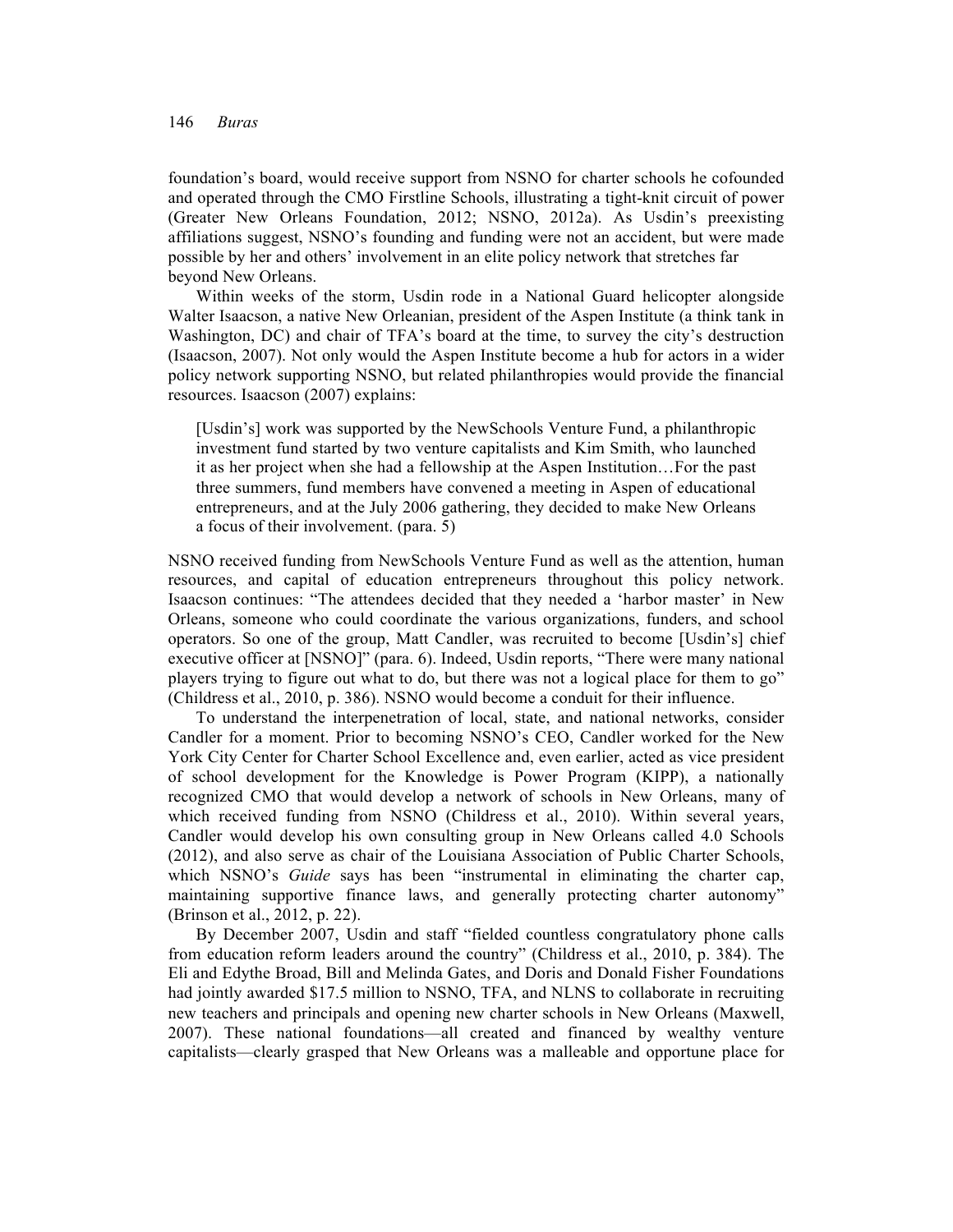implementing the market-based visions of education that have guided their investments, especially in the disaster-generated vacuum of 2005 (see Saltman, 2010 for more on Broad).

When the *Guide* acknowledges some of "the following people for sharing their time and insights," the list includes: a cofounder of the CMO Firstline Schools; the executive director of KIPP New Orleans Schools; the partner of NewSchools Venture Fund; and the executive director of the Louisiana Association of Public Charter Schools, Caroline Roemer Shirley. The report's external reviewers are also positively acknowledged, including Candler of 4.0 Schools, the director of the Broad Foundation, and the chief program officer of the Fisher Foundation (Brinson et al., 2012, p. 3). TFA and TNTP are mentioned throughout the *Guide* for their efforts in New Orleans.

Much of NSNO's early funding was based on its 2008 operational plan. In the plan, Usdin stated, "We reaffirmed our three focus areas—launching and supporting charter schools, attracting and preparing talent to teach and lead, and advocating for high-quality public schools—and set clear objectives for each" (Childress et al., 2010, p. 390). NSNO's advocacy objectives focused on building relationships with the Louisiana State Legislature, Louisiana Department of Education, Louisiana Board of Elementary and Secondary Education (BESE), and the state-run RSD. A few illustrations will demonstrate how state officials have embraced charter school reform to NSNO's benefit (see also Buras 2011b, 2012a).

Senator Landrieu and her colleagues have played a major role in providing the legislative infrastructure necessary for the proliferation of charter schools in New Orleans. In the wake of Katrina, Landrieu became a darling of Democrats for Education Reform (2010), a political action committee with a market-based agenda nearly indistinguishable from Republicans. Her touting of the *Guide* in Washington, DC is emblematic of her ongoing legislative work. John White, former RSD superintendent and now state superintendent of education in Louisiana, has been a big supporter of charter school expansion. White is a former TFA teacher and a graduate of the Broad Superintendents Academy, and he was deputy chancellor for the New York City Department of Education under Michael Bloomberg, who closed public schools and replaced them with charters (Cunningham-Cook, 2012; Simon, 2012). Much like NSNO's ascendancy in New Orleans, White's climb up Louisiana's political ladder was not by chance. A number of now familiar billionaires, such as Eli Broad, Wal-Mart heiress Carrie Walton Penner, and Michael Bloomberg, contributed \$2.4 million to support the campaigns of market-oriented candidates to BESE. By comparison, teacher union-endorsed candidates had only \$200,000. BESE must approve the governor's nominee for state superintendent of education and the state superintendent plays a role in deciding which charter schools can operate in Louisiana (Cunningham-Cook, 2012). Ensuring White's approval by a like-minded state education board was essential. Not surprisingly, White and Paul Pastorek, the state superintendent previous to White, are acknowledged in the *Guide*, and Pastorek was appointed to the board of the Broad Center for the Management of School Systems (Brinson et al., 2012, p. 3; Broad, 2012b).

One of the above BESE candidates, Kira Orange Jones, is executive director of TFA for Louisiana, the position that Usdin once held and was bankrolled with a campaign budget of more than \$472,000 compared to a meager budget of less than \$14,000 for the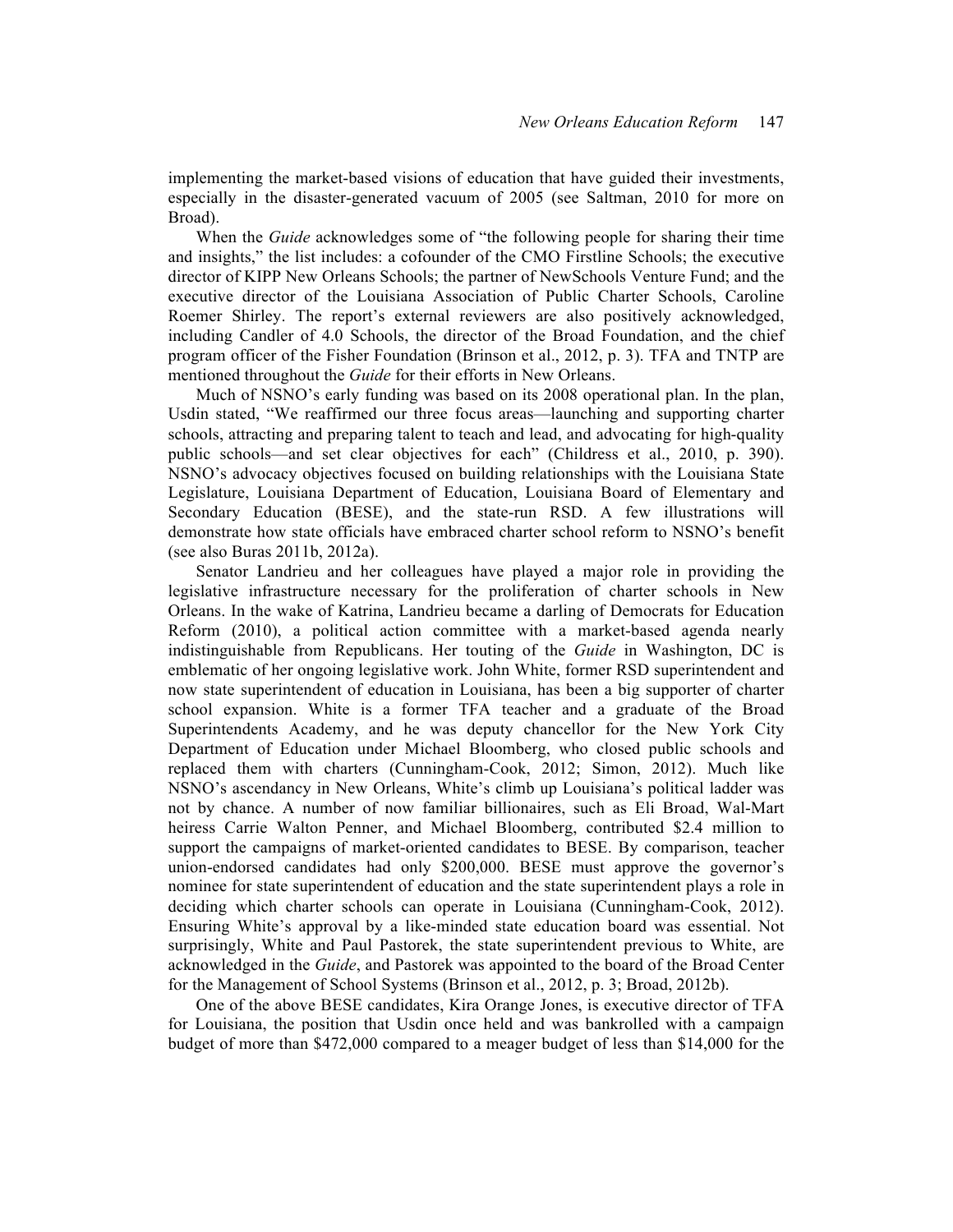teacher union-endorsed candidate (Cunningham-Cook, 2012). A recent ethics investigation surrounding Orange Jones' seat on BESE revolved around a potential conflict of interest, since she simultaneously heads TFA in Louisiana and sits on a state board responsible for approving million-dollar contracts with TFA (Adelson, 2012).

Louisiana Governor Bobby Jindal is also a part of this policy network. Jindal advocated and signed anti-teacher union, pro-charter school legislation that is perhaps the most radical in the nation (Barrow, 2012a, 2012b), creating a hospitable operating environment for NSNO. Jindal received an award from the American Legislative Exchange Council (ALEC), a corporate front group that drafts model legislation for states. ALEC, which met in New Orleans in 2011, has had a startling influence on Louisiana's legislation (Center for Media and Democracy, 2012; Pocan, 2011; Underwood & Mead, 2012).

Locally, the Education Committee of the Bring New Orleans Back Commission (BNOB), which formed after the storm, has similar players. Its landmark report advocated the nation's first charter school district and touted the consultation of "top education experts," including Wendy Kopp, founder of TFA; Mike Feinberg, founder of KIPP; and Usdin. The Broad and Gates Foundations were also consulted. Usdin's brother-in-law, Steven Bingler, owner of Concordia architects, sat on the stakeholder advisory committee (BNOB, 2006). Concordia later emerged as one of the only two consulting firms that helped develop New Orleans' School Facilities Master Plan. It determined which schools would remain open, be closed, or be rebuilt. Ultimately, the plan was backed by almost \$2 billion (billion, not million) from FEMA, a settlement partly negotiated by Landrieu (Chang, 2010a). The Usdin–Bingler connection is important because most charter schools in New Orleans are recruited by Usdin and are given free access to facilities that Bingler helped shutter, renovate, or build.

Perhaps most revealing was the membership of the BNOB Education Committee. It included Tulane University President Scott Cowen, who headed the BNOB, and Leslie Jacobs, a wealthy New Orleans businesswoman whose role in charter school advocacy cannot be overstated (see below) (BNOB, 2006). The Cowen Institute for Public Education Initiatives, an action-oriented think tank at Tulane, provides free room and board to NSNO, NLNS, and teachNOLA (Buras, 2011b). Landrieu's brother, Mitch Landrieu, is mayor of New Orleans and endorsed Usdin during her school board campaign (Vanacore, 2012a).

Jacobs is a case study of policy networking. An insurance executive and member of the Orleans Parish School Board, her family's company sold insurance to the school district. She also sat on BESE and had a hand in shaping legislation that created the RSD. Since 2005, Jacobs has used her political influence to push charter schools and alternative teacher recruitment (New Orleans Independent Media Center, 2009). She developed *Educate Now* (2012), an advocacy group focused on market-based education reform in New Orleans. Its advisory board includes Usdin, Candler, Orange Jones, and Roemer Shirley as well as associates from the Cowen Institute. Jacobs likewise founded *504ward* (504 is New Orleans' area code). 504ward (2012) provides social networking opportunities for "new talent" in the city, with the goal of retaining young entrepreneurial newcomers. The synergy with NSNO is obvious enough and it continues to build.

Usdin stepped down as NSNO's CEO in order to run for a seat on Orleans Parish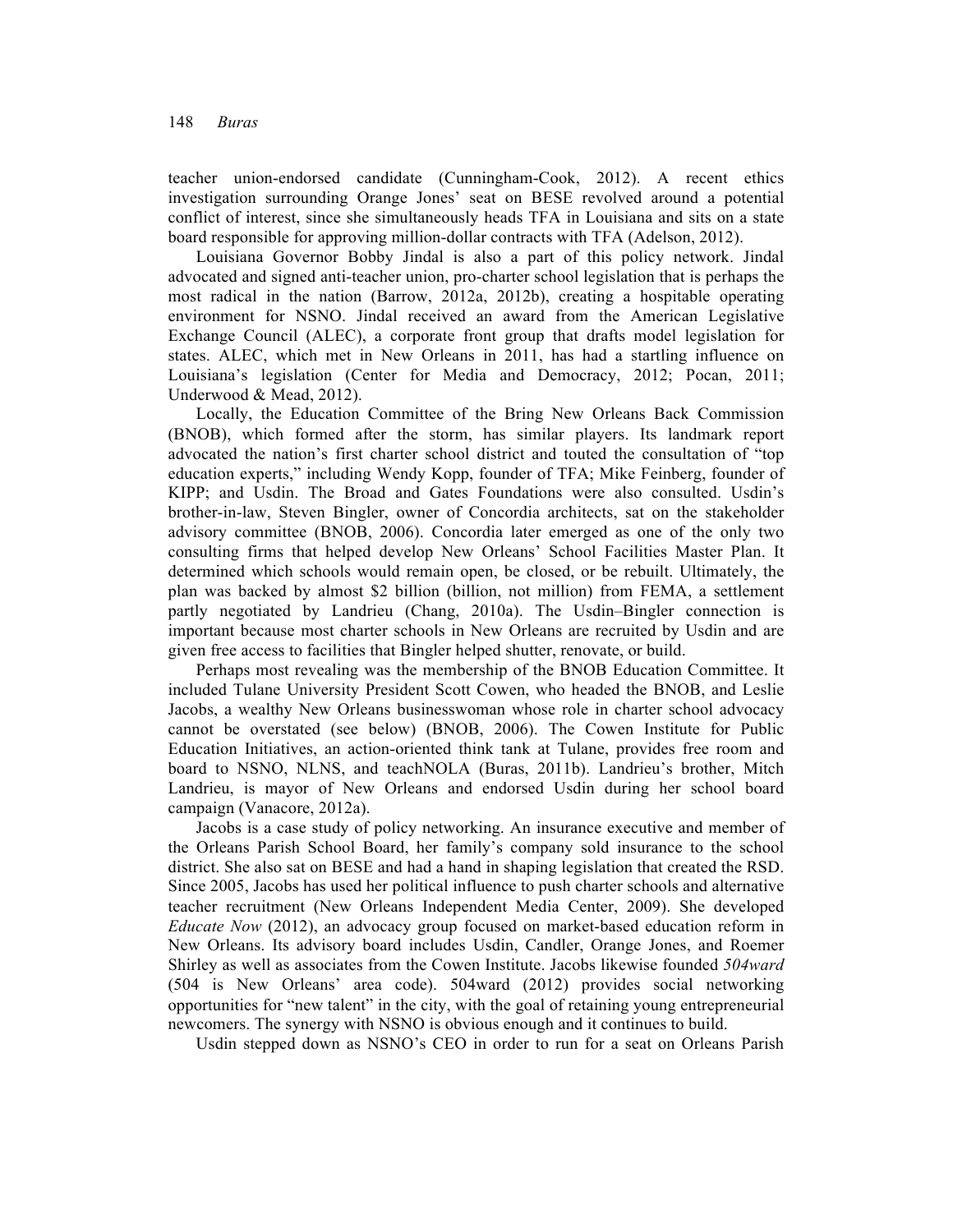School Board in November 2012 (Vanacore, 2012b). A group calling itself *Forward New Orleans for Public Schools*, which has Jacob's imprint, asked candidates in the election to sign-on to its guiding principles (Forward New Orleans, 2012). There is growing recognition by education entrepreneurs that the state-run RSD will need to return schools to governance by the locally elected Orleans Parish School Board, and thus a board guided by principles of charter school autonomy and development is priority one. Organizations endorsed Forward New Orleans include NSNO, Educate Now, and Cowen Institute, among others (Forward New Orleans, 2012).

The financing of Usdin's race for school board in November 2012 reflected network relationships. Usdin raised \$110,000, an amount unheard of in local school board campaigns (Vanacore, 2012b). Campaign finance reports from the state reveal noteworthy contributors, including Candler; Jacobs and her husband; and Jacobs' brother Stephen Rosenthal, who is chair of NSNO's board; Isaacson; former New York City schools chancellor Joel Klein; and Reed Hastings of Netflix (Louisiana Ethics Administration Program, 2012).<sup>3</sup> By comparison, Karran Harper Royal, a public school parent and community-based education activist running for school board, registered \$5,569 (Vanacore, 2012b). The local paper writes, "The list of contributors for Usdin stands as another testament to the national spotlight that has shined on New Orleans since the city began its controversial experiment with a system of autonomous charter schools" (Vanacore, 2012b, para. 6). It should come as little surprise that Jacobs and her brother are among the luminaries thanked in the *Guide* (Brinson et al., 2012, p. 3).

Aside from venture philanthropies, NSNO's other major funding stream is the federal Investing in Innovation program (i3), a component of Race to the Top. In 2010, NSNO received a \$28 million grant to turn around schools in New Orleans and to extend its work to Memphis and Nashville; this was topped by \$5.6 million in private funds, totaling \$33.6 million (Brinson et al., 2012; Chang, 2010b). In fact, the *Guide* was written "to meet the Investing in Innovation (i3) requirement that grantees disseminate the lessons of their work" (Brinson et al., 2012, p. 9). The collaboration with Memphis and Nashville follows from Landrieu's affiliation with Senator Alexander from Tennessee, who co-chairs the Senate Public Charter School Caucus with her. In addition, NSNO has reached out to education entrepreneurs and policymakers in Denver, Detroit, Indianapolis, Seattle, and elsewhere, and participated on a panel in New Orleans for the Council of Chief State School Officers, which includes state and district superintendents from across the nation (NSNO, 2012b).

In a recent interview, Kingsland explained the following about the significance of this policy network:

At the end of the day, we are morally accountable to the students of New Orleans and that's what motivates our staff. More practically speaking, we're accountable to where we get money from. That's the only reason we operate, is because other

<sup>&</sup>lt;sup>3</sup> Reed Hastings, founder of Netflix and former board member of Microsoft, is also the cofounder and CEO of Rocketship Education, a national CMO that relies heavily on computer-based instruction. Rocketship submitted an application in 2011 to operate eight charter schools in New Orleans and East Baton Rouge (Rocketship, 2011).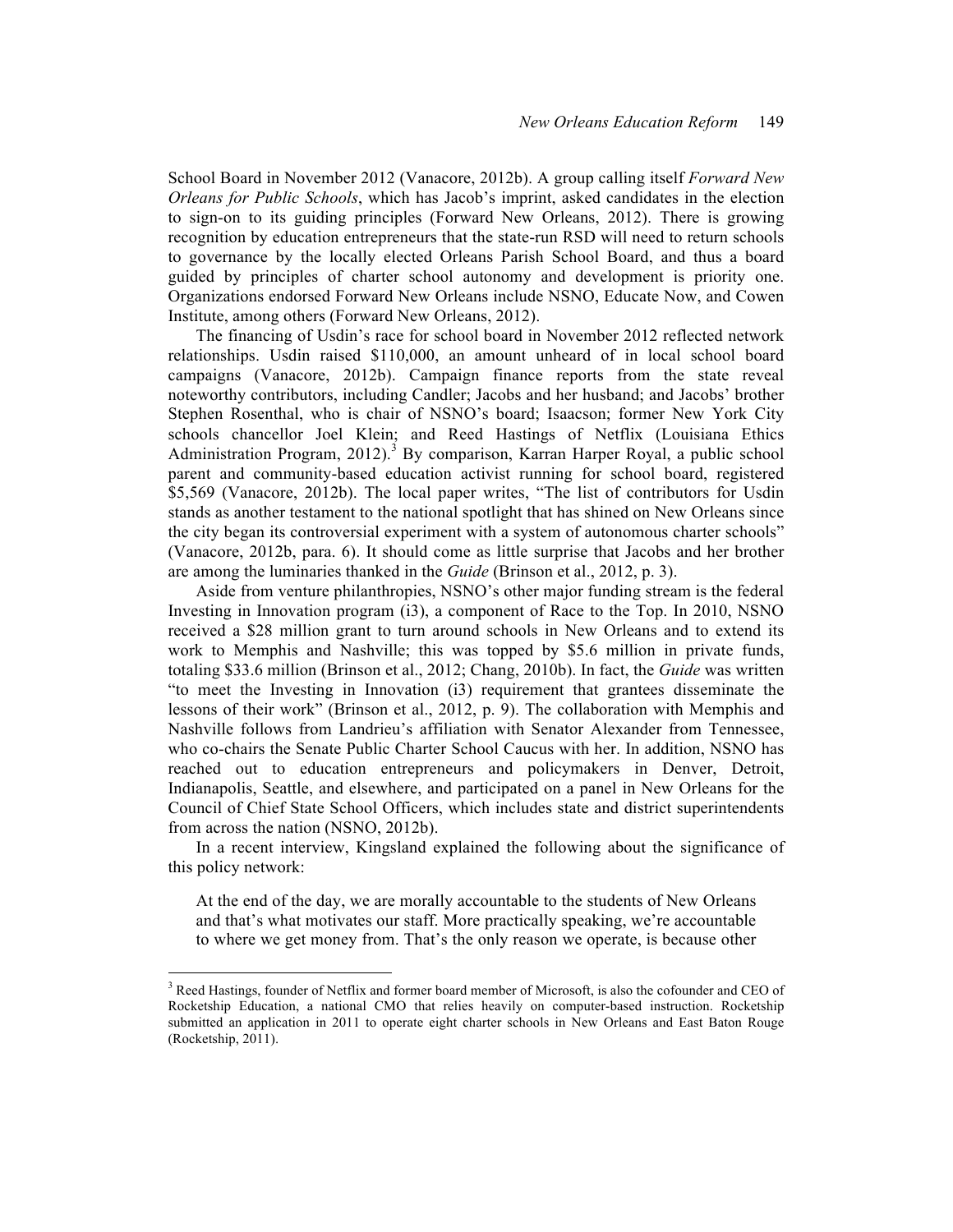folks invest in us…So, just like anybody else we have to prove our worth and every couple of years we have to go back to the folks who have invested in us and show them results for them to continue investing. (Hess, 2012, p. 3)

This raises questions about whose interests matter most. When it comes to competing loyalties—one ethical and the other monetary—the danger is that financiers win out, especially when they are the "only reason" for NSNO's ongoing operation. It is clear who was consulted for the *Guide*: venture philanthropists, education entrepreneurs, and state allies. Kingsland's claim that reforms in New Orleans "empower parents and educators" falls flat. He who pays holds sway.

NSNO is a member of Cities for Education Entrepreneurship Trust (CEE-Trust), an undertaking to create the "ecosystem" necessary for charter school incubation and related reforms (Gray, Ableidinger, & Barrett, 2012). CEE-Trust is funded by the Gates Foundation, and policy partners include Mind Trust (CEE-Trust's founder), Center for Reinventing Public Education, and Fordham Institute—think tanks that authored the reports on New Orleans mentioned at the beginning of this essay. Along these same lines, the *Guide* states that its purpose is to "aid others' efforts to build on New Orleans' success by providing tools and resources to guide their initial thinking, early work, and longer-term planning" (Brinson et al., 2012, p. 9).

We are concerned that this work, both in the short- and long-term, will continue to be guided by entrepreneurial interests, undermining what should be a process of democratic decision-making that includes working-class communities of color at the center of urban school reform. From its beginnings, the New Orleans model has been a means for dispossessing black teachers, students, and families of public education resources (Buras, 2005, 2007, 2009; Buras et al., 2010). This model has enabled human capital and charter school development to proceed by undermining veteran educators and the teacher union, installing inexperienced staff from outside the community, and advancing the interests of charter school operators at the expense of the children they claim to serve (Buras, 2011b, 2012a, 2012b). The voices of community members have been marginalized and ignored, even as they continue to be raised in opposition (Buras, 2012a, 2014; Buras, Dixson, & Jeffers, 2014). It is time to recognize that the New Orleans model is a guide for white education entrepreneurs (and select allies of color) to racially reconstruct the city, including its schools, for their profit (Buras, 2013a, 2014).

Yet a different model is possible. We suggest that there are democratic and collective principles to guide reform of schools in New Orleans and other cities. These include ensuring public schools that are:

- *neighborhood-based,* supporting the restoration and rebuilding of racially and economically oppressed communities along lines that are self-determined and inclusive;
- *open access,* without either formal or informal barriers to student enrollment and retention;
- *respectful of the contributions, rights, and benefits of veteran teachers* who have been subjected to the loss of assets accrued through decades of public service;
- *prepared to recognize the teacher union* in collectively representing the interests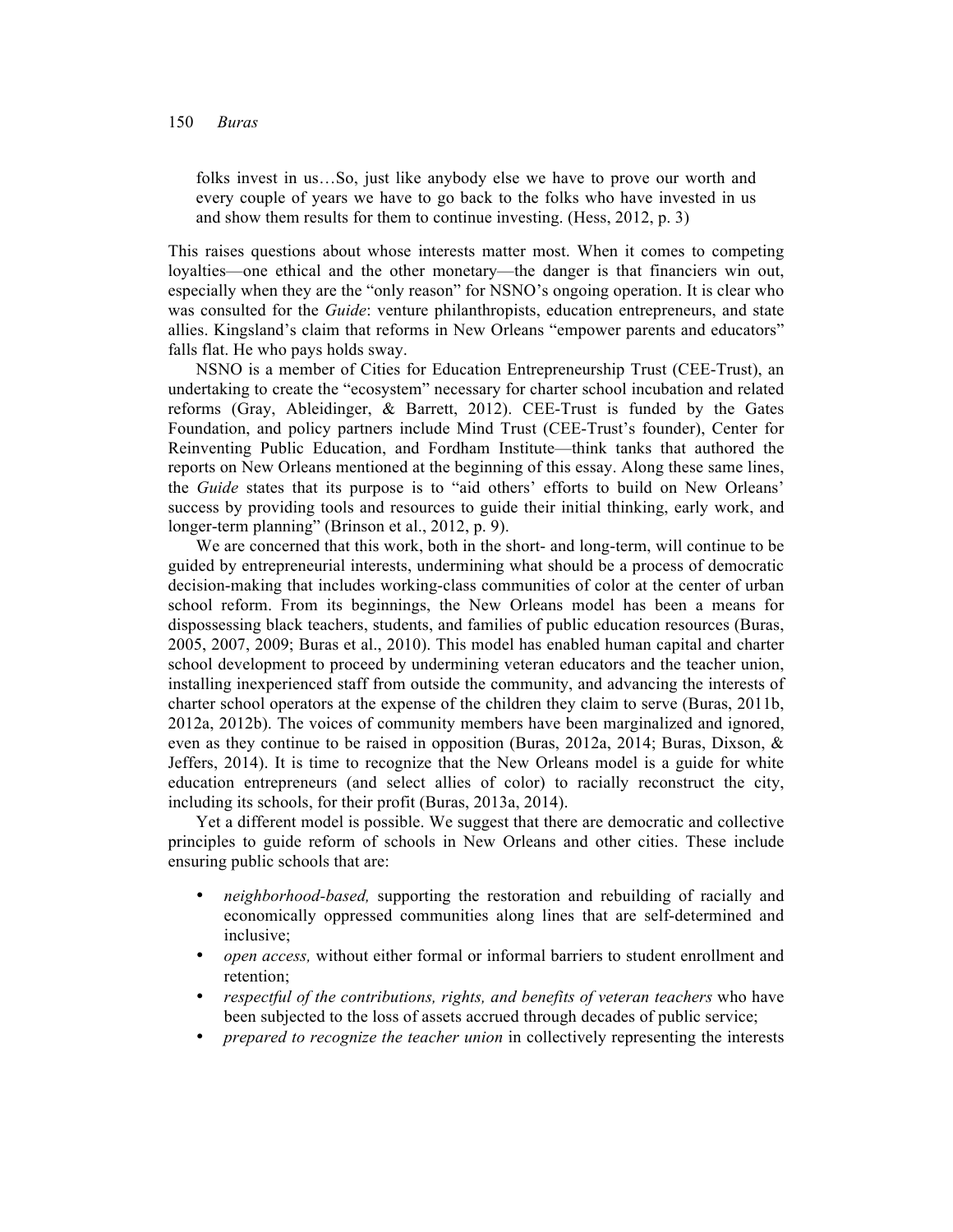of veteran educators;

- *welcoming of substantive and democratic participation of grassroots communities in educational decision-making*, including plans for building and governing schools throughout the city; and
- *born from governmental transparency and accountability* in the allocation and use of public monies based on legitimate, sustained, and widespread community input. (Buras, 2011b)

We hope the lessons that we have learned allow working-class communities of color to challenge expansion of the New Orleans model to other cities. In the meantime, grassroots resistance continues to build in New Orleans.

#### **References**

- 4.0 Schools. (2012). Management Team [Web page]. Retrieved from http://4pt0.org/?page\_id=15
- 504ward. (2012). Homepage. Retrieved from http://www.504ward.com
- Adelson, J. (2012, August 17). Kira Orange Jones will keep seat on state board of education. *Times-Picayune*. Retrieved from http://www.nola.com
- Armao, J. (2012, April 27). The Big Easy's school revolution. *Washington Post*. Retrieved from http://www.washingtonpost.com/opinions
- Baker, B. D. (2011, September 9). Friday afternoon maps: New Orleans, race, and school locations [Blog post]. Retrieved from http://schoolfinance101.wordpress.com/ 2011/09/09/friday-afternoon-maps-new-orleans-race-school-locations
- Baker, L. (1996). *The second battle of New Orleans: The hundred-year struggle to integrate the schools*. New York, NY: HarperCollins.
- Ball, S. J., & Junemann, C. (2012). *Networks, new governance, and education*. Bristol, UK: Policy Press.
- Barrow, B. (2012a, April 4). Louisiana Senate votes to expand vouchers, public charter schools. *Times-Picayune*. Retrieved from http://www.nola.com

Barrow, B. (2012b, April 4). Senate approves teacher tenure restrictions, pay changes. *Times-Picayune*. Retrieved from http://www.nola.com

Bring New Orleans Back Commission. (2006, January). Rebuilding and transforming: A plan for world-class public education in New Orleans. New Orleans, LA: Author. Retrieved from http://www.coweninstitute.com/wp-content/uploads/2010/03/BNOB Rebuilding-and-Transforming.pdf

- Brinson, D., Boast, L., Hassel, B. C., & Kingsland, N. (2012). New Orleans-style education reform: A guide for cities (Lessons learned, 2004-2010). New Orleans, LA: New Schools for New Orleans. Retrieved from www.newschoolsforneworleans.org/guide.
- Broad Foundation. (2012a). 75 examples of how bureaucracy stands in the way of America's students and teachers [Webpage]. Retrieved from http://www.broadeducation.org/about/bureaucracy.html
- Broad Foundation. (2012b). Broad Center for the Management of School Systems announces four new members of board of directors [News release]. Los Angeles, CA: Author.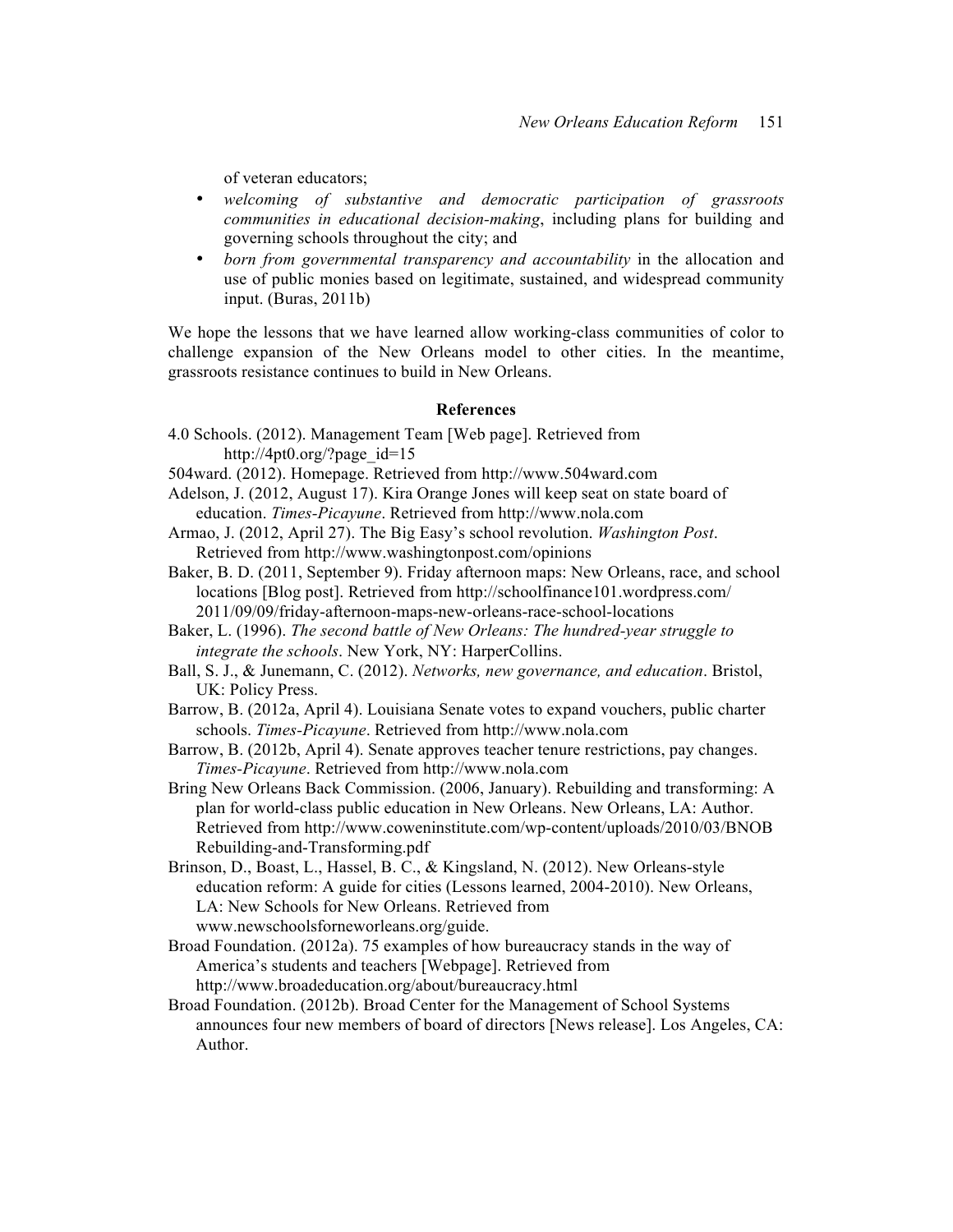- 152 *Buras*
- Buras, K. L. (2005). Katrina's early landfall: Exclusionary politics behind the restoration of New Orleans. *Z Magazine*, *18*(12), 26–31.
- Buras, K. L. (2007). Benign neglect? Drowning yellow buses, racism, and disinvestment in the city that Bush forgot. In K. Saltman (Ed.), *Schooling and the politics of disaster* (pp. 103–122). New York, NY: Routledge.
- Buras, K. L. (2009). "We have to tell our story": Neo-griots, racial resistance, and schooling in the other South. *Race Ethnicity and Education*, *12*(4), 427–453.
- Buras, K. L. (2011a). Challenging the master's plan for the Lower Ninth Ward of New Orleans. *Z Magazine*, *24*(5), 19–22.
- Buras, K. L. (2011b). Race, charter schools, and conscious capitalism: On the spatial politics of whiteness as property (and the unconscionable assault on black New Orleans). *Harvard Educational Review*, *81*(2), 296–330.
- Buras, K. L. (2012a). "It's all about the dollars": Charter schools, educational policy, and the racial market in New Orleans. In W. H. Watkins (Ed.), *The assault on public education: Confronting the politics of corporate school reform* (pp. 160–188). New York, NY: Teachers College Press.
- Buras, K. L. (2012b, April 26). New Orleans school reform: Pass or fail? (Askwith Forum) [Video file]. Retrieved from http://www.youtube.com/watch?v=xb-qlt3O0As
- Buras, K. L. (2012c, March). *Review of "The Louisiana Recovery School District: Lessons for the Buckeye State."* Boulder, CO: National Education Policy Center.
- Buras, K. L. (2013a). Let's be for real: Critical race theory, racial realism, and education policy analysis (Toward a new paradigm). In M. Lynn & A. D. Dixson (Eds.), *Handbook of critical race theory in education* (pp. 216–231). New York, NY: Routledge.
- Buras, K. L. (2013b). "We're not going nowhere": Race, urban space, and the struggle for King Elementary School in New Orleans. *Critical Studies in Education*, *54*(1), 73–86.
- Buras, K. L. (2014). *Charter schools, race, and urban space: Where the market meets grassroots resistance*. New York, NY: Routledge.
- Buras, K. L., Dixson, A. D., & Jeffers, E. (2014). "What we need is the power to make decisions": Venture philanthropy, charter schools, and the assault on democracy in New Orleans. In A. E. Ginsberg (Ed.), *Between charity and justice: The many faces of philanthropy in urban education*. New York: Palgrave.
- Buras, K. L., Randels, J., Salaam, K. Y., & Students at the Center. (2010). *Pedagogy, policy, and the privatized city: Stories of dispossession and defiance from New Orleans*. New York, NY: Teachers College Press.
- Center for Media and Democracy. (2012). ALEC Exposed [Website]. Retrieved from http://www.alecexposed.org
- Chang, C. (2010a, August 26). \$1.8 billion from FEMA for Hurricane Katrina school rebuilding is "worth the wait," Sen. Mary Landrieu says. *Times-Picayune*. Retrieved from http://www.nola.com
- Chang, C. (2010b, August 7). Charter incubator to get grant: It will help turn around more schools. *Times-Picayune*. Retrieved from http://www.nola.com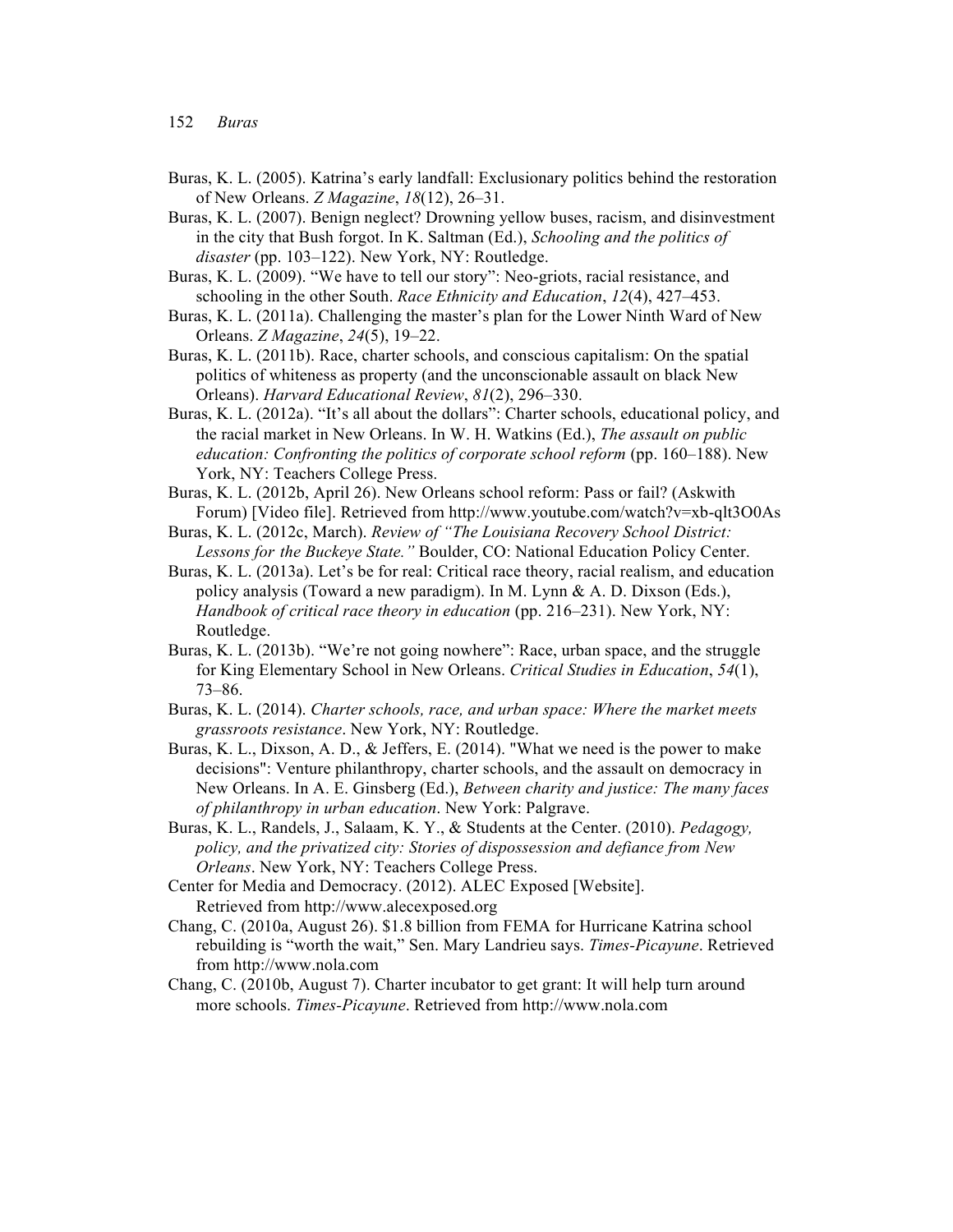- Childress, S. M., Bensen, S., & Tudryn, S. (2010). New Schools for New Orleans 2008. In S. M. Childress (Ed.), *Transforming public education: Cases in education entrepreneurship* (pp. 384–410). Cambridge, MA: Harvard Education Press.
- Civil District Court for the Parish of Orleans. (2012, June 20). *Eddy Oliver et al. v. Orleans Parish School Board et al.* [Reasons for judgment]. New Orleans, LA: Author.
- Cowen Institute. (2011). NOLA by the numbers: School enrollment and demographics, October 2011. New Orleans, LA: Author.
- Cunningham-Cook, M. (2012, October 17). Why do some of America's wealthiest individuals have fingers in Louisiana's education system? *The Nation*. Retrieved from http://www.thenation.com
- Democrats for Education Reform. (2010, September 13). Bursting the dam: Why the next 24 months are critical for education reform politics [Brief]. Washington, DC: Author.
- DeVore, D. E., & Logsdon, J. (1991). *Crescent City schools: Public education in New Orleans, 1841–1991*. Lafayette, LA: Center for Louisiana Studies at the University of Southwestern Louisiana.
- Dixson, A. D. (2011). Whose choice? A critical race perspective on charter schools. In C. Johnson (Ed.), *The neoliberal deluge: Hurricane Katrina, late capitalism, and the remaking of New Orleans* (pp. 130–151). Minneapolis, MN: University of Minnesota Press.
- Dixson, A. D., & Rousseau, C. K. (Eds.). (2006). *Critical race theory in education: All God's children got a song*. New York, NY: Routledge.
- Educate Now! (2012). Homepage. Retrieved from: http://educatenow.net
- Fabricant, M., & Fine, M. (2012). *Charter schools and the corporate makeover of public education: What's at stake?* New York, NY: Teachers College Press.
- Forward New Orleans for Public Schools. (2012). Forward New Orleans for public schools [Pamphlet]. Retrieved from http://www.Schools.ForwardNewOrleans.com
- Goodman, A. (2006, June 20). All New Orleans public school teachers fired, millions in federal aid channeled to private charter schools. *Democracy Now* [Radio broadcast]. Retrieved from http://www.democracynow.org
- Gray, E., & Ableidinger, J., & Barrett, S. K. (2012, August). Kick-starting reform: Three city-based organizations showing how to transform public education. Indianapolis, IN: Cities for Education Entrepreneurship Trust.
- Greater New Orleans Foundation. (2012). Board of trustees[Web page]. Retrieved from http://www.gnof.org/about/who-we-are/board
- Guardians Institute. (n.d.). *Background* [Brochure]. New Orleans, LA: Author.
- Hatfield, C. J. (2012, November 5). National model for reform or district in academic crisis? [brief]. New Orleans, LA: Research on Reforms.
- Heilig, J. V., & Jez, S. J. (2010). *Teach for America: A review of the evidence* [Policy brief]. Boulder, CO & Tempe, AZ: Education and the Public Interest Center and Education Policy Research Unit. Retrieved from http://epicpolicy.org/publication/teach-for-america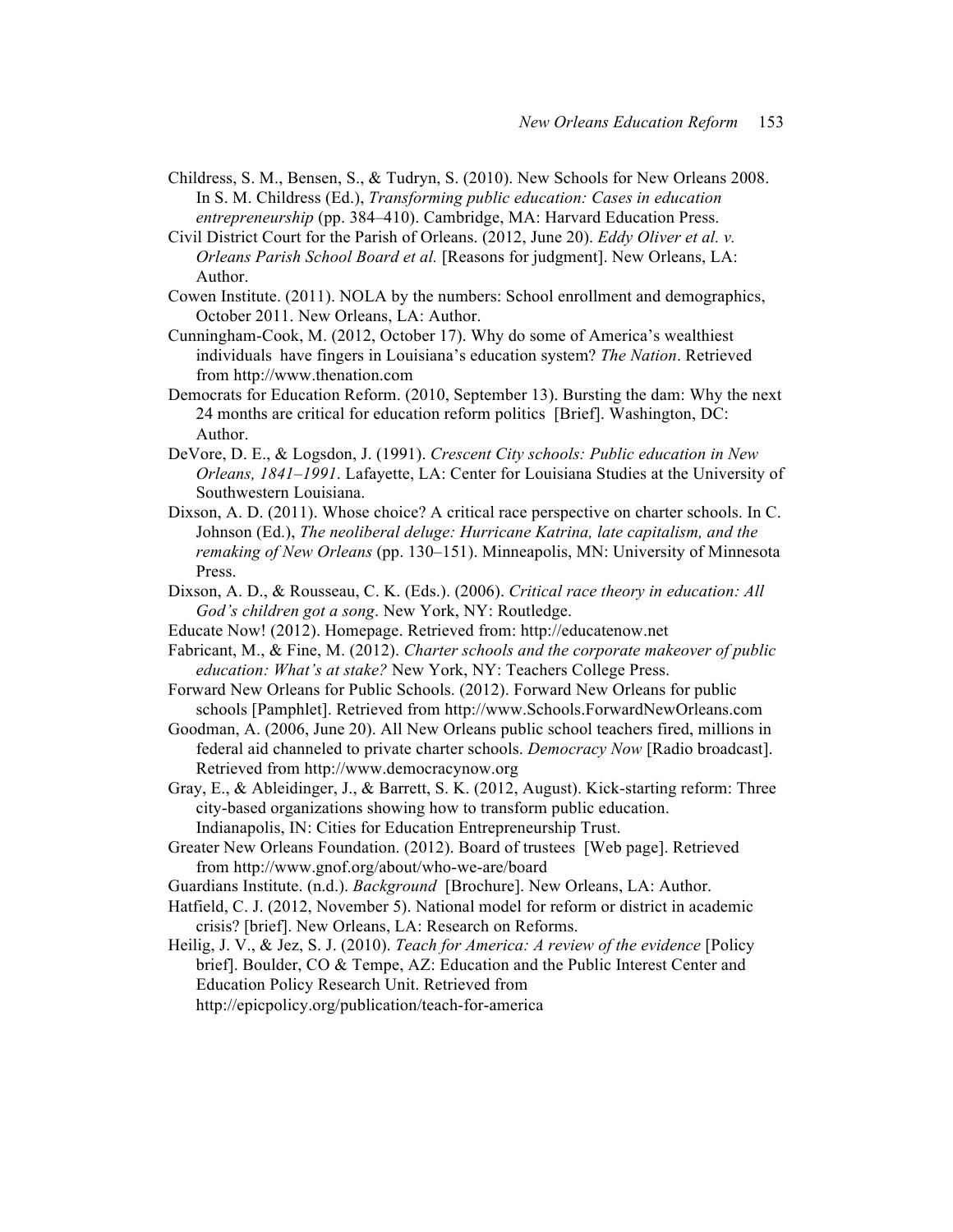Hess, R. (2012, May 21). Straight up conversation: New NSNO CEO Neerav Kingsland. *Education Week* [Blog post]. Retrieved from

http://blogs.edweek.org/edweek/rick\_hess\_straight\_up/2012/05/straight\_up\_conversa tion new nsno ceo neerav kingsland.html

- Hill, P., Campbell, C., Menefee-Libery, D., Dusseault, B., DeArmond, M., & Gross, B. (2009, October). *Portfolio school districts for big cities: An interim report.* Seattle, WA: Center on Reinventing Public Education.
- Hill, P., & Hannaway, J. (2006, January). *The future of public education in New Orleans.* Washington, DC: Urban Institute.
- Isaacson, W. (2007, September 6). The greatest education lab. *Time Magazine*. Retrieved from http://www.time.com/time/magazine/0,9171,1659767,00.html
- Kaminski, M. (2011, October 8). The Big Easy's school revolution. *Wall Street Journal*. Retrieved from

http://online.wsj.com/article/SB10001424052970203388804576616802947504250. html

- Kennedy, A. (2010). *Big Chief Harrison and the Mardi Gras Indians*. Gretna, LA: Pelican Publishing Company.
- Ladson-Billings, G. (2009). *The dreamkeepers: Successful teachers of African American children* (2nd ed.). New York, NY: John Wiley & Sons.
- Landrieu, M. L. (2012, March 1). Landrieu hosts education panel and launches New Orleans-style education reform: A guide for cities [Press release]. Baton Rouge, LA: Author.
- Lawrence, C. (1995). The word and the river: Pedagogy as scholarship as struggle. In K. Crenshaw, N. Gotanda, G. Peller, & K. Thomas (Eds.), *Critical race theory: The key writings that formed the movement* (pp. 336–351). New York, NY: New Press.
- Louisiana Ethics Administration Program. (2012, October 9). Sarah Newell Usdin [Candidate's report]. Retrieved from http://www.ethics.state.la.us
- Louisiana Federation of Teachers, & American Federation of Teachers. (2007, January). The chronology: Scenario of a nightmare [broadside]. Baton Rouge, LA: Author.
- Lower 9 School Development Group. (2010, October). Letter to Congress [Document]. New Orleans, LA: Author.
- Lower 9 School Development Group. (2011, August 8). Lower Ninth Ward School Development Group victorious in pressuring RSD to build high school in the Lower Ninth Ward [Press release]. New Orleans, LA: Author.
- Lubienski, C. A., & Weitzel, P. C. (Eds.). (2010). *The charter school experiment: Expectations, evidence, and implications*. Cambridge, MA: Harvard Education Press.
- Maxwell, L. A. (2007, December 13). Foundations donate millions to help New Orleans schools' recovery. *Education Week*. Retrieved from http://www.edweek.org
- Meese, E., Butler, S. M., & Holmes, K. R. (2005, September 12). *From tragedy to triumph: Principled solutions for rebuilding lives and communities.* Washington, DC: Heritage Foundation.
- Mind Trust. (2011). Creating opportunity schools: A bold plan to transform Indianapolis public schools (A report prepared by Public Impact]. Indianapolis, IN: Mind Trust. Retrieved from http://www.themindtrust.org/files/file/opp-schools-full-report.pdf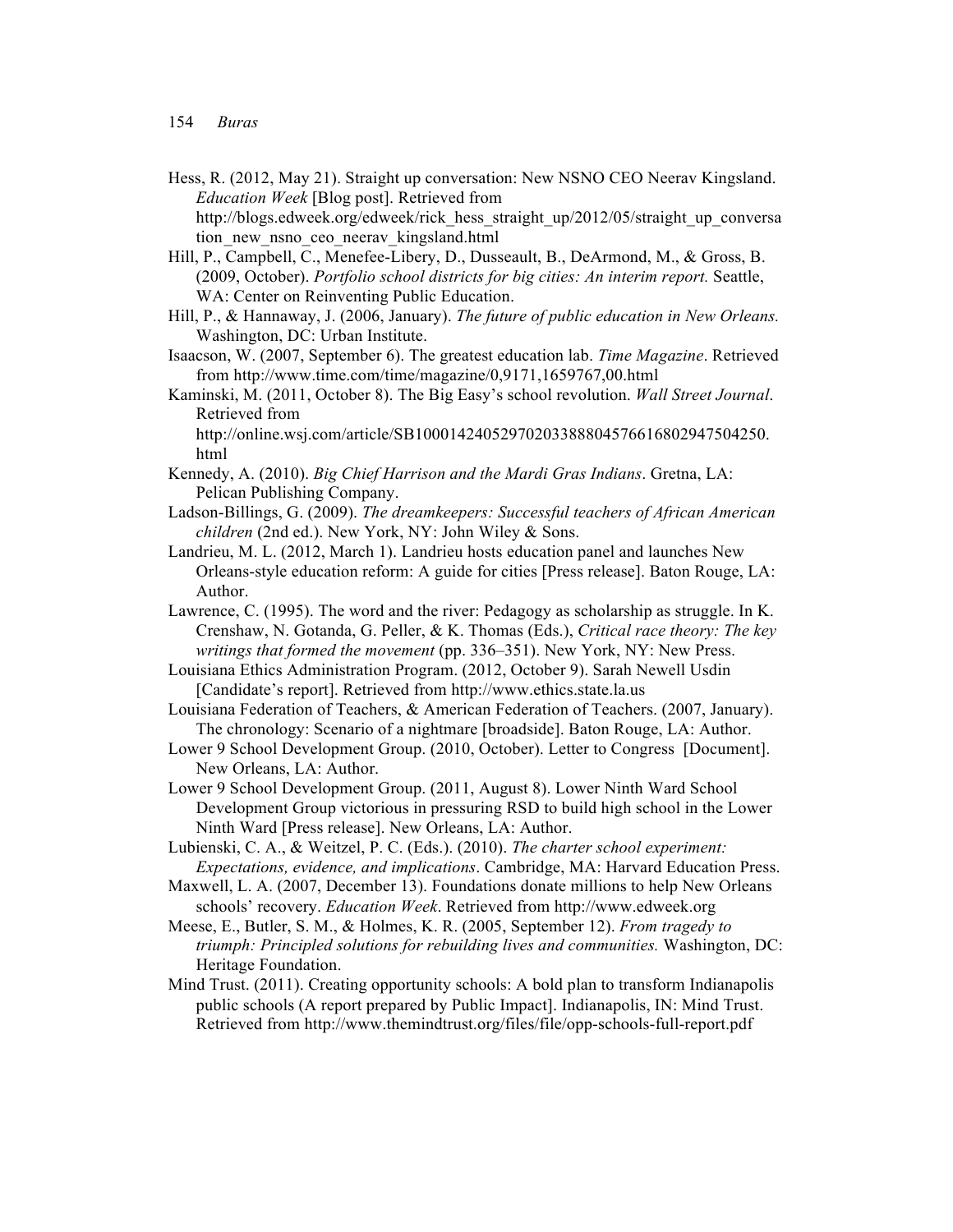- Miron, G. (2010). Performance of charter schools and implications for policy makers. In C. A. Lubienski & P. C. Weitzel (Eds.), *The charter school experiment: Expectations, evidence, and implications* (pp. 73–92). Cambridge, MA: Harvard Education Press.
- Nelson, F. H. (2010, September). Teacher quality and distribution in post-Katrina New Orleans [Draft]. Washington, DC: American Federation of Teachers.
- New Orleans Independent Media Center. (2009, July 20). Behind the curtain of the Louisiana charter school experiment [article]. Retrieved from http://neworleans.indymedia.org/news/2009/07/14120.php
- New Schools for New Orleans [NSNO]. (n.d.). Transformations [Informational folder]. New Orleans: Author.
- New Schools for New Orleans [NSNO]. (2008a). Lead [Web page]. Retrieved from http://newschoolsforneworleans.org
- New Schools for New Orleans [NSNO]. (2008b). Serve [Web page]. Retrieved from http://newschoolsforneworleans.org/
- New Schools for New Orleans [NSNO]. (2008c). Start [Web page]. Retrieved from http://newschoolsforneworleans.org/
- New Schools for New Orleans [NSNO]. (2010a). Charter board member qualifications [Web page]. Retrieved from http://newschoolsforneworleans.org/
- New Schools for New Orleans [NSNO]. (2010b). Our impact [Web page]*.* Retrieved from http://newschoolsforneworleans.org
- New School for New Orleans [NSNO]. (2011). Putting student achievement first: Annual update [Report]. New Orleans, LA: Author.
- New Schools for New Orleans [NSNO]. (2012a). Charter school investments [Web page]. Retrieved from http://www.newschoolsforneworleans.org/charter-schoolinvestments
- New Schools for New Orleans [NSNO]. (2012b). National influence [Web page]. Retrieved from http://www.newschoolsforneworleans.org/national-influence
- New Schools for New Orleans [NSNO]. (2012c). Our donors [Web page]. Retrieved from http://newschoolsforneworleans.org
- New Teacher Project. (2010). About us: Our business model [Web page]. Retrieved from http://www.tntp.org
- Osborne, D. (2012). Born on the bayou: A new model for American education. Washington, DC: Third Way.
- Pocan, M. (2011, October). Inside the ALEC dating service: How corporations hook up with your state legislators. *The Progressive*, *75*(10), 19–21.
- Recovery School District, & New Orleans Public Schools. (2008, August). School facilities master plan for Orleans Parish [Public document]. New Orleans, LA: Authors.
- Rocketship Education. (2011, August). Charter school application to the Louisiana Department of Education. Retrieved from

www.louisianaschools.net/lde/uploads/charterapps\_f2011/Rocketship.pdf

Saltman, K. J. (2010). *The gift of education: Public education and venture philanthropy*. New York, NY: Palgrave Macmillan.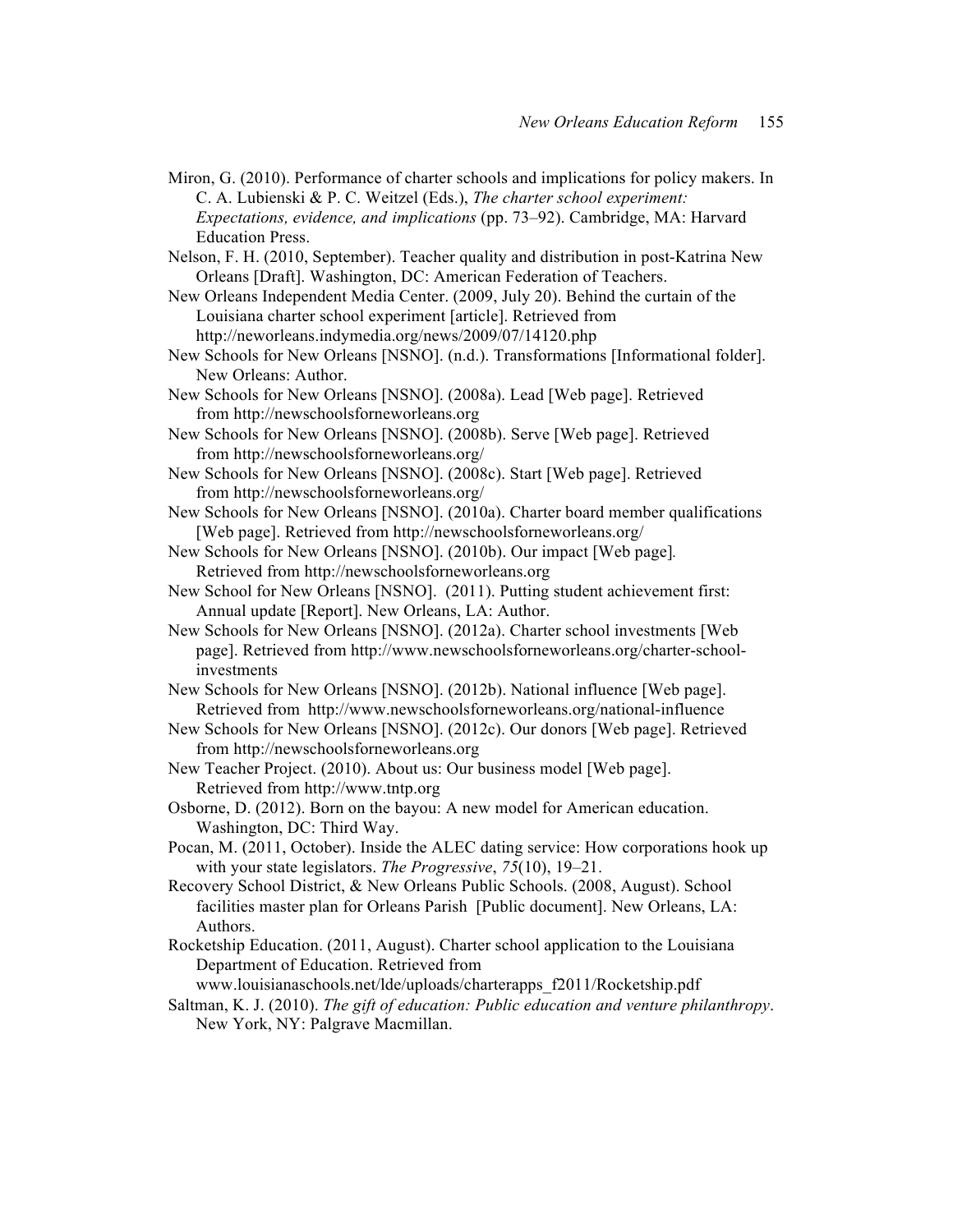- Scott, J. T. (2013). Rosa Parks moment? School choice and the marketization of civil rights. *Critical Studies in Education*, *54*(1), 45–58.
- Simon, S. (2012, August 16). Teach for America alumni at the head of the class. *Reuters*. Retrieved from http://www.reuters.com/assets/print?aid=USBRE87F05S20120816
- Smith, N. (2012, January). The Louisiana Recovery School District: Lessons for the Buckeye State. Washington, DC: Thomas B. Fordham Institute. Retrieved from http://www.edexcellence.net/publications/the-louisiana-recovery-school-district.html
- Solórzano, D. G., & Yosso, T. J. (2009). Critical race methodology: Counter-storytelling as an analytical framework for educational research. In E. Taylor, D. Gillborn, & G. Ladson-Billings (Eds.), *Foundations of critical race theory in education* (pp. 131- 147). New York, NY: Routledge.
- Southern Poverty Law Center. (2010a). *P.B. et al. v. Pastorek* [Complaint]. Retrieved from http://cdna.splcenter.org/sites/default/files/downloads/case/pb\_v\_pastorek.pdf
- Southern Poverty Law Center. (2010b). Special education in New Orleans public schools. Retrieved from http://www.splc.org/access-denied/special-education-in-new-orleans public-schools
- Tough, P. (2008, August 17). A teachable moment: Education in post-Katrina New Orleans. *New York Times Magazine*. Retrieved from http://www.nytimes.com/2008/08/17/magazine/17NewOrleans t.html?pagewanted=all $&r=0$
- Underwood, J., & Mead, J. F. (2012). A smart ALEC threatens public education. *Phi Delta Kappan*, *93*(6), 51–55.
- United Teachers of New Orleans. (2010, March). The New Orleans model: Shortchanging poor and minority students by over-relying on new teachers [Report]. New Orleans, LA: Author.
- United Teachers of New Orleans. (2011, July). Update on student achievement trends in New Orleans: Unprecedented growth or unprecedented hyperbole? [Brief] New Orleans, LA: Author.
- United Teachers of New Orleans, Louisiana Federation of Teachers, & American Federation of Teachers. (2007, June). No experience necessary: How the New Orleans school takeover experiment devalues experienced teachers [report]. New Orleans, LA: Author.
- United Teachers of New Orleans, Louisiana Federation of Teachers, & American Federation of Teachers. (2006, November). "National model" or flawed approach?: The post-Katrina New Orleans public schools [Report]. New Orleans, LA: Author.
- Usdin, S. N. (2012). *Meet Sarah* [Orleans school board campaign material]. Retrieved from www.sarahusdin.com/meet-sarah/
- Vanacore, A. (2012a, October 26). New Orleans Mayor Mitch Landrieu endorses Usdin, Koppel, and Marshall for school board. *Times-Picayune*. Retrieved from http://www.nola.com
- Vanacore, A. (2012b, October 9). Sarah Usdin draws \$110,000 haul in Orleans Parish school board race. *Times-Picayune*. Retrieved from http://www.nola.com
- Veltri, B. T. (2010). *Learning on other people's kids: Becoming a Teach for America teacher*. Charlotte, NC: Information Age.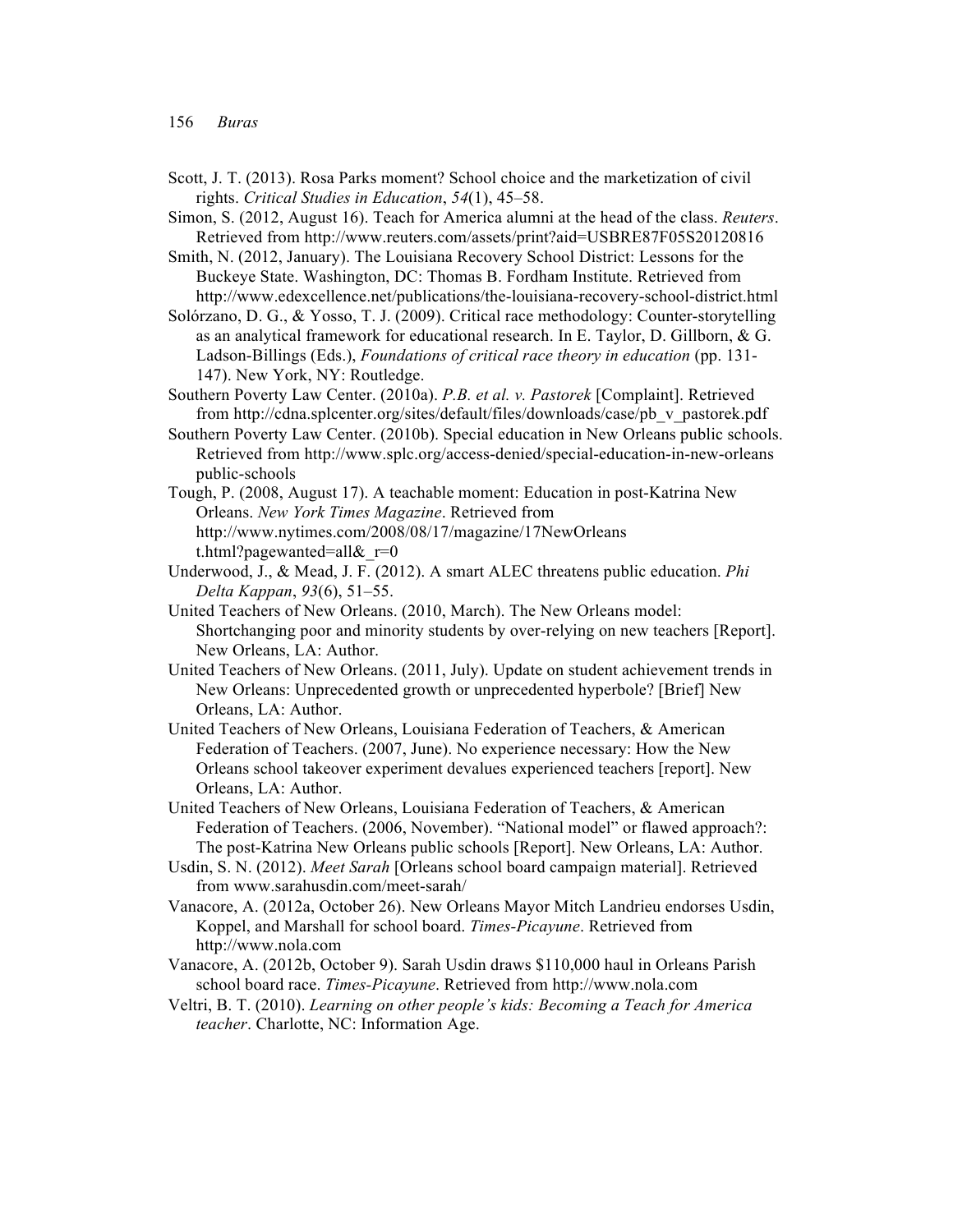- Weaver-Hightower, M. (2008). An ecology metaphor for educational policy analysis: A call to complexity. *Educational Researcher*, *37*(3), 153–167.
- Welner, K. G., & Howe, K. R. (2005). Steering toward separation: The policy and legal implications of "counseling" special education students away from charter schools. In J. T. Scott (Ed.), *School choice and diversity: What the evidence says* (pp. 93–111). New York, NY: Teachers College Press.
- Wilson, S. (Ed.). (2009, November). *Teacher quality*. Washington, DC: National Academy of Education.
- Woods, C. (2009). Upholding community traditions: An interview with Cherice Harrison-Nelson. *American Quarterly*, *61*(3), 639–648.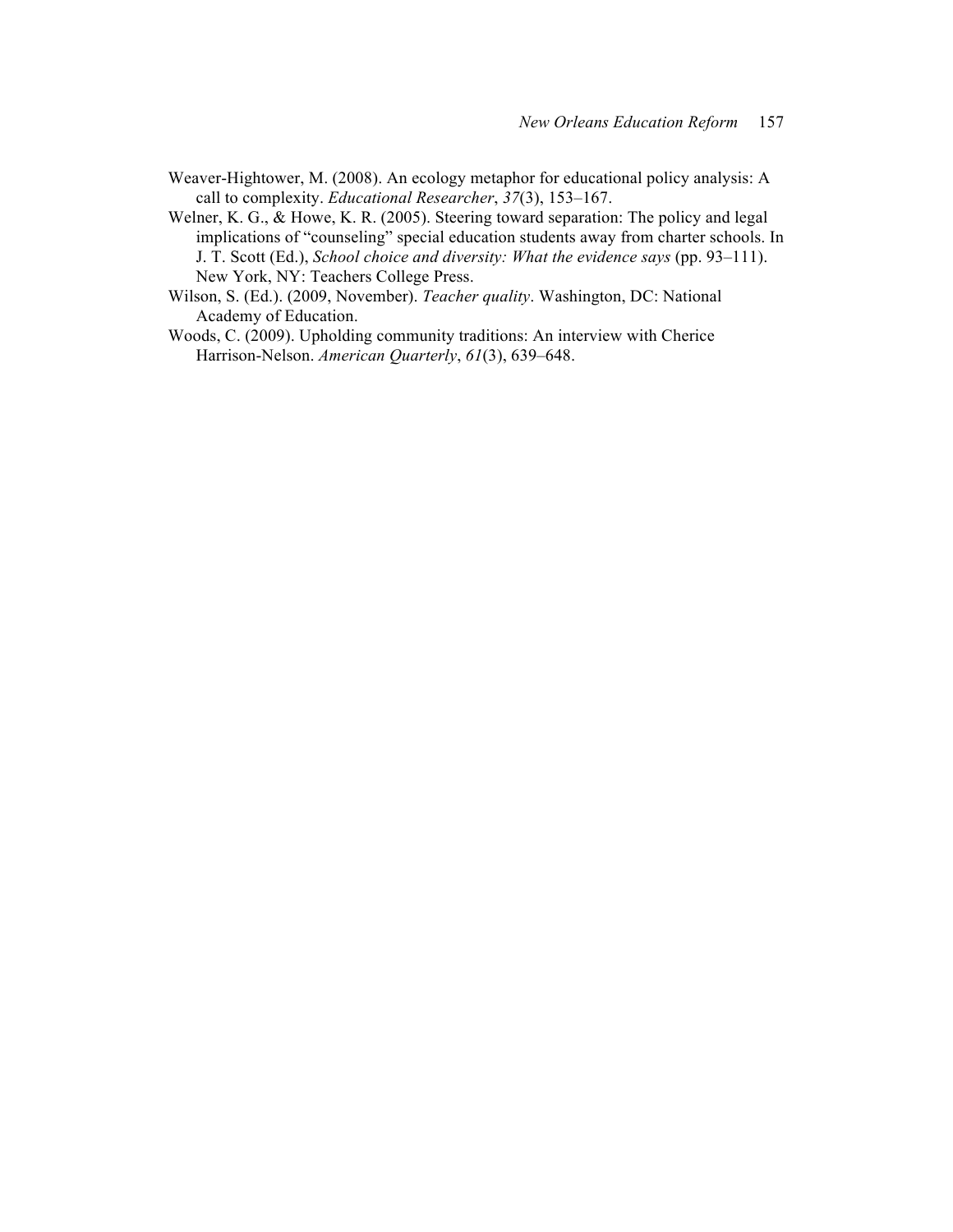### *Postscript:*

## New Orleans Students Protest for Quality Education and the Right to Fairness and Dignity

### Adrienne D. Dixson,<sup>a</sup> Ashana Bigard,<sup>b</sup> and Walter Cohen High School Students

<sup>a</sup> University of Illinois at Urbana-Champaign <sup>b</sup> New Orleans Parent and Activist

Since October 4, 2012, students at the historic Walter Cohen High School in New Orleans have been fighting against plans made without their input or consent. Future Is Now (FIN), a charter management organization (CMO) supported by New Schools for New Orleans (NSNO), entered into a contract with the Recovery School District (RSD) to manage Cohen until its closure in 2014. Currently operating on Cohen's second and third floors is the charter high school Cohen College Prep High, which is likewise supported by NSNO and part of the New Orleans College Prep network (NSNO, 2012). It will eventually replace Cohen. On October 4th, students were called into an assembly and informed of the management contract with FIN. Some of the juniors and seniors openly wept.

On October 5th, juniors and seniors promptly arrived to school at 8:00 in the morning. However, they refused to enter the school building and assembled for protest from 8:00 am to 3:00 pm. Parents and community members supported them by contacting community groups and media outlets and posting information on Facebook and Twitter. Since students had not eaten breakfast, parents also pooled resources and purchased pizza for lunch.

Several parents and community members at the protest reported that Ben Kleban, leader of New Orleans College Prep network, called police to stop what he wrongly perceived to be a violent uprising by students. Although students were peaceful, two police cars circled the school and finally parked a few feet from the building to monitor the protest from their vehicles. RSD officials came and asked students to re-enter the building, but they refused. At 1:30pm, students had an opportunity to speak to RSD superintendent Patrick Dobard. They asked several questions about his decision-making process and then presented a list of demands. Among the demands were:

- Students cannot be bought and sold. [Our] opinions should have been considered, and [decisions] not done behind closed doors. Cohen students and parents demand real "CHOICE" to determine the governance of the school. Any previous decisions made determining the governance of Cohen should be reversed and required to go through a parent/student/teacher/administrator committee;
- ALL teachers and administrators must be retained. Any faculty member fired from school year 2012–2013 must be reinstated. We need written documentation demonstrating why any faculty members were dismissed. We need written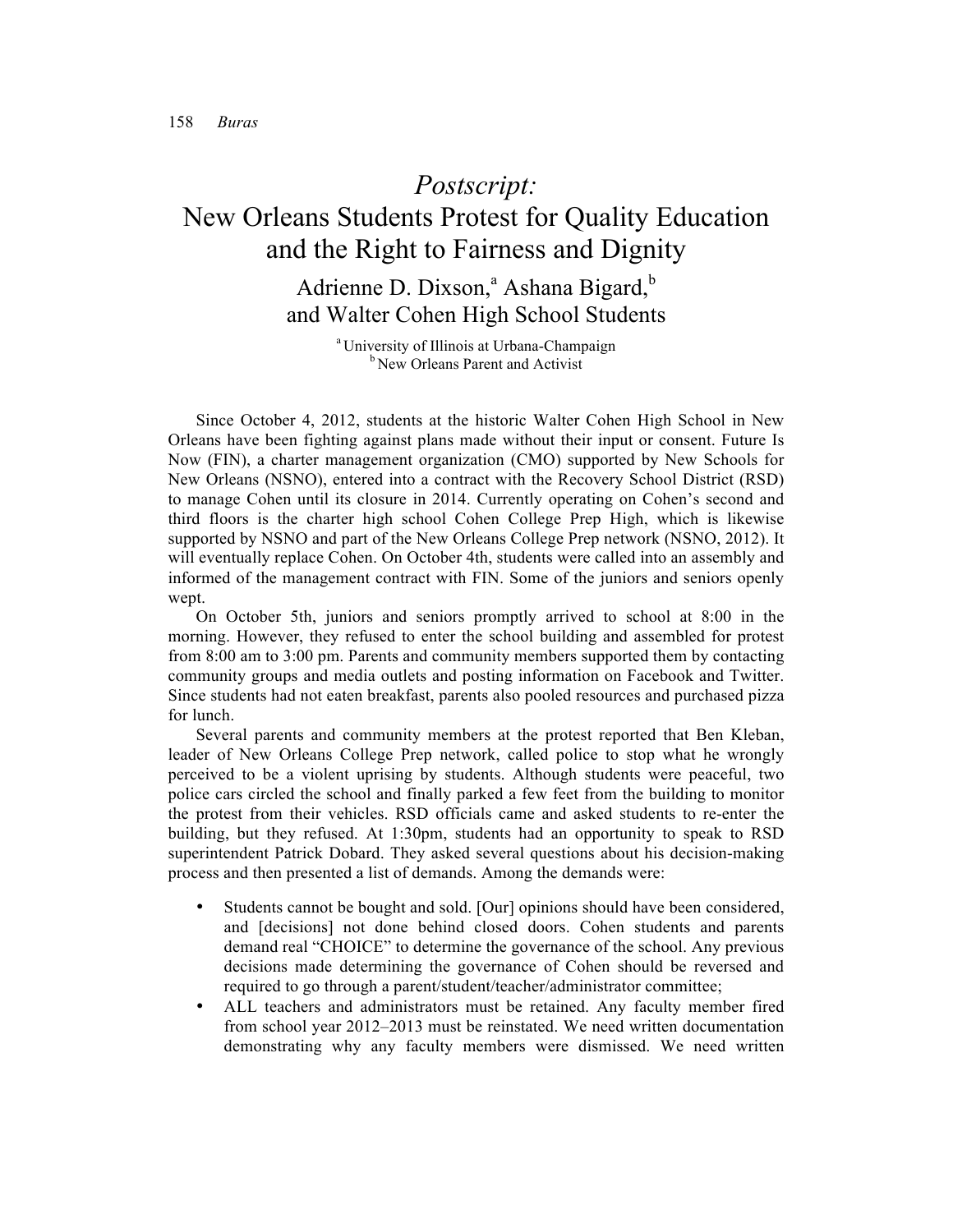documentation of any reprimands of faculty members. In the future, if a faculty member is to be dismissed, written documentation and a plan must be created and followed. ALL teachers and administrators must be fully certified by the state of Louisiana (which must be documented online at www.TeachLouisana.net). Outof-state certifications are acceptable; and

• This type of hostile takeover did not just begin with Cohen—it has been going on since after Katrina. (Walter Cohen High School Students, 2012)

In other words, students demanded to participate in the decisions surrounding their school's governance and future, including the retention of existing veteran teachers and the guarantee that only certified teachers would be hired in their stead.

Dobard informed students that the decision had been made with their best interests in mind and that he would meet with them and their parents on October 8th. It was clear that students and parents had a very different understanding of their best interests.

On October 8th, the protest continued; students arrived at school at 7:30 in the morning and edited their written demands. They also held a press conference, but only the local media showed up despite calls to national outlets (Morris, 2012). At 5:30 pm, the RSD held a meeting for parents to explain that FIN would take over Cohen until its closure. Most of the students stayed for the meeting as well. By this time, students had been standing and protesting for nearly 12 hours, evidence of their strong opposition to current reforms.

On October 9th, Dobard threatened to call truancy officers if students continued to protest outside the school. Several reports by local news agencies, RSD, and FIN mischaracterized the students' return to school and suggested the protest was over. This was far from the truth. Because students, parents, and community members were concerned about students being criminalized and potentially arrested for truancy, they reluctantly returned to school.

On October 10th, after they had attended a full day of school, Cohen students joined students from L. B. Landry High School, which had similar concerns about its future, and marched together to RSD headquarters. They wanted a response to the demands they gave to Dobard on October 8th. They protested for more than two hours in the balmy heat of New Orleans (Harden, 2012; New Orleans Tribune, 2012).

This struggle exposes serious and ongoing concerns about human capital and charter school development in New Orleans. The students of Cohen, Landry, and other historically black high schools in New Orleans facing similar circumstances:

…want transparency and help showing how education reform has become an industry that has made some people rich at their expense. A lot of money has come to New Orleans for education reform but none of it benefits the children of New Orleans. People are making a lot of money on the backs of poor Black children in New Orleans. We want resources for our schools. We do not want to line the pockets of [other] people. (Students of Walter L. Cohen et al., 2012)

They are "sick and tired of being used, discriminated against, mistreated, put out of school, arrested, disrespected, silenced, and undereducated" (Students of Walter L. Cohen et al., 2012). They do not want the so-called innovations of education